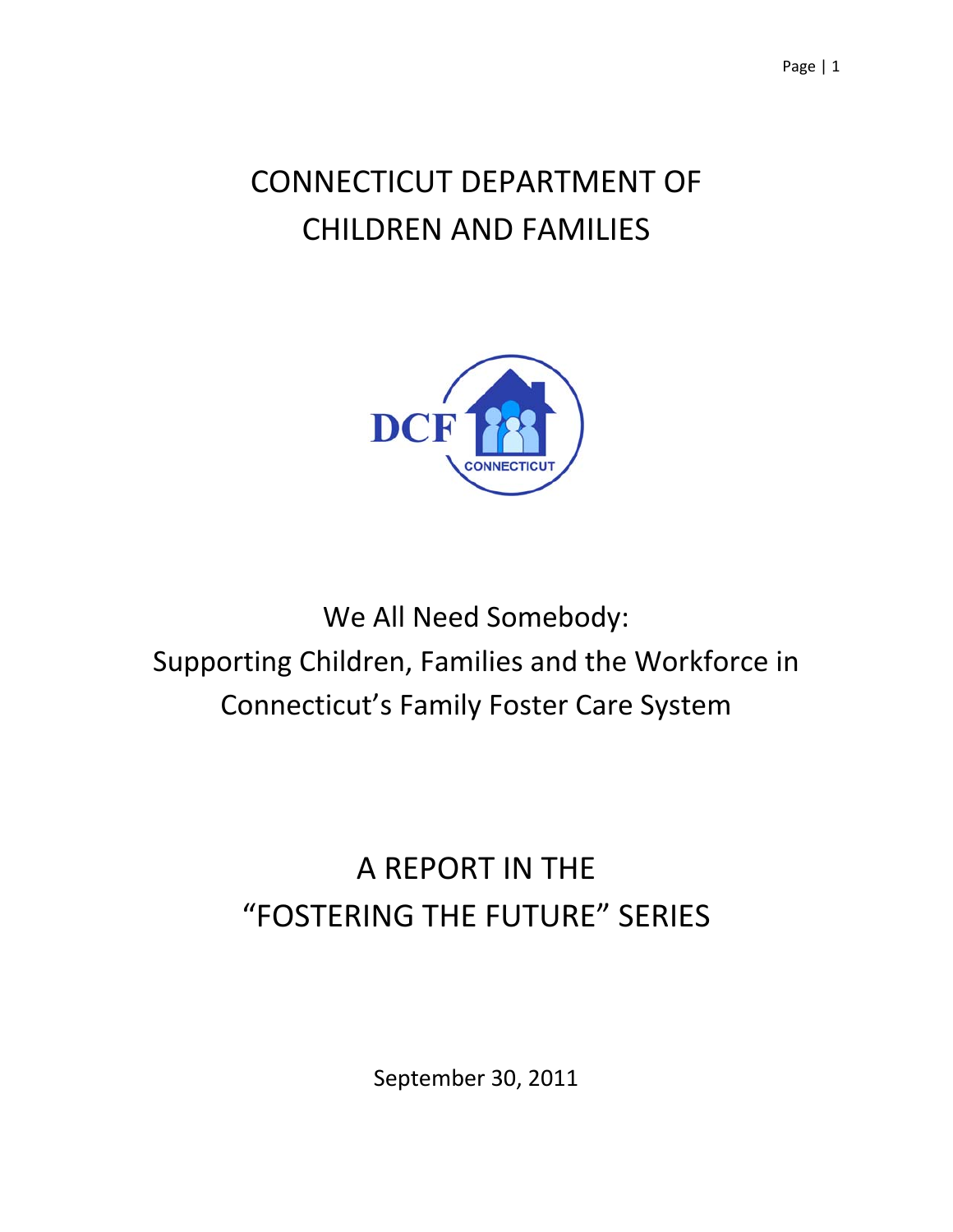## Table of Contents

| Prologue<br><b>Message from the Commissioner</b>                                                                                                                                                                                                                                                                                                                                     | Page<br>4<br>$5-6$ |
|--------------------------------------------------------------------------------------------------------------------------------------------------------------------------------------------------------------------------------------------------------------------------------------------------------------------------------------------------------------------------------------|--------------------|
| <b>Executive Summary</b>                                                                                                                                                                                                                                                                                                                                                             | $7-17$             |
| The Report in Detail<br>Part I: Development of the Report<br>The Department's Reframed Mission and Cross-Cutting Themes<br>$\bullet$                                                                                                                                                                                                                                                 | 18-20              |
| Creating this Working Paper<br>$\bullet$<br><b>Next Steps</b><br>$\bullet$                                                                                                                                                                                                                                                                                                           |                    |
| Part II: Children's Growth, Behaviors and Outcomes<br>The Neuroscience of Development<br>Serving Vulnerable Children: The Impact of Trauma<br>$\bullet$<br>The Northwest Foster (Family) Care Alumni Study<br>$\bullet$                                                                                                                                                              | $21 - 28$          |
| Parental Satisfaction Following Adoption of a Foster Child<br>٠                                                                                                                                                                                                                                                                                                                      |                    |
| Part III: Some Basic Data on Family Foster Care in Connecticut<br>National and Connecticut Comparative Data<br>٠<br>Placement Data and Trends in Family Foster Care in Connecticut<br>٠<br>Recruitment, Licensure and Retention Data<br>$\bullet$<br><b>Utilization Data</b><br>$\bullet$<br>Adoptions and Subsidized Guardianship<br>٠                                              | 29-38              |
| Implications for Family Foster Care from the Congregate Report<br>$\bullet$<br>Part IV: Challenges within Connecticut's Foster Family Care System<br><b>External Reviews</b><br>$\bullet$<br><b>Internal Review</b><br>$\bullet$<br>Review of State Reports on Connecticut's Foster Family System<br>٠<br><b>Foster Families Speak: Frequently Mentioned Challenges</b><br>$\bullet$ | 39-44              |
| Training and Knowledge Development<br>$\bullet$<br><b>Fiscal Challenges</b><br>٠                                                                                                                                                                                                                                                                                                     |                    |
| Part V: Exploring Models of Family Foster Care<br>Kinship/Relative Family Foster Care<br>Treatment/Therapeutic Family Foster Care<br>٠<br><b>Multidimensional Treatment</b><br><b>Professional Parent Foster Care</b><br>Lessons from Connecticut's W.R. Settlement                                                                                                                  | 45-60              |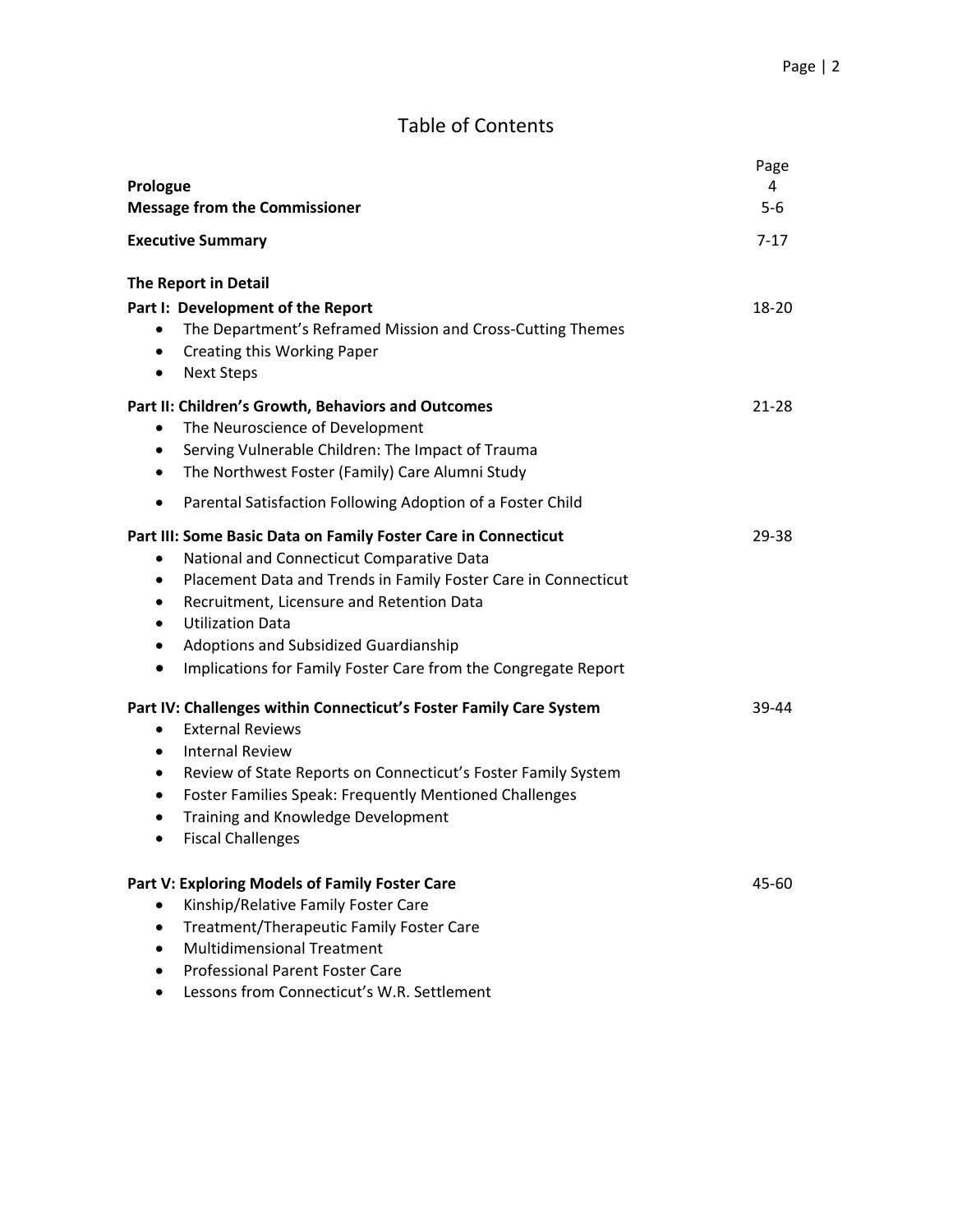| Part VI: Actions Under Way to Advance Connecticut's Foster Family System<br>Changes in Policy and Practice<br>٠<br><b>Organizational Changes</b><br>$\bullet$<br><b>Statutory Changes</b><br>$\bullet$<br>Increasing Kinship Care Connecticut<br>$\bullet$<br>CT Association of Foster and Adoptive Parents<br>$\bullet$<br>Continuum of Care Partnership<br>$\bullet$                                                                                                                | 61-68 |
|---------------------------------------------------------------------------------------------------------------------------------------------------------------------------------------------------------------------------------------------------------------------------------------------------------------------------------------------------------------------------------------------------------------------------------------------------------------------------------------|-------|
| Part VII: The Way Forward: Building A Better System<br>Strategies to Retain Current and Newly Recruited Families<br>٠<br>Strategies to Improve Outcomes for Children and Youth in Foster Care<br>$\bullet$<br>Strategies to Improve Case Planning, Matching and Transitions<br>$\bullet$<br>Strategies to Expand Kinship and Treatment Family Foster Care<br>$\bullet$<br>Strategies to Improve Results Accountability and Data Use, and Secure<br>$\bullet$<br>Legislative Approvals | 69-73 |
| <b>Appendix A</b><br>A Brief Chronology of Connecticut's Family Foster System                                                                                                                                                                                                                                                                                                                                                                                                         |       |

**Appendix B**

Myths and Misconceptions about Family Foster Care in Connecticut

**Appendix C**

Connecticut Therapeutic Foster Care Program Providers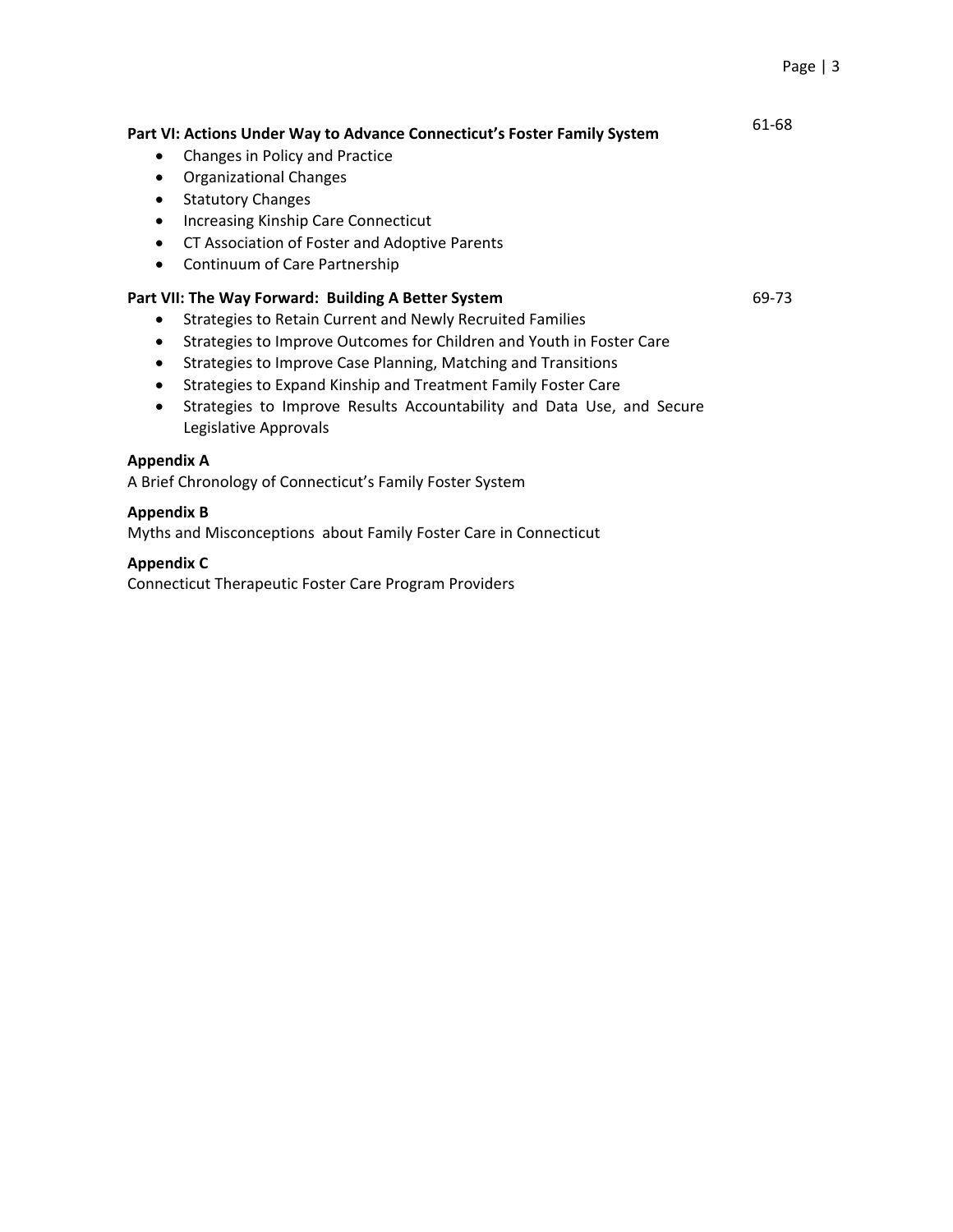#### Prologue\*

Sometimes in our lives we all have pain We all have sorrow But if we are wise We know that there's always tomorrow

Lean on me, when you're not strong And I'll be your friend I'll help you carry on For it won't be long 'Til I'm gonna need Somebody to lean on

Please swallow your pride If I have things you need to borrow For no one can fill those of your needs That you don't let show

Lean on me, when you're not strong And I'll be your friend I'll help you carry on For it won't be long 'Til I'm gonna need Somebody to lean on

If there is a load you have to bear That you can't carry I'm right up the road I'll share your load If you just call me.

So just call on me brother, when you need a hand We all need somebody to lean on I just might have a problem that you'd understand We all need somebody to lean on…

*"Lean on Me," by American songwriter and musician Bill Withers, topped the billboards in 1972. NOTE: DCF foster youth have created an amazing music DC called "We all need somebody: A compilation of songs…really good gongs."*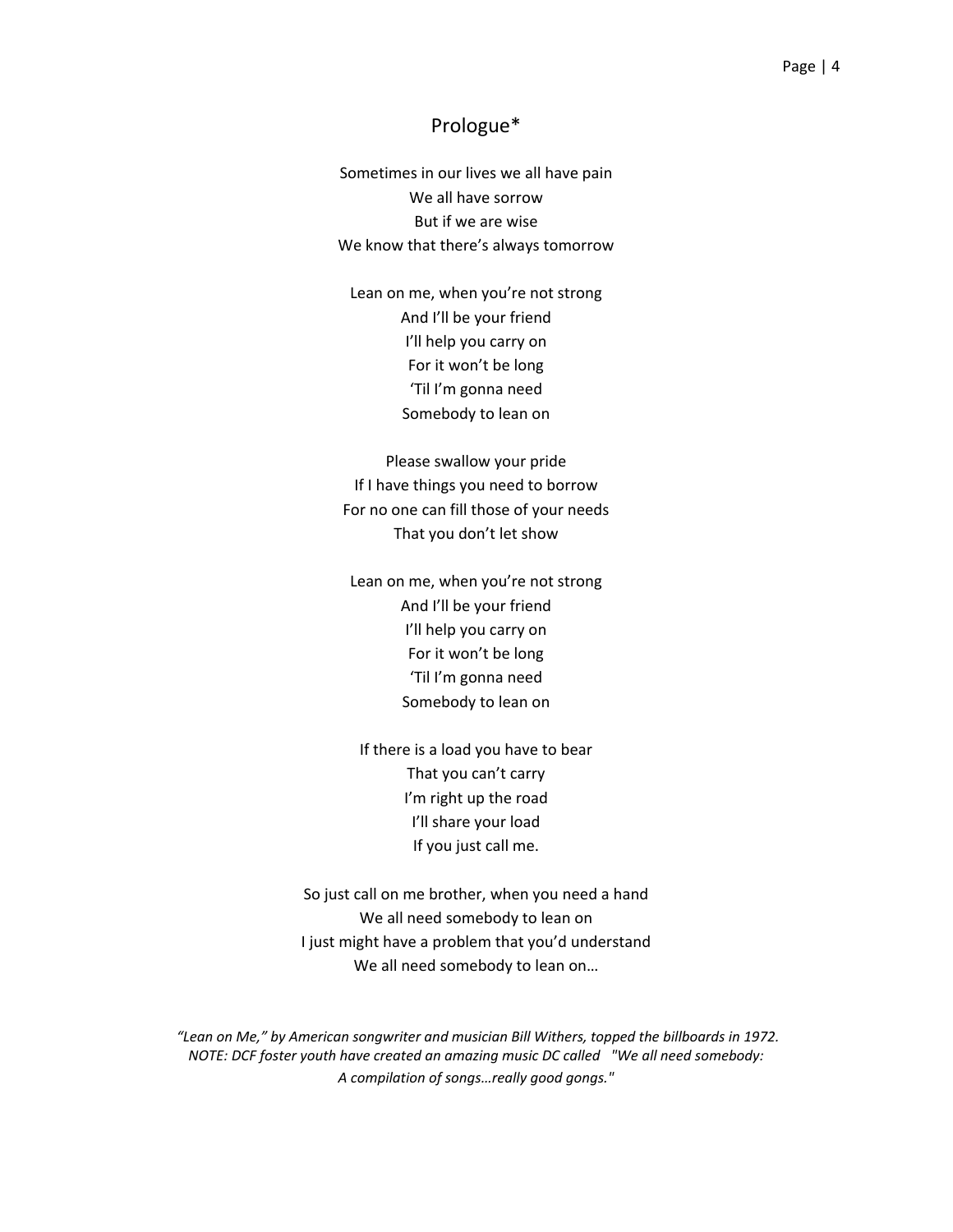## Message from the Commissioner

The opportunity to grow up as a member of a healthy family, to succeed in school and participate in one's community in a positive and character‐building way are my goals for each youngster in the care and custody of the Connecticut Department of Children and Families. Each of them also must have the opportunity to have and keep a solid relationship with important adults in their lives. Experience leads me to believe that this is also what *most* families want for their children. Science has taught me that this is also what is best for most children.

When a child's birth family cannot provide the care, nurturing and protection that a child needs and deserves, it makes sense to turn to relatives, friends and other families for help. It also makes sense not to irrevocably break the bonds between the child and his or her birth family, even when that child is removed as part of Connecticut's child protection system. At the same time, all children need and deserve to have stability and permanency in their lives. Multiple placements, even in foster family, can imperil successful child development.

In addition to supporting birth families to protect and care for their children at home, Connecticut must expand and better support its foster families as a resource when birth families are not able or willing to do so. Distressingly, we have not done this very well over the past decade. While some improvements have occurred over the recent past, many challenges remain if we are to advance Connecticut's system of foster family care *and* improve the life outcomes of youngsters served by this system. Various forms of input from foster families provide very clear information about what we need to do differently and better.

Foster parents need more respect from our regional office staff. They need to become full members of a child's care and treatment team. And they need access to specialized resources that will meet the needs of the children and youth in their care. Foster families do not report that money is an issue for them, yet we do not compensate families for their work and time, and the funding we do provide for the direct care of children is very low compared with our payments to congregate care providers. Additionally, we know from national studies that many relative foster families already live in difficult economic circumstances *before* taking on a foster child.

This report describes the work we must do to better utilize and support our existing foster families. It proposes a much more focused recruiting effort, with a special emphasis on recruiting kinship and treatment foster families for specific children in our care and custody.

The department's work and partnerships will be guided by the following principles:

- First, the department's transformed family foster care system must be built upon what is in the best interest of children and youth. This means we must become better at defining and tracking children's outcomes over time. In addition to health, safety and learning, we need to focus on reducing multiple placements for children, as each of these represents the introduction of yet more trauma in the lives of vulnerable youngsters.
- Second, we must rebuild a culture of respect and shared responsibility among all members of the team of adults who protect children, support their development and well‐being, and assure them a set of "always‐there" adult relationships. This work must begin with our own staff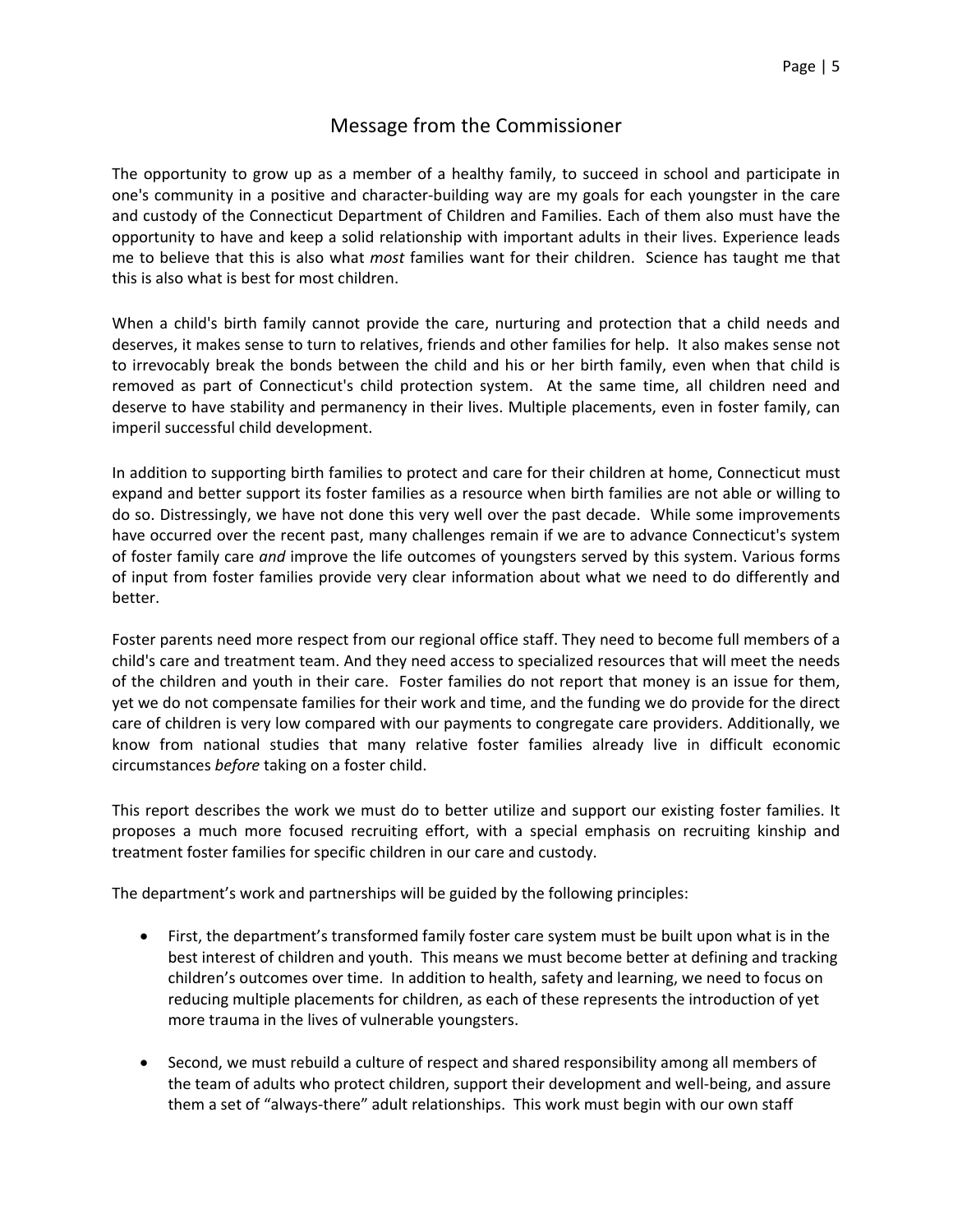through the re‐invention of a culture of respect. It will be anchored in the expansion of our Strengthening Families Practice Model to foster families as well as to families on our caseload. The Practice model rests on four core components: respectful family engagement, purposeful family visits, the use of family assessments, and a family teaming model of case planning and decision making.

- Third, family‐based care and treatment will become the Department's primary service delivery system. We will need to expand the use of relative care and implement a broader array of treatment foster care for children who cannot remain with their birth families. This will also require improved case practice connecting foster families with birth families and with congregate care providers throughout the life of a case.
- Fourth, the department must continuously and effectively recruit a sufficient pool of foster care families so that an appropriate match can be made for each child in the care and custody of the department who can benefit from living with a foster family. This will require a more strategic approach to recruitment and training in general as well as attention to child‐specific recruiting and matching strategies.
- Fifth, *all* foster families must be better supported in their efforts to provide stable, nurturing environments that advance children's health, safety and learning, and their success in and out of school. This will require enhancements to the child‐specific and family‐supportive services we currently make available and will also require some adjustment in the agency's current rate structure. Recent national studies of young adults who have lived in the foster family system reveal that mental health services, supplemental educational services including mentors, tutors or educational advocates along with independent living skills development are critical to success after foster care.

With this report, I am launching the next phase of the department's work to advance Connecticut's foster family system. Between September and the end of December, we will explore a range of foster family care models that can provide higher levels of support and resources for children and families. I will then identify those policy and resource changes that will need to be considered as part of the next legislative session.

We will also develop a broader set of steps to guide our reform work between January 2012 and June 2013. Over this period, I expect the Department to secure family foster homes for younger children now in congregate placement, increase the number of family foster homes in actual use, increase the number of placements into kinship care, and decrease the number of foster families who leave the system due to lack of respect, support and resources.

I know that, working together, we can better support foster families *and* the children they serve. I commit to a process of renewed partnership, conducted with openness and respect.

> **Joette Katz, Commissioner Connecticut Department of Children and Families September 2011**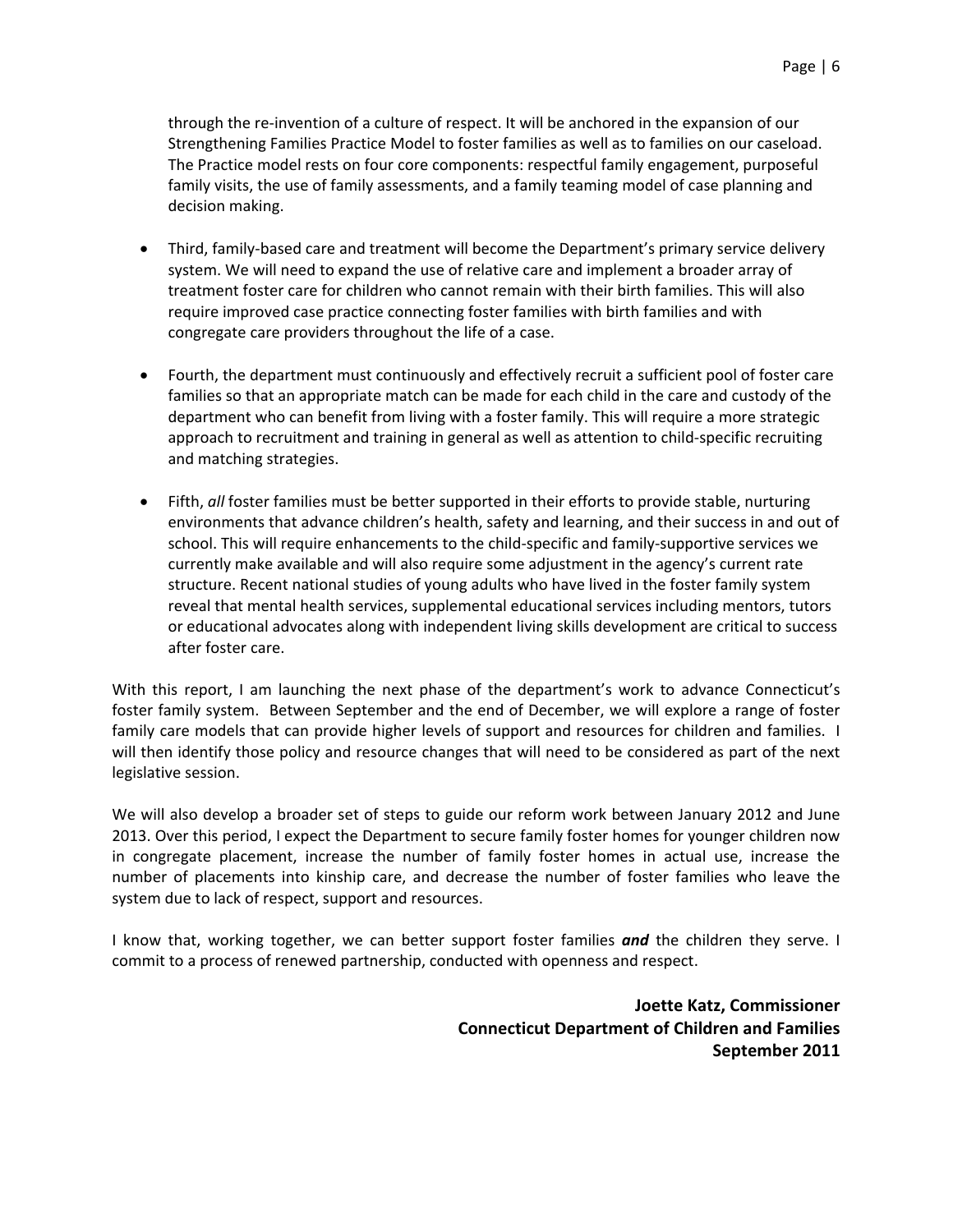### Executive Summary

The Executive *Summary of We All Need Somebody: Supporting Children, Families and the Workforce in Connecticut's Family Foster Care System* is intended to be read as part of the entire report but also as a stand‐alone section. While readers are urged to review the entire report, attention to the Executive Summary will provide a solid summary of the whole.

#### **Summary of Findings**

This report presents information drawn from many sources and reveals a series of major findings with regard to how Connecticut's family foster care systems functions today. These findings are briefly summarized below, by section.

#### *Part I: Development of the Report*

*We All Need Somebody* is part of an evolving series called *Fostering the Future*. Reports in this series began with a focus on the Department's most intensive care settings and then examined parts of Connecticut's congregate care system. This report brings the Fostering the Future Series to the family foster system.

As part of the transformation that underlies these evolving reports, the Department of Children and Families has reframed its mission, launched four major organizational changes, and identified six cross‐ cutting themes that serve as the foundation for change. The mission redirects the agency to work much more closely with families and communities to assure children's health, safety and learning, their success in and out of school, the advancement of their special talents, and that they have opportunities to give back to their communities.

Organizational changes now underway involve implementing a collaborative team structure in the Central Office, refocusing the six regions on comprehensive child and family services, the consolidation our own behavioral health institutions, and launching the DCF Academy for Family and Workforce Development and Knowledge. The six cross-cutting themes are:

- Family‐centered policy and practice
- Trauma‐informed practice for children, families and this agency's workforce
- The application of the neuroscience of child and adolescent development
- Developing stronger state and community partnerships
- Improving agency leadership, management, supervision and accountability, and
- Advancing the department as a learning organization.

*Why does this matter?* Because all of these organizational changes will enable the Department to better support child outcomes and foster families who are partners in this work.

#### *Part II: Children's Development, Behaviors and Outcomes*

The exploding field of neuroscience provides an important base of knowledge about young children's brain development and also about "executive functioning," which does not fully develop until later adolescence. Because extraordinary development occurs in the first three to five years and is dependent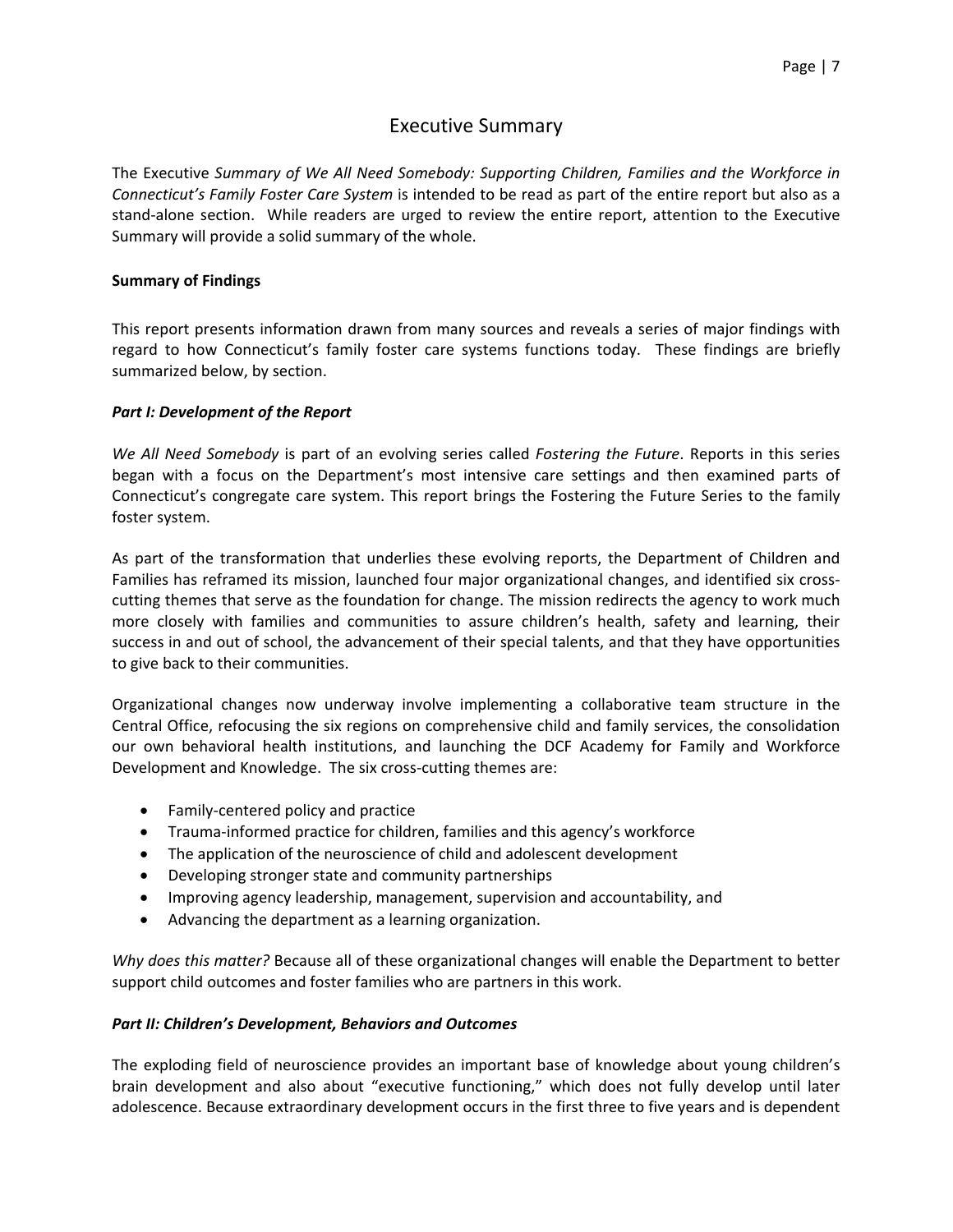upon a positive, interactive relationship with consistent caregivers, decisions about how to make the best family foster care placements during this period are critical. Young children are highly vulnerable emotionally to the negative impact of family violence and parental mental health problems. Children who experience multiples risks such as these in their early years are more likely to experience developmental delays, behavior disorders and conduct problems as they age.

Executive functioning involves working memory, the ability to self‐regulate attention and behaviors, and mental flexibility. Children who have experienced adversity in their early years, including abuse or neglect, prenatal alcohol exposure and prematurity or perinatal conditions, are more likely to have deficits in executive functioning as they grow up.

There are behavioral correlates of experiencing trauma in childhood. Young children (ages birth through five) who have experienced trauma may reject contact, avoid being touched or be clingy and resist separation. Children in middle childhood (ages six through 12) may have behavior swings ranging from shyness to aggression, may revert back to younger behaviors, demand attention and have problems in school. Adolescents (ages 13 and older) may engage in reckless behaviors, including substance abuse and unprotected sex, have problems imagining a future, lack school success, and act out aggressively or withdraw into anxiety and depression.

Studies reveal that foster care alumni have higher rates of mental health problems and lower levels of educational achievement than the general population. While in foster care they may have access to mental health, substance abuse and educational services but may not utilize them. Foster care alumni are largely employed in the service sector, but fewer than half report having received employment and other independent living skills while in placement.

Despite the often traumatic separation from family and after becoming young adults, 60% of foster family care alumni had reconnected with their birth siblings, 41% were in contact with their birth mothers, and just 21% had contact with their birth fathers. Six in ten (62%) remained in contact with their foster parents. Children and youth who lived in foster family care and then were adopted appear to have a generally warm and caring relationship with their adoptive parents. The younger the child was when the adoption was made, the better these relationships develop over time.

*Why does this matter?* The ways in which children develop and grow, and the types of behaviors they exhibit over time, are highly related to their early childhood experiences as well as to traumatic events in their lives. The science of brain development and the impact of trauma strongly suggest that significant improvements are needed in agency placement policies, case practice and training for our workers and our foster families. Children's success in later life is very dependent on how *we* manage the placement process, how we ensure their continued connections with extended family members and other caring adults, and how we support a positive educational experience and help them prepare for youth adulthood.

#### *Part III: Some Basic Data on Foster Care*

The Department currently utilizes five kinds of family foster care:

- Relative families
- Core foster families
- Special Study families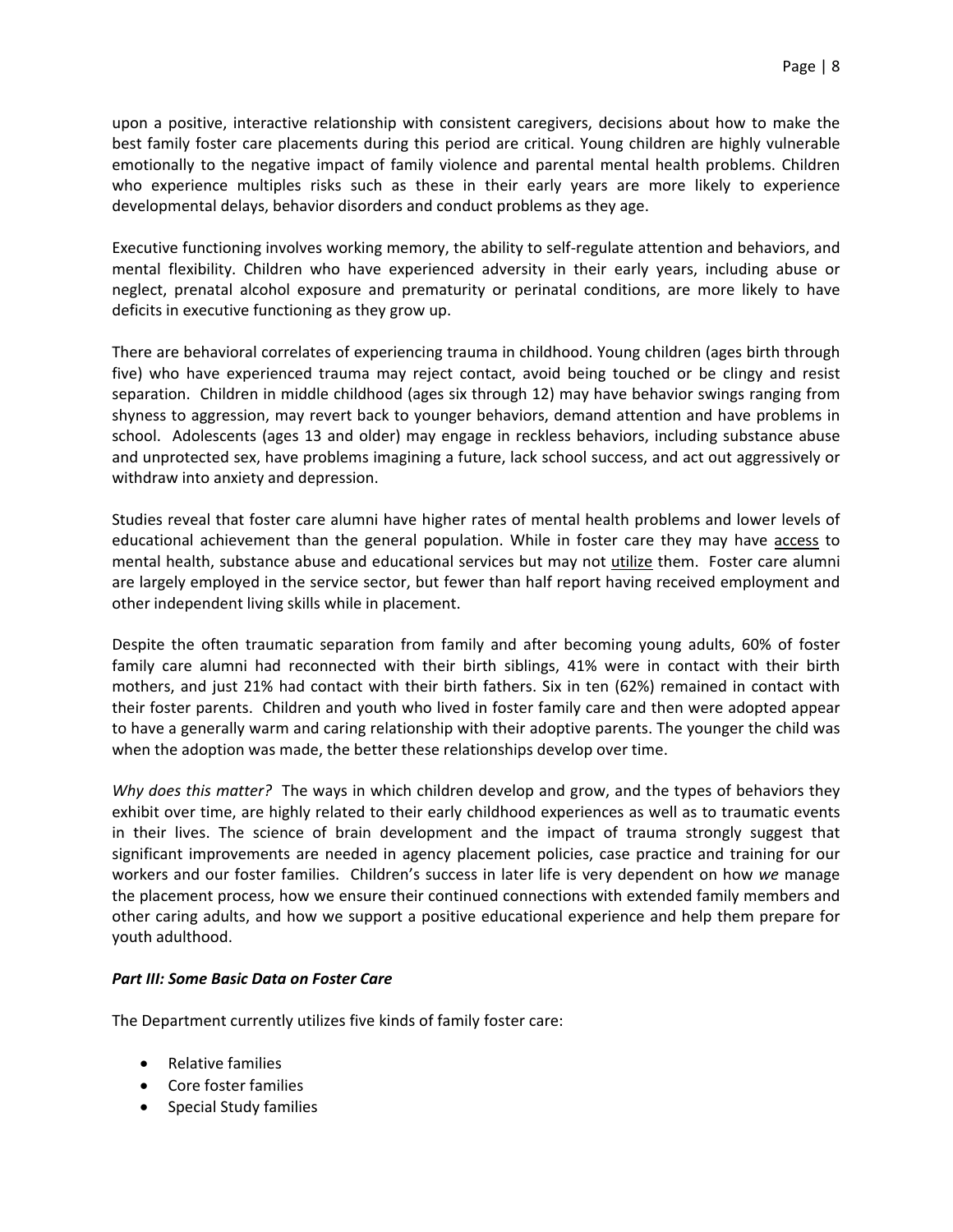- Independent families, and
- Therapeutic foster care.

All but homes in the Therapeutic Foster Care Program are recruited, licensed and supported by staff from the Department. Private provider agencies manage the Therapeutic Foster Care Program.

Although the number of children placed out of their homes continues to decline in Connecticut, the Department continues to overuse congregate care and under‐use family foster care. Also, the likelihood that children will be placed in congregate care as opposed to family foster care rises dramatically with the age of the child.

In each of the last two years, the Department received slightly over 2,000 inquires about becoming a foster or adoptive parent, but only about 19% of these potential applicants completed the recruitment and licensure process. Including these new families and others recruited for specific children, 1059 new homes were licensed from January through December of 2010. During the same period, 1201 homes left the foster family system, however.

While some foster families exit the system on a positive note because permanency has been achieved for the children in their care, a substantial number of departing families report dissatisfaction with the department, especially with regard to the lack of a respectful, fully participative relationship with agency staff in the area offices.

The Department does not fully utilize all of the homes and beds that it has at its disposal. Reasons for this are being explored, but it is hypothesized that poor real time data and information about the families, their wishes and availability contribute to the problem. In 2010, 541 children were successfully placed in adoptive homes.

In December of 2010, the Department has 3,328 children and youth in family foster placements. Of these, 699 were in relative care. In mid‐September of 2011, the Department had 3,163 children and youth in family foster care, of which 832 were in relative care.

*Why is this important?* Any changes to the current system of family foster care in Connecticut must be anchored in a set of quantitative as well as qualitative performance outcomes that can be measured, tracked, evaluated for effectiveness and reported on for public accountability. We cannot know what we do not measure.

#### *Part IV: Challenges in Connecticut's Family Foster Care System*

External and internal reports on Connecticut's family foster care system reveal five areas of major challenge that must be addressed. First, in a recent survey, 30% of foster families reported not feeling respected and valued by the Department. This includes not having their phone calls returned, not receiving essential information and being treated "like the enemy" by area office staff.

Second, policies, practice and paperwork frustrate foster parents and inhibit their ability to accomplish the job they signed up to do. Examples include feeling trapped between child welfare staff and foster care staff with no ability to get case issues resolved, paperwork that is lost with no notification to foster parents, long wait times between licensure and having a child placed in their homes, and the fear that if they advocate for their children they will lose them. Specific departmental policies are also cited as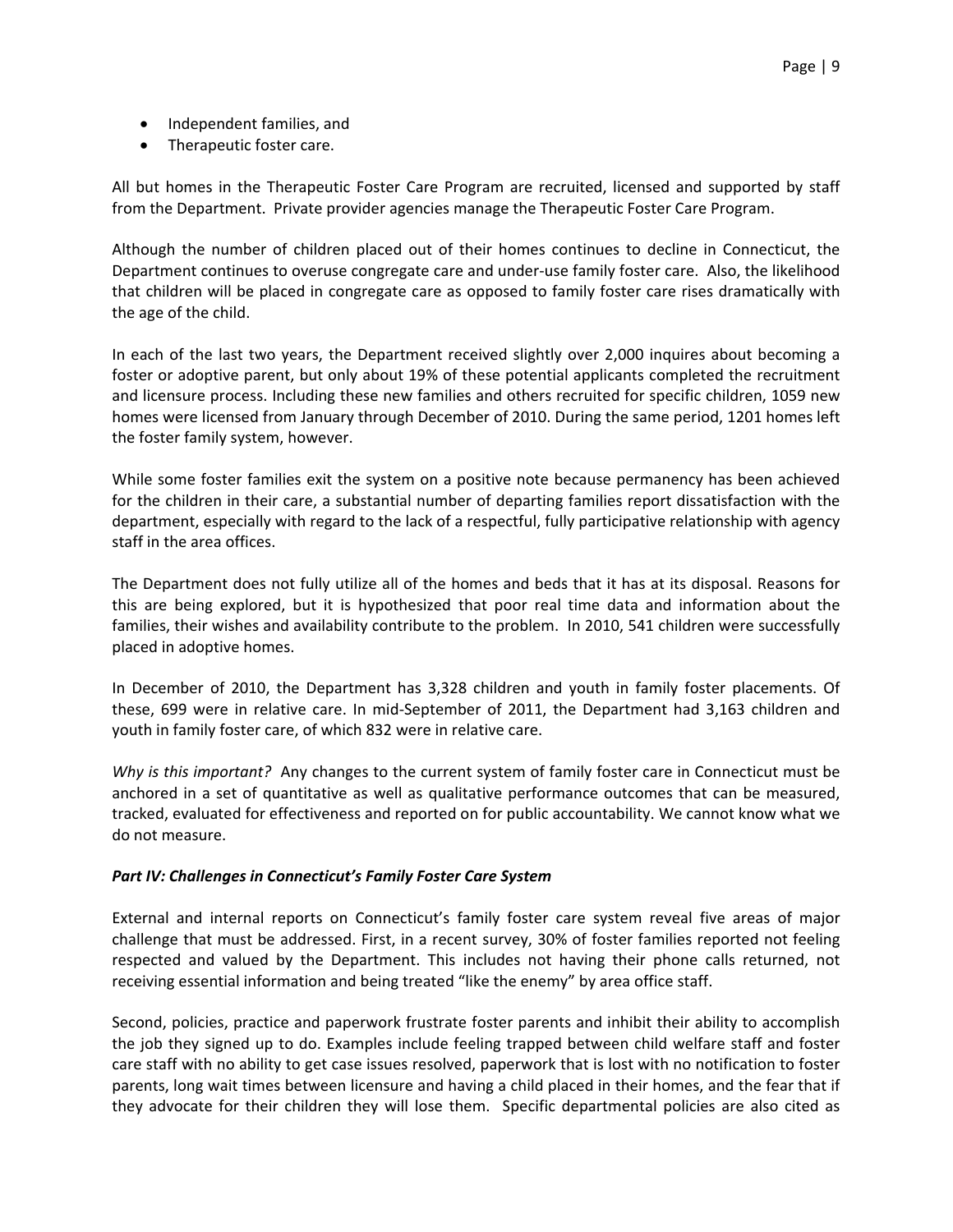problematic, including those having to do with sleepovers, texting birth parents, the care of medically complex children, and "unrealistic" timeframes related to reunification.

Third, foster families are not included as partners in the case process, and they report that workers view them as a commodity and tend not to involve them in the case process, whether in the assessment phase, case planning, placement or transition steps in the process. Foster parents also report experiencing challenging relationships with birth parents and birth grandparents. Three in ten foster parents indicate that the child's social worker does not discuss the child's treatment plan with them.

Fourth, they experience limited access to agency and community supports and child‐specific services. They report needing more mental health supports for children and themselves, especially for the child when he or she is in crisis and for themselves after a child leaves following a lengthy placement. Nearly four in ten parents report feeling inadequately supported during times of unusual stress within their foster families. One quarter do not feel supported during times of birth family visitation. Families also want help to enroll in such services as day care, WIC and other child nutrition programs. They need more help to deal with the behavioral problems of teenagers in their care. They also would like their high school foster children to have access to computers and community-based teen activities.

Finally, while parents do not regularly complain about the rates they are paid to cover the expenses of taking in a foster child, they do say that they need more help with food and clothing costs. A review of the national literature on the economic well‐being of foster parents reveals that many foster parents, especially relative caregivers, live in low-income households. A review of Connecticut's foster family rates as compared with daily rates paid to congregate settings shows that foster families receive between \$28 and \$55 per day, while the rate paid to congregate caregivers is generally ten times that much.

*Why does this matter?* Because a system that continues to behave in the same way while expecting different outcomes cannot succeed. The culture change required of the Department is enormous but achievable. Policy and practice changes are already underway, but greater attention to assuring that family and child supports are available remains a substantial area of work. If we cannot address the concerns of foster families in a real and timely manner, the Department will continue the cycle of recruiting and then losing its valuable foster family resources. And as more children and youth require access to foster families, these problems will grow.

#### *Part V: Exploring Models of Family Foster Care*

Family foster care is understood to have six core functions:

- Emergency protection for children
- Crisis intervention
- Assessment and case planning
- Reunification support
- Preparation of children for adoption, and
- Preparation of youth for independent living.

National research on kinship/relative foster care shows that these placements are as safe for children as traditional foster care; they also provide more stable placements than those in unrelated foster families.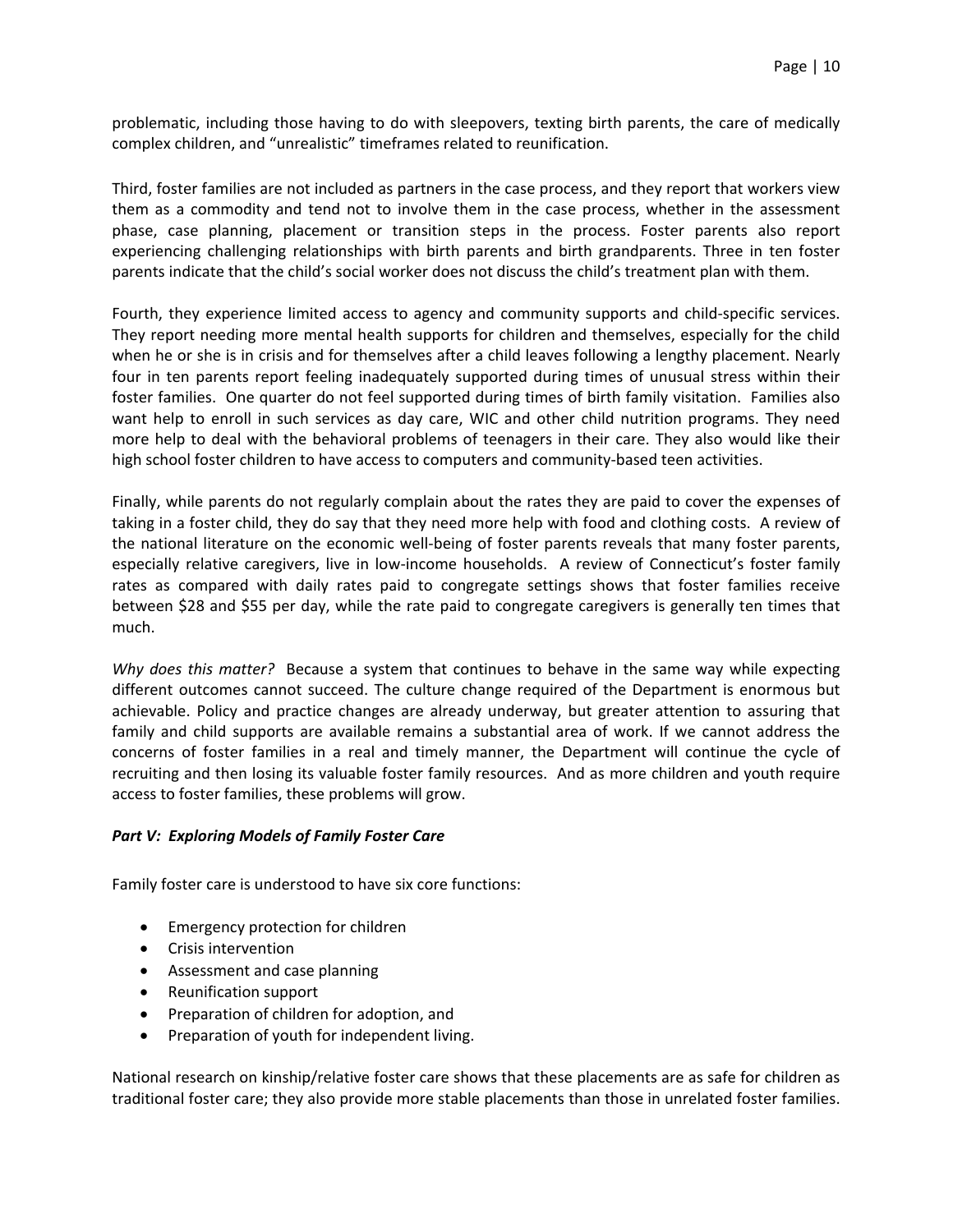Siblings are less likely to be separated in kinship care, and children are more likely to maintain community connections. Finally, relatives are frequently willing to adopt or become permanent guardians when reunification with birth parents is not possible.

Kinship families do have special needs, however. They tend to be older, less financially secure and in poorer health. They often are also unmarried as compared with traditional foster families. Nonetheless, children in kinship care have been shown to have significantly higher well‐being than children in non‐ relative placements. The Department has identified relative families as the placement of choice when children are removed from their birth families. From January through September of 2011, the number of children placed in relative families has increased from 699 to 846.

There are many models for the delivery of treatment foster family care, also called therapeutic foster care. Connecticut's Therapeutic Foster Care Program requires more training for families and offers more supports than are required of or provided for relative or traditional foster families. The reimbursement rate for families in the Therapeutic Foster Care Program is significantly higher than that paid to most other families in Connecticut's foster care system.

Two other models of treatment family foster care are available on a very limited basis in Connecticut but are more widely used in other states. Multidimensional Treatment Foster Care has been shown to be very effective with youth with significant behavioral problems and those with involvement with the juvenile justice system. It also costs significantly less than congregate care placements. This model includes specialized training and support for foster parents, family therapy for birth parents, skills training and supportive therapy for youth, and psychiatric consultation and medication management. In a randomized research study in California, this model of family foster care was found to be more effective than "case work services as usual," with fewer placement disruptions, more frequent reunification with birth parents, and lower rates of child behavior problems.

Professional Parent Foster Care is yet another promising model in operation in several states as a costeffective alternative to congregate care placement. In this model, the foster parent is an employee and is trained to function as a treatment professional who works closely with the child's team to implement all aspects of the child's individualized case plan. A small number of children, many of whom carry a significant mental health diagnosis, live in the home of the Professional Parent. The Professional Parent model provides access to support personnel, requires regular meetings with team members, and assures 24‐hour access to emergency on‐call support as needed.

Finally, although not a foster care "model," the department's work to implement the W.R. Settlement has shown that child-specific services can be provided successfully in family settings to prevent congregate care placements or return children from them. These wraparound services include assessment and evaluation, in‐home therapy, and after‐school programs. The cost to deliver these services is dramatically less than congregate placement would be, and they are as applicable to foster families as to birth families.

*Why does this matter?* Because with the department's policies emphasizing the use of family‐based care and treatment settings over the use of congregate care, many more children will need relative and treatment‐trained foster families for both short‐term stabilization and longer‐term treatment and permanency. The Department will explore new foster family models, the modification and enhancement of current models, and will work with young people, foster families and private providers to assure expanded access to foster family supports, child‐specific services and fair cost models.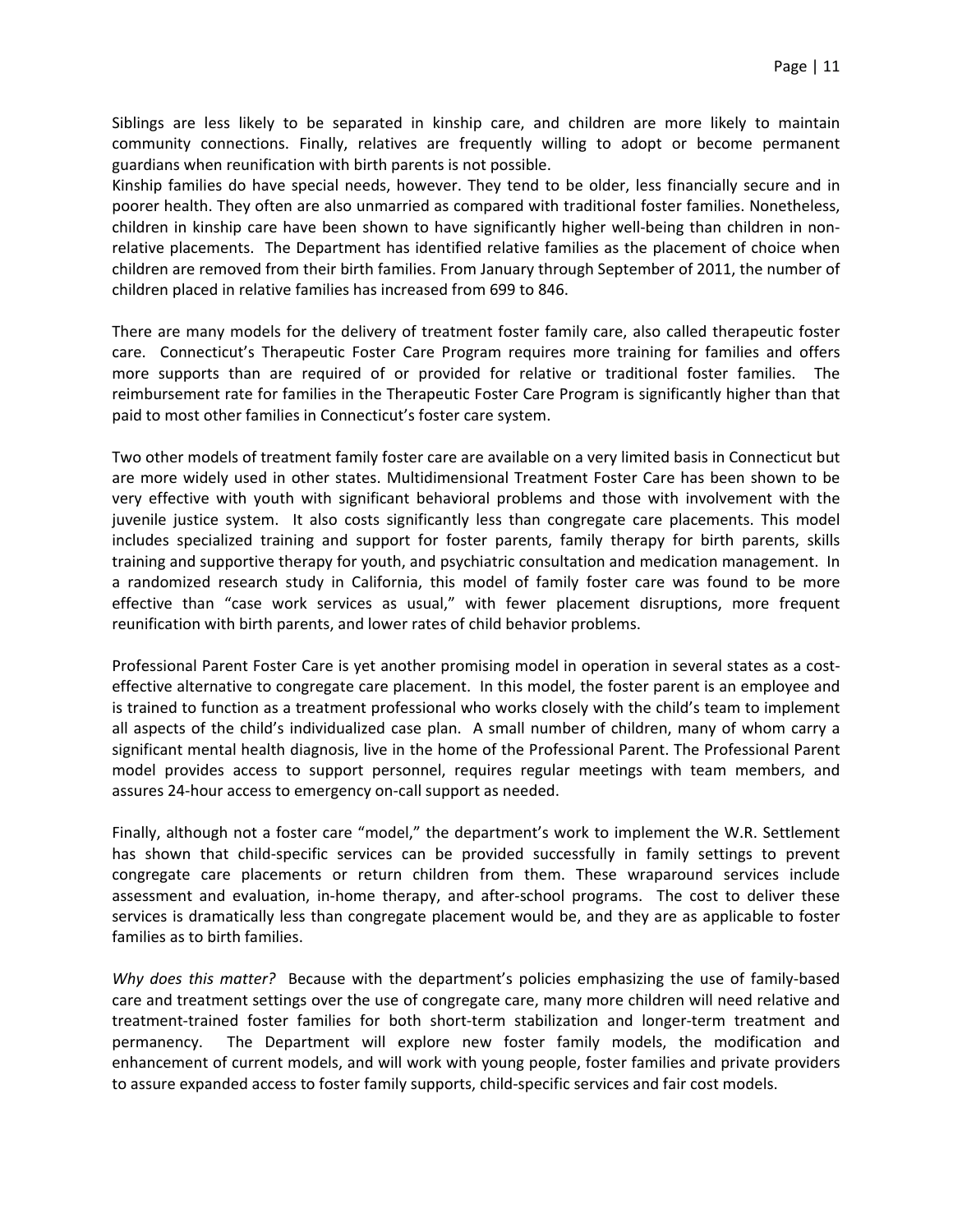#### *Part VI: Ongoing Work to Advance Connecticut's Foster Family System*

Since the new administration took office eight months ago, major changes in agency policy have been undertaken. These include a policy of announced visits, the use of relative family foster as the preferred placement for children and youth, the prohibition of congregate care placements for children ages six or younger and a dramatic reduction in the use of congregate care for children ages seven through 12 years of age. When congregate placements *are* utilized, foster families who will receive the child after placement will be increasingly involved in the case planning and transition process.

Practice changes now being implemented will also result in a more respectful and effective relationship with foster families. As the department's Strengthening Families Practice Model is implemented statewide over the next 12‐15 months, it will also be applied to foster families. Core elements of this Practice Model include respectful family engagement, purposeful family visits, the use of family assessments, and a family teaming model for case planning and placement decision‐making. In addition, the department's Academy for Family and Workforce Knowledge and Development has begun to work with the Connecticut Association for Foster and Adoptive Parents to include significant training for foster parents on the effects of trauma on children's development.

The Department has implemented a modified organizational structure in the regions and central office that will increase support for foster families and hold regional administrators responsible for a cultural shift in how foster families are treated by area office staff. Regional administrators now have supervisory authority for foster care recruitment and support staff as well as for intake, continuous treatment, and systems development staff. This will enable the regional administration to identify and correct schisms that currently arise between child protective services and foster support services staff. It also makes regional administrators responsible for improving recruitment, utilization and retention of foster families.

Three key statutory changes were made in the 2011 Connecticut General Assembly's spring session. First, *An Act Concerning Kinship Care* gave the Commissioner of the Department the authority to waive certain aspects of the licensure requirements to facilitate the expansion of relative foster care. Second, *An Act Concerning Placement of Children with Special Study Foster Parents* eliminates the minimum age requirement for the Department to temporarily place a child with a special study foster family. Third, *An Act Concerning Access to Records of the Department of Children and Families* expands the list of parties to whom the Department may disclose records, including foster and adoptive parents.

A public‐private effort has been launched, called the Continuum of Care Partnership, to secure the assistance of the private provider, advocacy and philanthropic sectors in assessing the impact of new policy and practice changes on the private sector, identifying service gaps and creating joint training opportunities. This working paper, along with other reports in the Fostering the Future Series, will serve as the basis for the Partnership's deliberative process. A first report is due to the Commissioner in later December 2011.

A strategic outreach and communications process has been underway to improve and expand the department's recruitment of family foster care. An electronic tabloid and other recruitment tools are nearing completion. In addition, the Department will continue its relationship with the Child Welfare Strategy Group to identify barriers to utilization and retention and develop solutions specific to each area office.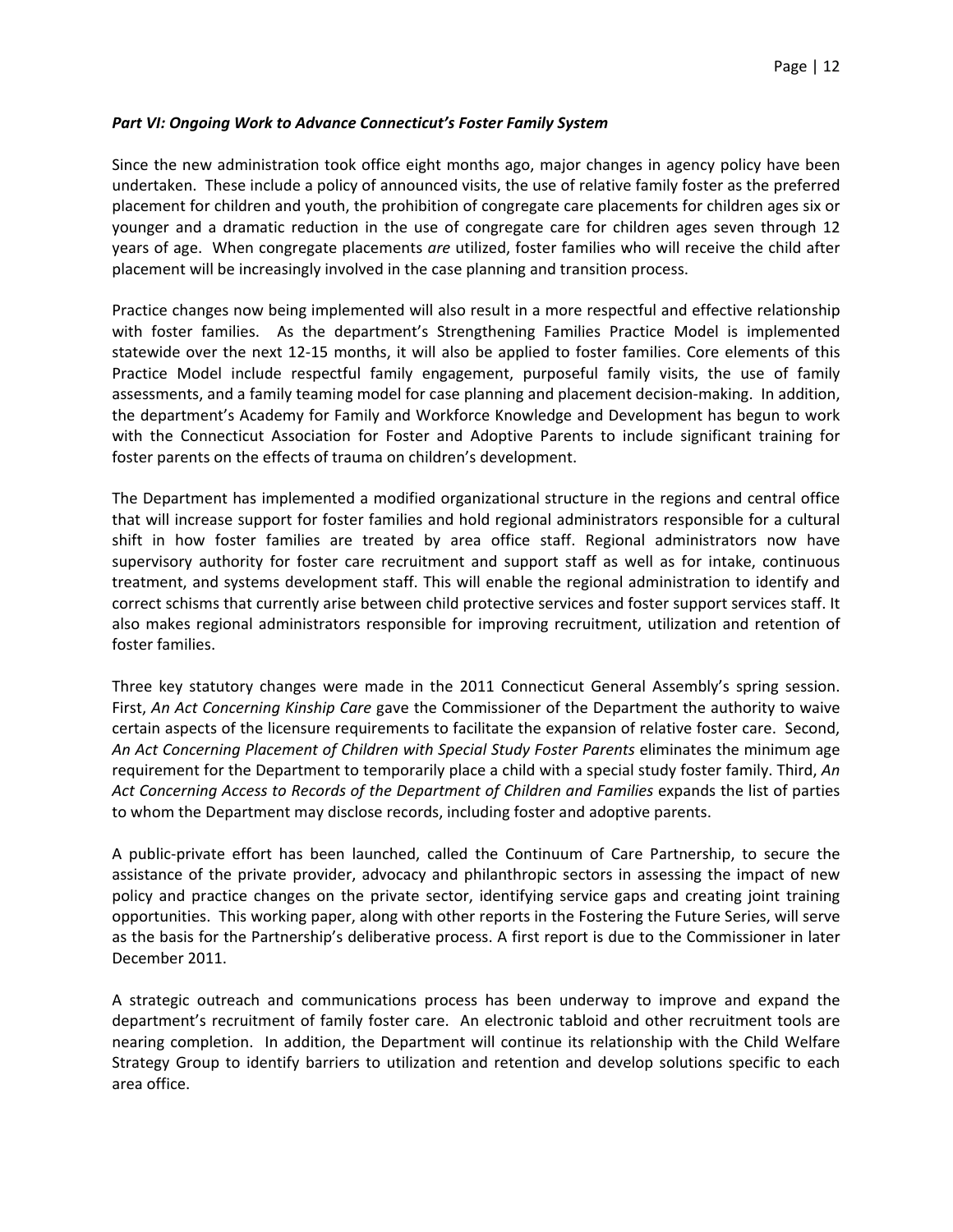#### *Part VII. The Way Forward: Building a Better Family Foster System*

The report proposes a set of six strategies, which if implemented, will dramatically improve Connecticut's family foster care system and increase the likelihood that the developmental outcomes of foster children will be better.

#### *1. Strategies to retain current and newly recruited foster families*

- a. Culture: Rebuild a culture of respect among foster families and department staff by including foster families as true partners in the Strengthening Families Practice Model's core elements (family engagement, purposeful visits, family assessment, and family teaming in the case process). With the Child Welfare Strategy Group and the DCF Academy for Family and Workforce Knowledge and Develop, design and implement a "culture of change" campaign for supervisory and managerial staff at the Department
- b. Communications and Engagement: Improve the communications process between area office staff and foster families, including prompt, welcoming and informative email, phone and in‐ person contacts, and respond rapidly to requests for help. Conduct automatic reviews of all foster homes that have not been used in the first 45 days, to inform and counsel them if there are agency reservations about their future use or, if the agency intends to place children, to engage them in ongoing reviews of children needing placements.
- c. Feedback: Strengthen the feedback process between foster families, the CT Association of Foster and Adoptive Parents and the Department through regular review of foster parent satisfaction information. Work quarterly with the DCF Ombudsman's Office to review complaints and problems reported by foster families. Contact all foster families at the point at which children in their care are moved to support them through this transition. This is especially important if the placement has been of long duration.
- d. Community Supports: Assist families to access community supports, including such programs as the Earned Income Tax Credit, Food Stamps (now called SNAP), WIC nutrition programs, 211 Information and Referral services, 211 Child Development Infoline, adult education and workforce development programs.
- e. Family Supports: Improve access to family supports, including formal and informal mentoring, faith-based support networks, fatherhood programs, grandparent support groups, preschool and afterschool programs and educational advocates for children in their care, Connecticut's Help Me Grow Program and address issues related to the use of respite care
- f. Crisis Intervention: Assure that foster families can get access to 24‐hour emergency assistance and support when behavioral problems emerge with the children and youth in their care.
- g. Training: Provide or link families with training and learning opportunities that match the care and treatment needs of children and youth living with them, including education on child and adolescent development, the special needs of infants, and how to recognize and deal with trauma‐induced behaviors. Assure that training offered both before and after licensure reflects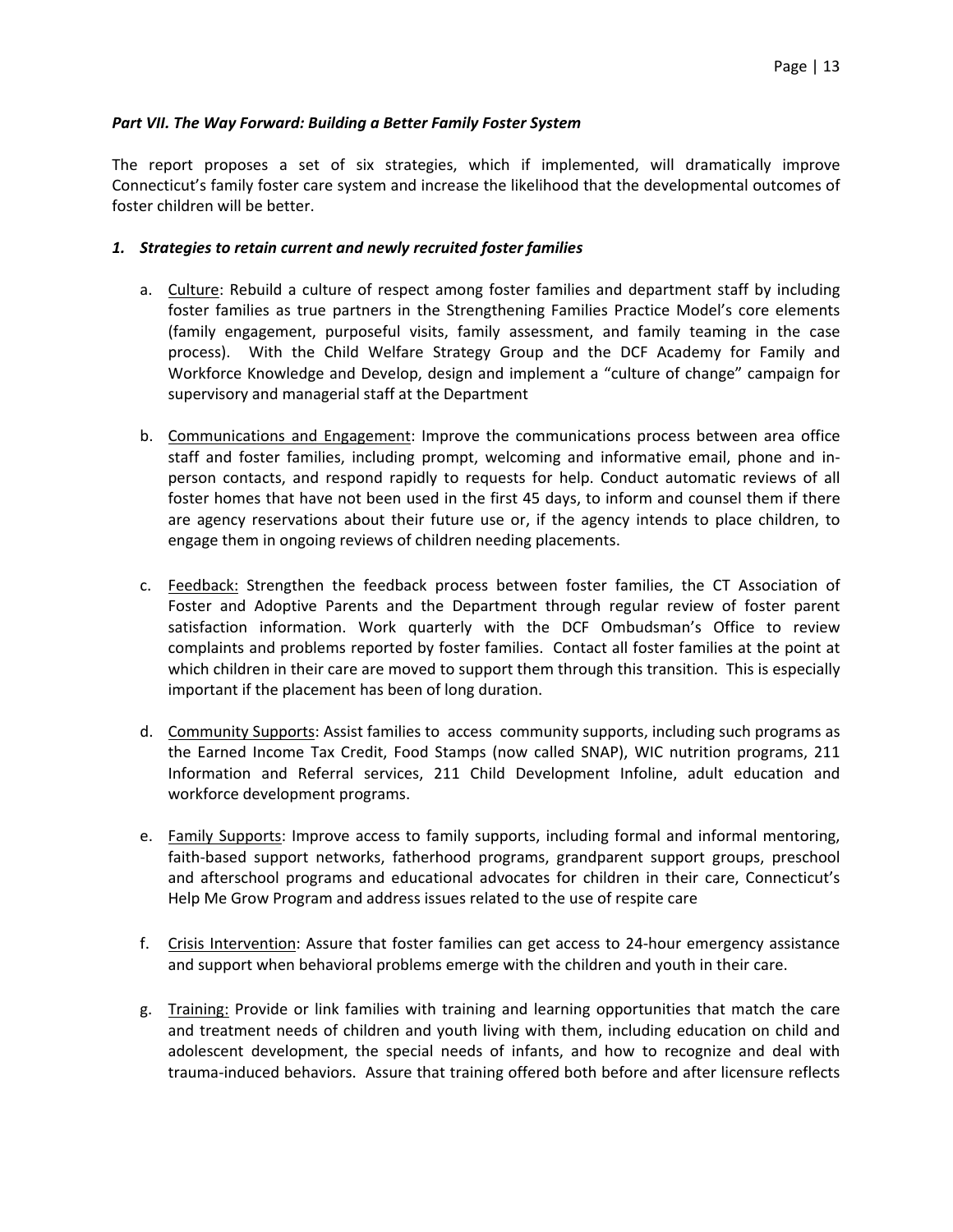the department's six cross‐cutting themes. Assure agency policy requires comparable training (including both time and content) across all types of foster families.

- h. Cost Projections for Service/Support Expansion: Develop cost estimates for expanded wrap around services (child‐specific) and family supports needed to retain families in the foster care system. Request authority to utilize a variety of fiscal strategies to ensure that sufficient funds are available for both child‐specific services and family‐supports in the current fiscal year,
- i. Cost Projections for Expanded and New Family Foster Care Models: Research and develop alternative service delivery models and companion performance outcomes for resourcing and compensating foster families. Develop new fiscal policies, as needed, to implement expanded and new family foster care models, including such policies as "money follows the child," onetime transfers of funds *from* the board and care account for residential and other forms of congregate care *to* the foster family care and community services accounts, and transfers across accounts using the existing governmental Finance Advisory Committee (FAC) process.

#### *2. Strategies to improve outcomes for children and youth in foster family care*

- a. Developmental Assessments: Develop agency policy requiring foster families with young children to participate in Connecticut's free Help Me Grow program, including the use of the Ages and Stages Questionnaire to track growth and development in children ages birth to six. As required by federal law and internal department policy, assure that all children under the age of three years placed in family foster care are referred to the Department of Developmental Services for mandated B‐3 Program assessment and services
- b. Youth Involvement: Modify the case planning process to include youth and foster parents in team meetings to improve placement matches and reduce placement disruptions and multiple placements.
- c. Sibling and Family Contact: Implement procedures to make it easier for children and youth in foster family placements to maintain contact with birth parents (as appropriate), siblings and extended family members.
- d. Child‐Specific Services: Develop and implement procedures for foster families to access child‐ specific services based on individual development needs and trauma histories of the youngsters in their care. These services may include developmental assessments, clinical assessment, in‐ home and/or community therapeutic services, special education services and supplementary academic supports such as tutoring, independent living, work and learn programs. Note: This work involves both assuring that services are available (access) but also that foster youth participate in them (utilization).
- e. Educational Supports: Assure that foster families, departmental staff and youth have access to educational records in order to support the academic progress of youngsters in foster family care. Engage with volunteer educational advocates to assure that students receive IDEA and other services for which they are eligible. Encourage youth to aim for a high school degree rather than a GED.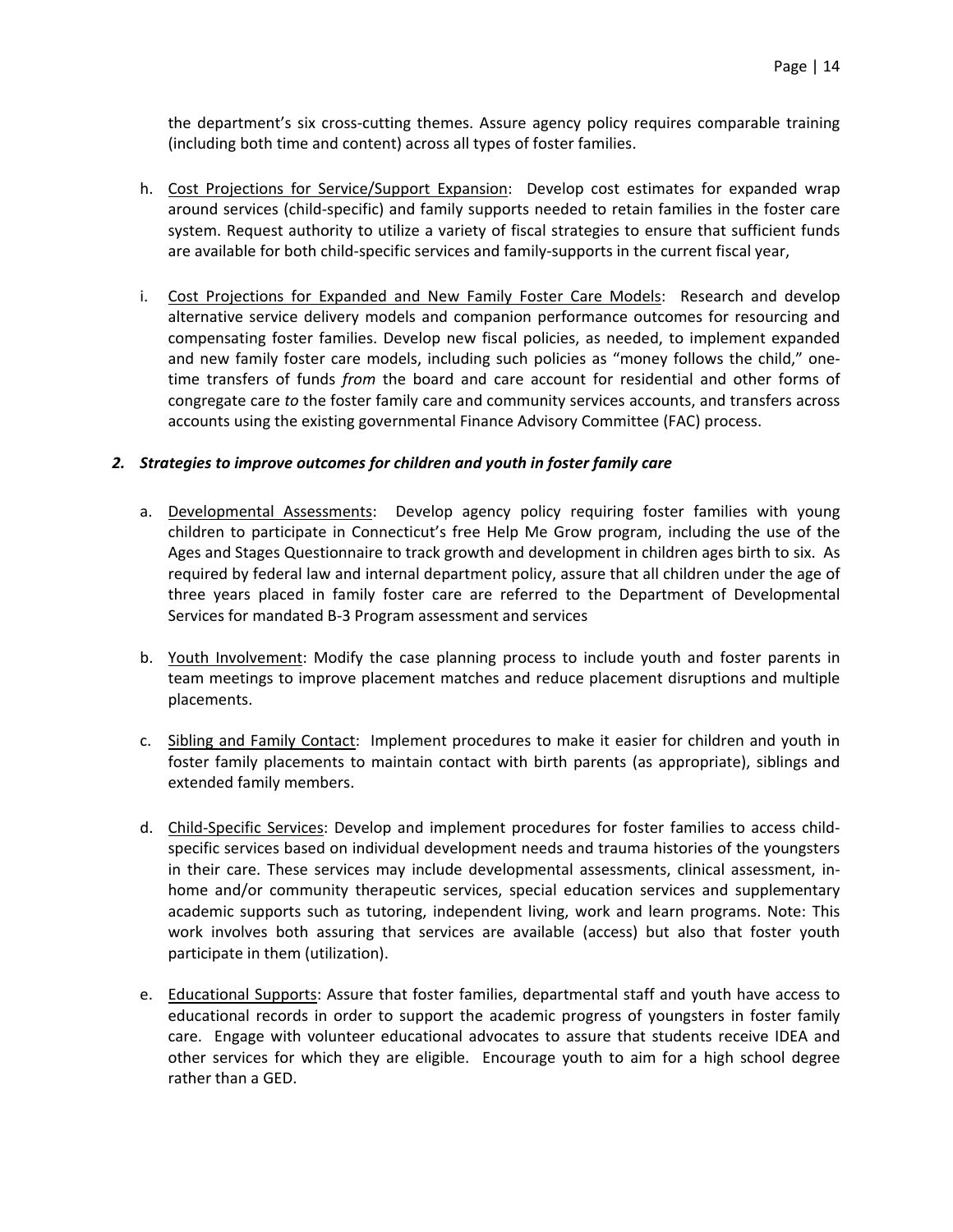- f. Health Services: Examine the feasibility of creating a "health passport" for foster children and youth that captures information about the health status and needs of individual children and moves with them throughout their engagement with the Department of Children and Families.
- g. Special Talents and Community Service: Develop a process, as part of foster children's plan of care, to identify and promote their special talents, skills and interests and to link them with volunteer and civic opportunities to give back to their communities.
- h. Transitions: With youth and representatives of the foster family and congregate care sectors, develop and implement a "tool kit" to guide and support children and youth during transitions in and out of placement. Because studies show that youth transitioning out of the foster care system seek to re-establish or maintain contacts with birth family members, siblings and foster parents, transition planning must support and foster these ongoing connections.

#### *3. Strategies to Improve case planning, matching and transitions*

- a. Family Teaming: Implement a "family teaming model" including the involvement of foster families as the  $4<sup>th</sup>$  component of the Strengthening Families Practice Model. The use of family teaming means that youth (as appropriate) and family members participate in person at various points in the case process.
- b. Trauma‐Informed Policy and Practice: Assure that children's trauma history is included as part of information provided during the case planning and matching process. Assure that this information is linked to training in the provision of child‐specific behavior management and support strategies for foster families.
- c. Transfer Policy and Practice: Ensure that departmental policy requires congregate care providers to include foster families in the treatment and transition process related to children and youth who will enter their care. Evaluate models for possible implementation that compensate congregate care providers to provide follow‐up contact and treatment (for up to 90 days) in the homes of foster families who receive children from congregate care placements.

#### *4. Strategies to improve outreach and foster family recruitment*

- a. **Outreach:** Utilize electronic, social media and personal contact to reach the general population in Connecticut as well as specific audiences targeted for recruitment. This would include use of the new Electronic Tabloid, forums with the faith community representing African American and Latino families, and other activities specified in the department's emerging Strategic Communications Plan.
- b. Improved Recruitment Materials and Tools: Develop a Frequently Asked Questions document for prospective foster and adoptive families that presents current data on children in foster family care in Connecticut. Explore development of a web-based "chat room" for prospective families to support them during the recruitment, licensure and pre‐placement period.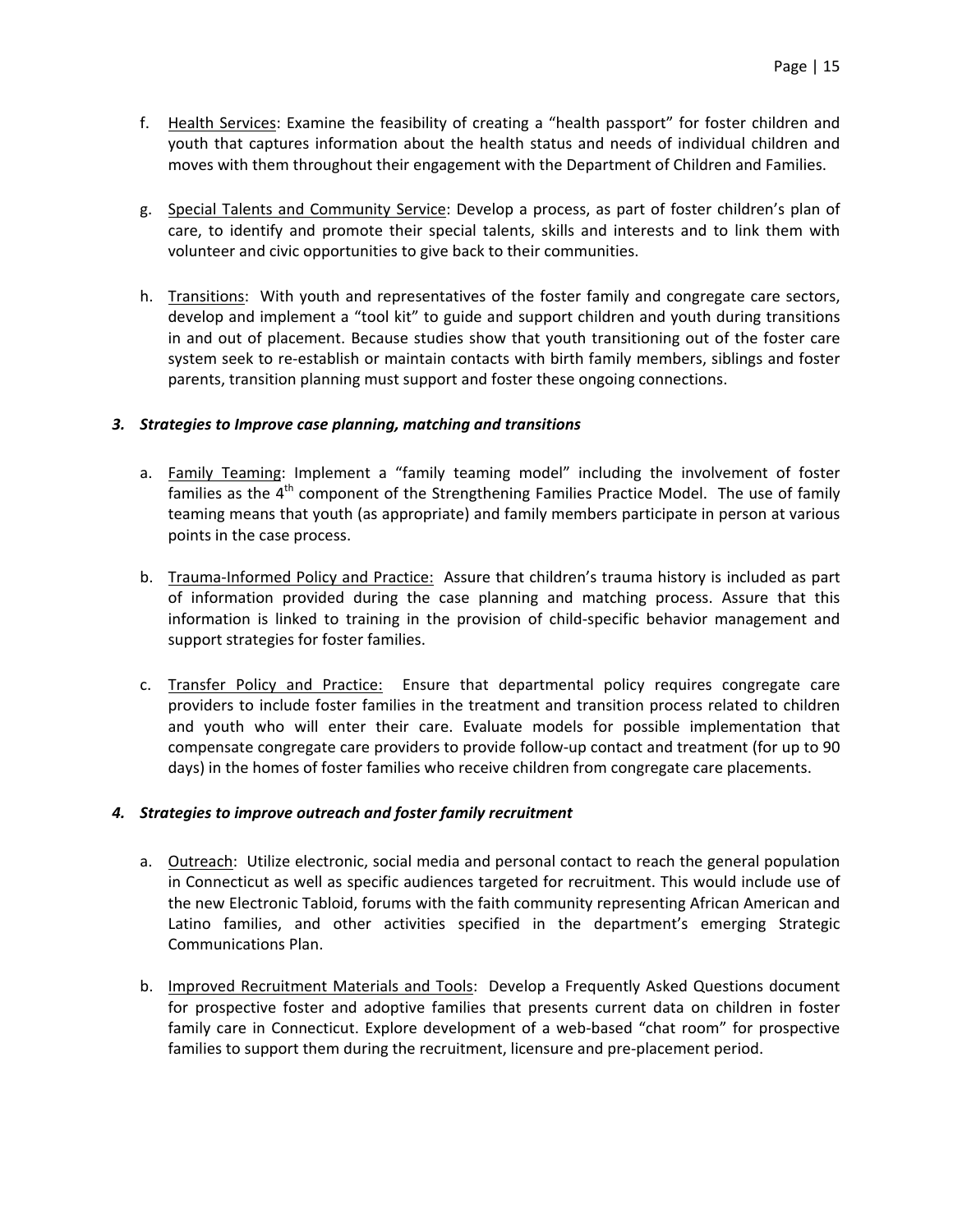- c. Recruitment Barriers Analysis: With the Connecticut Association for Foster and Adoptive Families, evaluate the entire recruitment process to identify at what points prospective foster families "drop out" and then devise strategies to remove these barriers to the greatest extent possible.
- d. Child‐Specific Recruitment: Develop, implement and assess the effectiveness of child‐specific recruitment of foster families, beginning with foster family homes for younger children to prevent congregate placements and to return young children now in those placements. Address youth permanency needs by focusing agency attention on creating foster family homes and adult connections for older youth now in congregate care.
- e. Cohort-Specific Recruitment: Develop, implement and assess the effectiveness of targeted recruitment strategies for identified cohorts of youngsters served by the Department, including infants and toddlers, sibling groups, medically complicated children and youth, children and youth with complex mental health problems, and gay/lesbian/bi‐sexual and transgender youth.

#### *5. Strategies to expand kinship and treatment family foster care*

- a. Kinship Care: With the Child Welfare Strategy Group and the Connecticut Association of Foster and Adoptive Parents, devise and implement a two-year work plan to increase the recruitment of and support for kinships families, including relatives and special study homes. Continue to modify agency policy and improve practice as necessary to remove barriers to kinship placements. Support kinship families to develop their own support networks to promote self‐ help, mutual support, leadership, shared resources and advocacy. Develop performance measures including recruitment target, placement and outcomes by region, track performance and report outcomes over time.
- b. Treatment Foster Family Care: Explore the development and/or expansion of Multidimensional Treatment Foster Care and Professional Parent Foster Care for implementation by the Department of Children and Families. Develop cost models, need and utilization projections, and an implementation plan for the period between July 2012 and June 2013.

#### *6. Strategies to improve results accountability and data use and to secure legislative approvals (as needed)*

- a. Performance Measures: In consultation with the Juan F Court Monitor, Child Welfare Strategy Group, Continuum of Care Partnership and the Connecticut Association of Foster and Adoptive Parents, propose a set of Results Based Accountability (RBA) performance measures for implementation beginning no later than July 1, 2012. The measures should address: how much service is provided (with detail); how well the service is provided (with detail); and the degree to which both foster children and youth and foster families are "better off" as the result of this work and investment.
- b. Data Infrastructure, Development, Use and Reporting: In consultation with Casey Family Programs, the Child Welfare Strategy Group and senior departmental leadership, develop a short- and medium-term set of proposals to improve all aspects of data use and support related to the delivery and effectiveness of foster family services in Connecticut. This should include any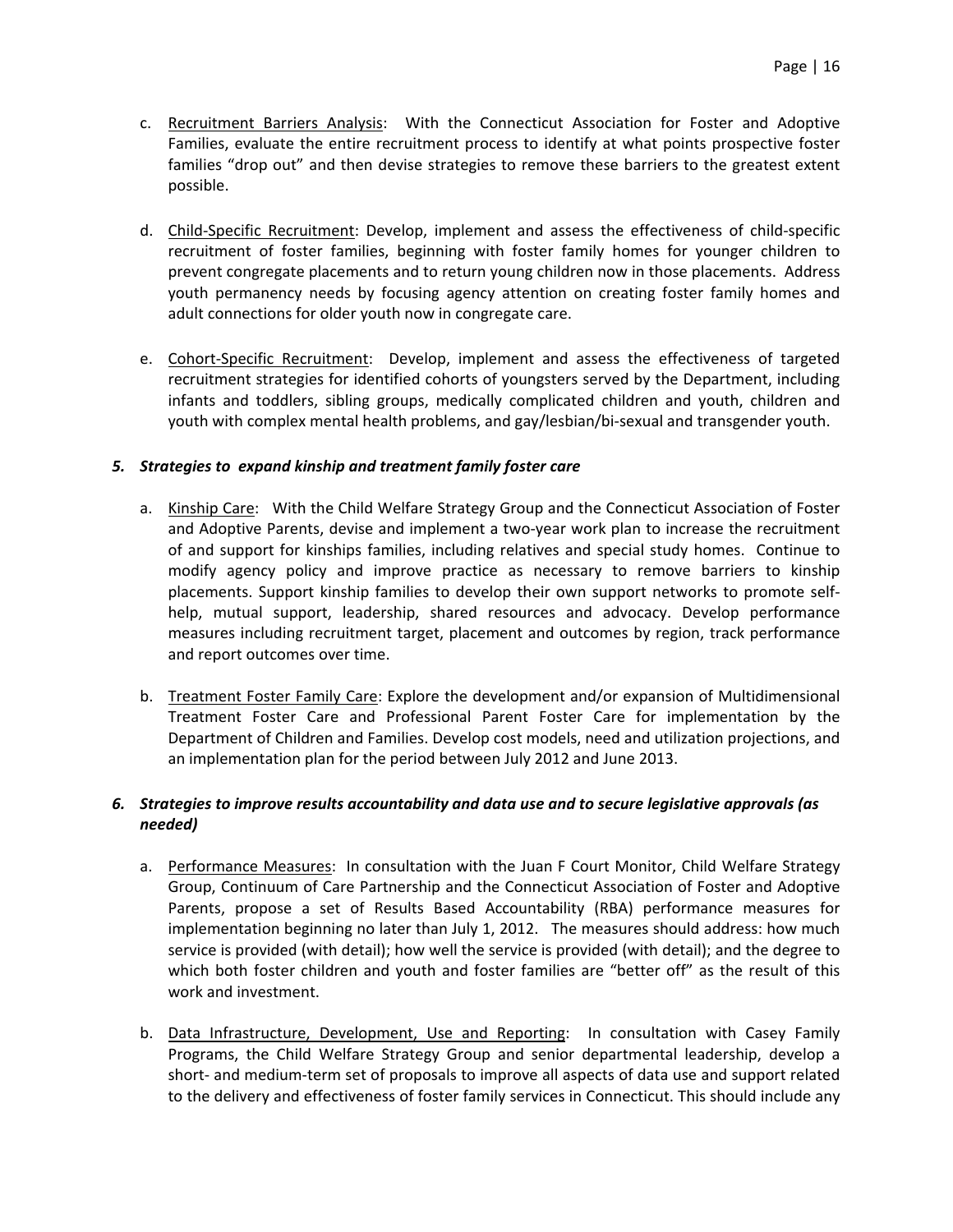changes needed to affect data exchange and sharing across state agencies related to case coordination and the provision of services to foster children and foster families by other state agencies.

c. Legislative Action: Develop and submit such legislative proposals as needed to secure clarification of existing policy or law, or new statutory authorizations related to changes in Connecticut's family foster care system.

#### **Next Steps**

Following release of both the Executive Summary and the complete report, the Department will engage in the following next steps. First, the internal process of analysis and cost modeling will continue over the next 90 days in order for the agency to describe its needs for the current year (SFY 11‐12) to appropriate executive agencies and to the legislative branch. This analytic process will draw upon the expertise and knowledge of outside groups and organizations, including the Connecticut Association of Foster and Adoptive Parents, the Continuum of Care Partnership, the network of providers associated with the Connecticut Therapeutic Foster Care Program, and both national and regional technical assistance and consultation resources.

Second, department staff will work with interested stakeholders, including the Connecticut Association of Foster and Adoptive Parents and the new Continuum of Care Partnership, to review and prioritize proposed action items within each of six strategy areas for modification or implementation over the period January – June 2012, and July to June 2013.

This collaborative work will result in a strategic work plan for advancing and expanding a vibrant, effective family foster care system for the State of Connecticut. The work plan is expected to be completed as soon as possible, but in no case later than January 30, 2012.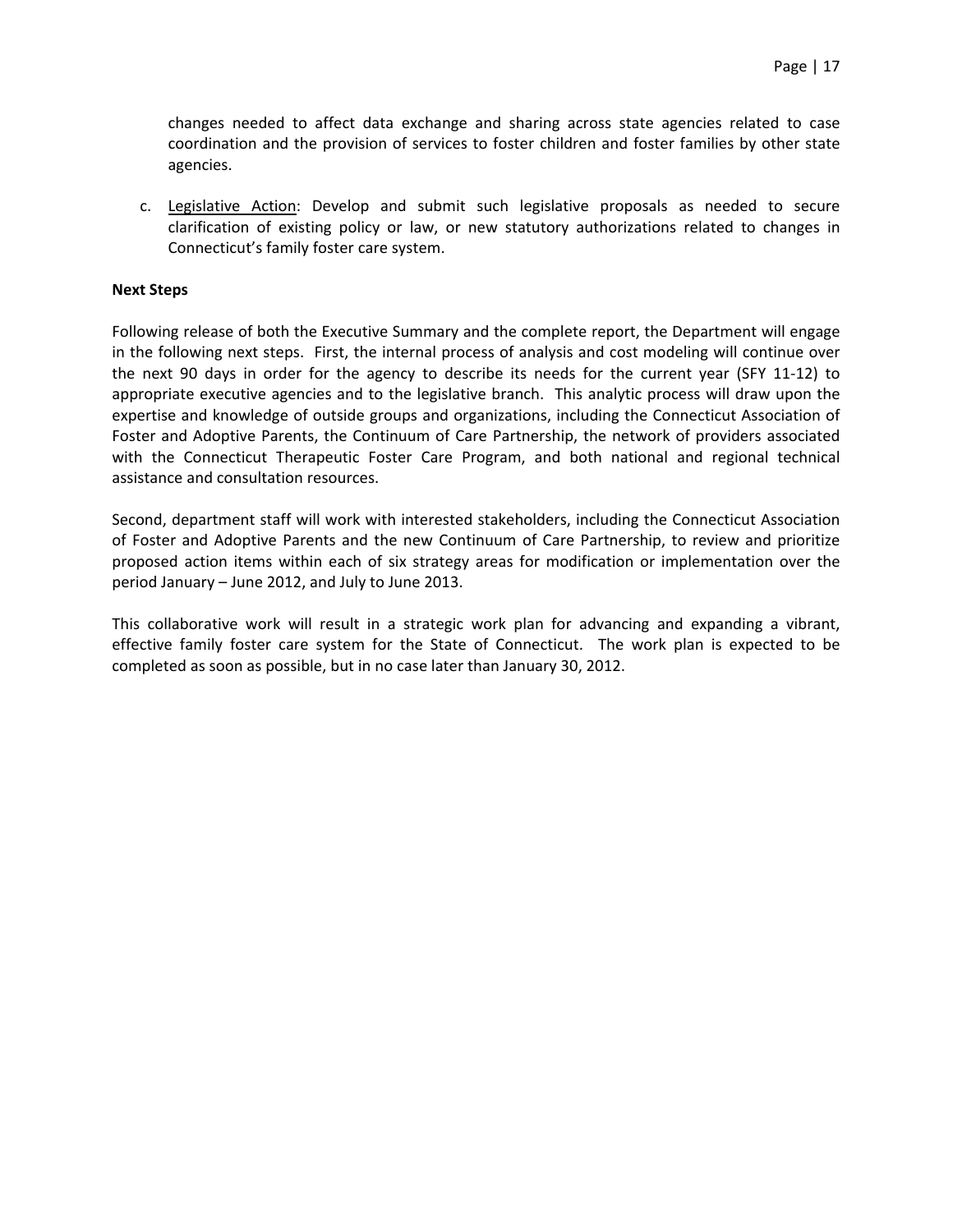## **The Report in Detail**

## Part I: Development of the Report

This report is part of the Connecticut Department of Children and Families' *Fostering the Future* Series. The first report in the series, *The Future of Riverview*, was released in April, 2011. It described a process to consolidate the department's two behavioral health institutions.<sup>1</sup> This consolidation has resulted in the operation of a single institution, the Albert J. Solnit Children's Psychiatric Center. The Solnit Center provides psychiatric hospitalization for children and youth as well as six brief treatment residential units for adolescent boys and girls with significant psychiatric and behavioral challenges.

The second report, *Congregate Care Rightsizing and Redesign*, was released in August 2011. It outlines a series of dramatic policy changes that will result in the reduction of congregate placements for younger children, shorter length of stay in placement over time, and the more significant involvement of families and foster families with children in the congregate care system in Connecticut. Additional reports in the *Fostering the* Future Series will address the use of restraints and other emergency safety interventions, the educational needs and progress of children in its care and custody, and will help us to apply the neuroscience of children's development to our policy and daily practice.

In *this* report – *We All Need Somebody; Supporting Children, Families and the Workforce in Connecticut's Family Foster Care System* ‐‐ we describe both challenges and opportunities to better serve vulnerable youngsters who must be removed (for at least some period of time) from their birth families. Building more respectful relationships with foster families, including them as full partners throughout the case process, providing them with essential information about the children they are serving, and better meeting their resource needs (in terms of type, amount and timeliness), will result in a more robust and effective system of family foster care.

#### **The Department's Reframed Mission and Cross‐Cutting Themes**

Since the appointment of Justice Joette Katz as Commissioner of the Connecticut Department of Children and Families (DCF) in January 2011, the agency has been engaged in a period of dramatic change and realignment. These changes are all built around a revised vision for children and youth served by the Department. This expanded view moves the Department from a dominant focus on "safety and placement" to one that also embraces children's health and learning within the context of a family‐centered framework:

*In partnership with families and the community, children and youth served by the department will grow up healthy, safe and learning, and will experience success in and out of school. The department will advance the special talents of the children it serves and will make opportunities for them to give back to the community.* 

The Department has also identified six cross-cutting themes that will be applied to all agency operations, including the changes to the foster family system to be proposed later in this working paper:

 $<sup>1</sup>$  A second Interim Report was released in July and the Final Implementation Report will be published early in</sup> October 2011. These reports are all available online at – www.ct.gov/dcf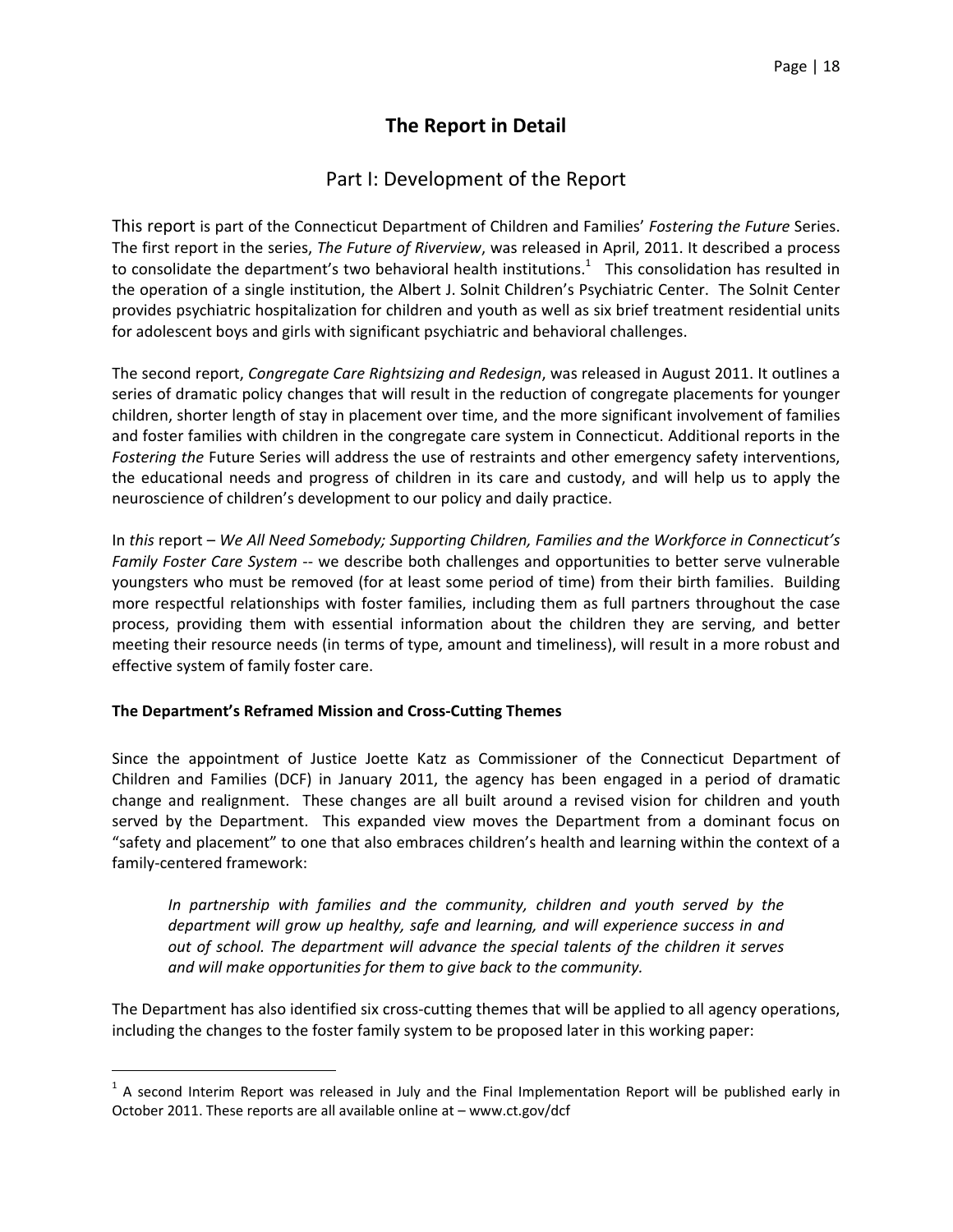- A family-centered approach to all service delivery, reflected in development and implementation of a Strengthening Families Practice Model and the Differential Response System
- Trauma‐informed practice as related to children and families but also to the workforce that serves them
- Application of the neuroscience of child and adolescent development to agency policy, practice and programs
- Development of stronger state and community partnerships
- Improvements in leadership, management, supervision and accountability, and
- Advancing the Department as a learning organization.

Finally, the Department has launched four types of major structural change. First, the central office organization has been flattened and collaborative teams have been substituted for siloed bureau structures. Second, the work of the department's regions has been re‐conceptualized as comprehensive service systems. Third, the department's two behavioral health institutions have been consolidated and are being refocused on briefer treatment, even for the most challenging children and youth, with a return to home and the community as the desired outcome. Fourth, the department has committed itself to become a learning organization through the creation of the DCF Academy of Family and Workforce Knowledge and Development. The Academy is dedicated to creating and promoting learning opportunities for all who work on behalf of Connecticut's most vulnerable children and youth.

#### **Creating this Working Paper**

In this working paper, the Connecticut Department of Children and Families tackles the family side of foster care. Work on the paper began in May 2011, in partnership with the Connecticut Association of Foster and Adoptive Parents<sup>2</sup> and the Annie E. Casey Foundation's Child Welfare Strategy Group.<sup>3</sup> The Strategy Group has involved a total of six national consultants in continuous consultation and review of this work. The Department gratefully acknowledges their work.

In addition, we would like to thank the following individuals who analyzed data and helped to craft this working paper:

- Linda Dixon, DCF Academy for Family and Workforce Knowledge and Development
- Jean Fiorito, Connecticut Association of Foster and Adoptive Parents
- Jacqueline Ford, DCF Foster and Adoption Services Unit
- Elizabeth Graham, DCF Deputy Commissioner for Administration
- Dr. Janice Gruendel, DCF Deputy Commissioner for Operations
- Nancy DiMauro, DCF Child Welfare, Early and Middle Childhood Unit
- Anne McIntyre‐Lahner, DCF Academy for Family and Workforce Knowledge and Development
- Robert McKeagney, DCF Clinical and Community Consultation Team
- Ken Mysogland, DCF Foster and Adoption Services Unit
- Dr. Brett Rayford, DCF Child and Adolescent Development, and Prevention Team
- Felix Rodriquez, Executive Secretary to the DCF Deputy Commissioner for Operations

<sup>&</sup>lt;sup>2</sup> Online at -- www.cafap.com<br><sup>3</sup> Online at -- www.aecf.org/MajorInitiatives/ChildWelfareStrategyGroup.aspx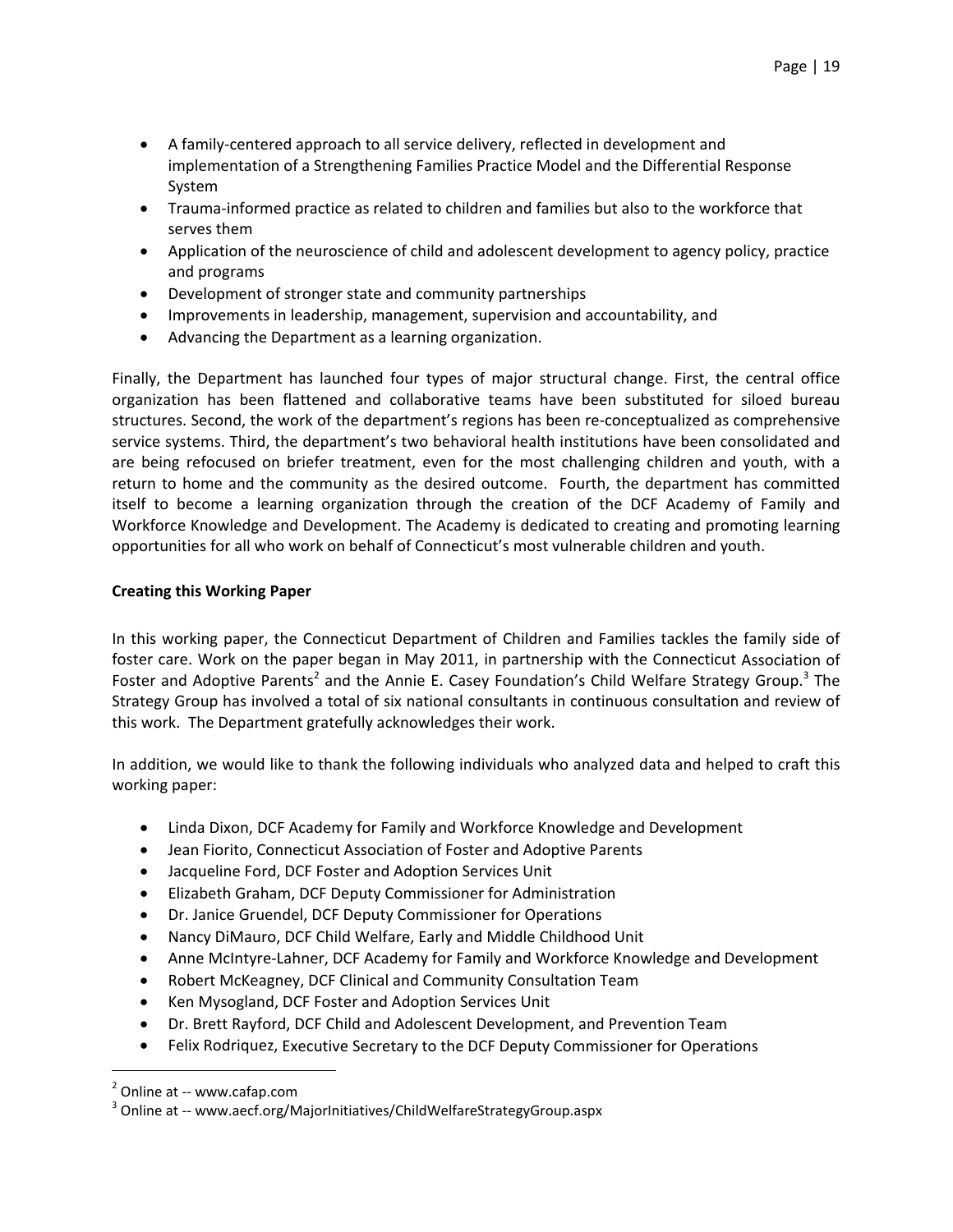- Dr. Michael Schultz, DCF Academy for Family and Workforce Knowledge and Development
- Susan Smith, DCF Office of Research and Evaluation.

Earlier drafts of the working paper were reviewed and revised from July through September 2011, including review of first draft challenges and recommendations by the Commissioner's Transition Team in July. In August, a preliminary discussion of the working paper was held with private organizations that provide treatment foster care as part of the Department of Children and Families' Therapeutic Foster Care Program. In early September, a working draft was presented to the *Juan F* Consent Degree Court Monitor and plaintiffs' attorneys.

#### **Next Steps**

Following release of both the Executive Summary and the complete report, the Department will engage in the following next steps. First, the internal process of analysis and cost modeling will continue over the next 90 days in order for the agency to describe its current year (SFY 11‐12) needs to appropriate executive agencies and to the legislative branch. This analytic process will be draw upon the expertise and knowledge of outside groups and organizations, including the Connecticut Association of Foster and Adoptive Parents, the Continuum of Care Partnership, the network of providers associated with the Connecticut Therapeutic Foster Care Program, and both national and regional technical assistance and consultation resources.

Second, department staff will work interested stakeholders, including the Connecticut Association of Foster and Adoptive Parents and the new Continuum of Care Partnership, to review and prioritize proposed action items within each of six strategy areas for modification or implementation over the period from January through June 2012, and July 2012 through June 2013.

This collaborative work will result in a strategic work plan for advancing and expanding a vibrant, effective family foster care system for the State of Connecticut. The work plan is expected to be completed as soon as possible, but in no case later than January 30, 2012.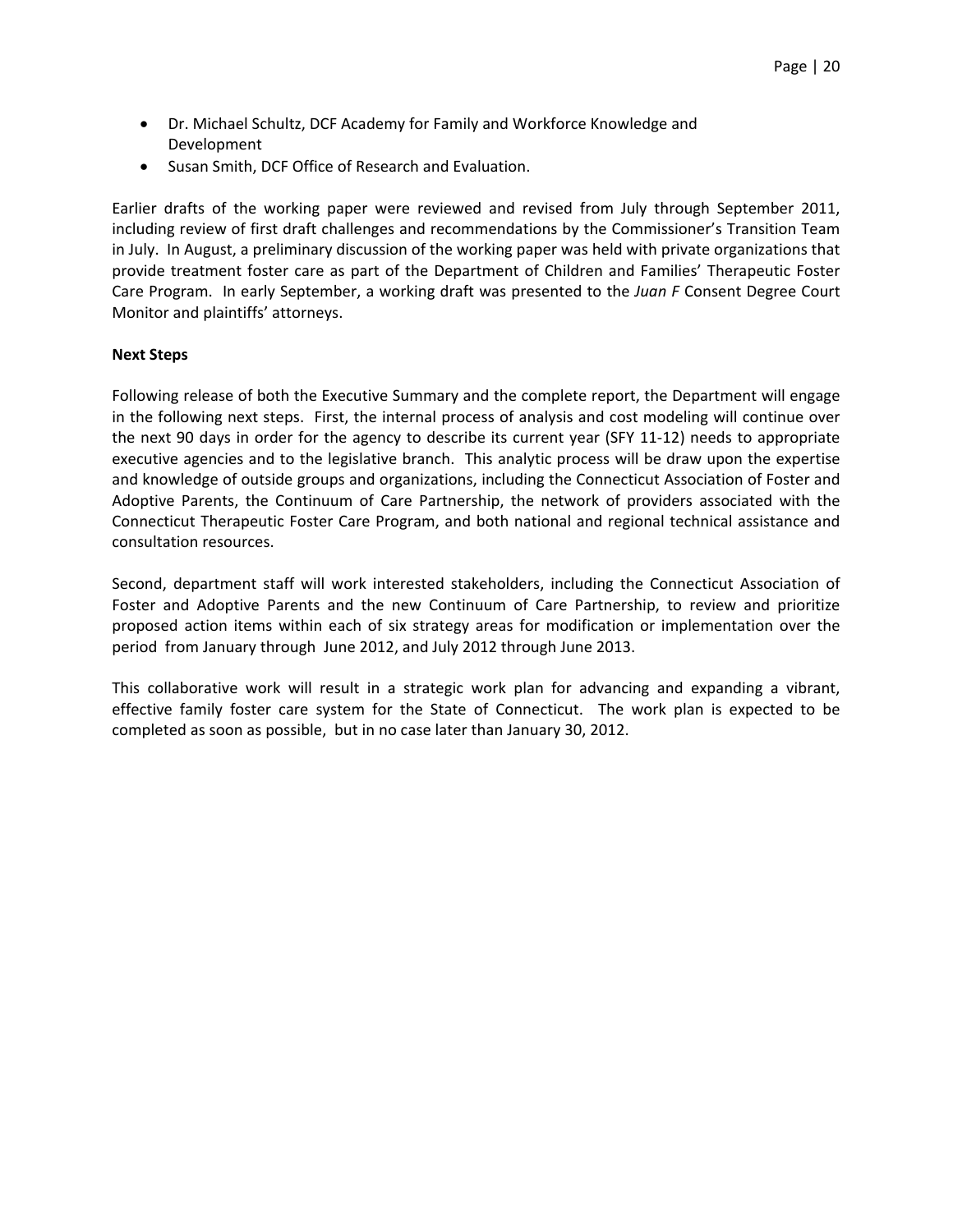## Part II: Children's Development, Behaviors and Outcomes

#### **The Neuroscience of Development**

By definition, all children removed from their homes for safety reasons are impacted by trauma. If we are to better support foster families in their vital role of nurturing children who have experienced trauma, it is also essential to understand how children's brains develop and mature and how experience – both positive and negative – impacts that development. It is also important to understand that when we talk about "brain development," we are talking about both children's cognitive and emotional development, for in terms of neuroscience they are inextricably joined.

Much recent research on early brain develop has been translated into easily understood language for both the general public and policy makers by researchers and faculty associated with the National Scientific Council on the Developing Child, the National Forum on Early Childhood Policy and Programs, and the Harvard Center on the Developing Child. A series of 11 working papers published between 2004 and 2011 describe early brain development, its dependence on positive interactive experiences between young children and their caregivers, the impact of stress, fear and anxiety on the chemistry of the brain and on children's learning and development, and the role of early experience on the brain's "air traffic control system," also called "executive function." $4$ 

Key findings related to foster family care are summarized below.

#### *The critical role of early experiences*

In its first working paper – *Young Children Develop in an Environment of Relationships<sup>5</sup>* – the National Scientific Council on the Developing Child presents key findings on the critical role of experience in early (and later) brain development:

- "Nurturing and stable relationships with caring adults are essential to healthy human development beginning from birth."<sup>6</sup>
- "Young children are highly vulnerable emotionally to the adverse influences of parental mental health problems and family violence."<sup>7</sup>
- "Young children who grow up in seriously troubled families, especially those who are vulnerable temperamentally, are prone to the development of behavioral disorders and conduct problems."<sup>8</sup>

<sup>4</sup> *Building the Brain's Air Traffic Control" System: How Early Experiences Shape Development of Executive Function*: Working Paper #11. National Scientific Council on the Developing Child and the National Forum on Early Childhood Policy and Programs (2011). <sup>5</sup> *Young Children Develop in an Environment of Relationships: Working Paper No. <sup>1</sup>*. Online at ‐‐

<sup>//</sup>developingchild.harvard.edu/index.php/resources/reports\_and\_working\_papers/working\_papers/wp1/<br>  $\frac{6}{\text{1}}$  Ibid, p. 1<br>  $\frac{7}{\text{1}}$  Ibid, p. 3<br>  $\frac{8}{\text{1}}$  Ibid, p. 3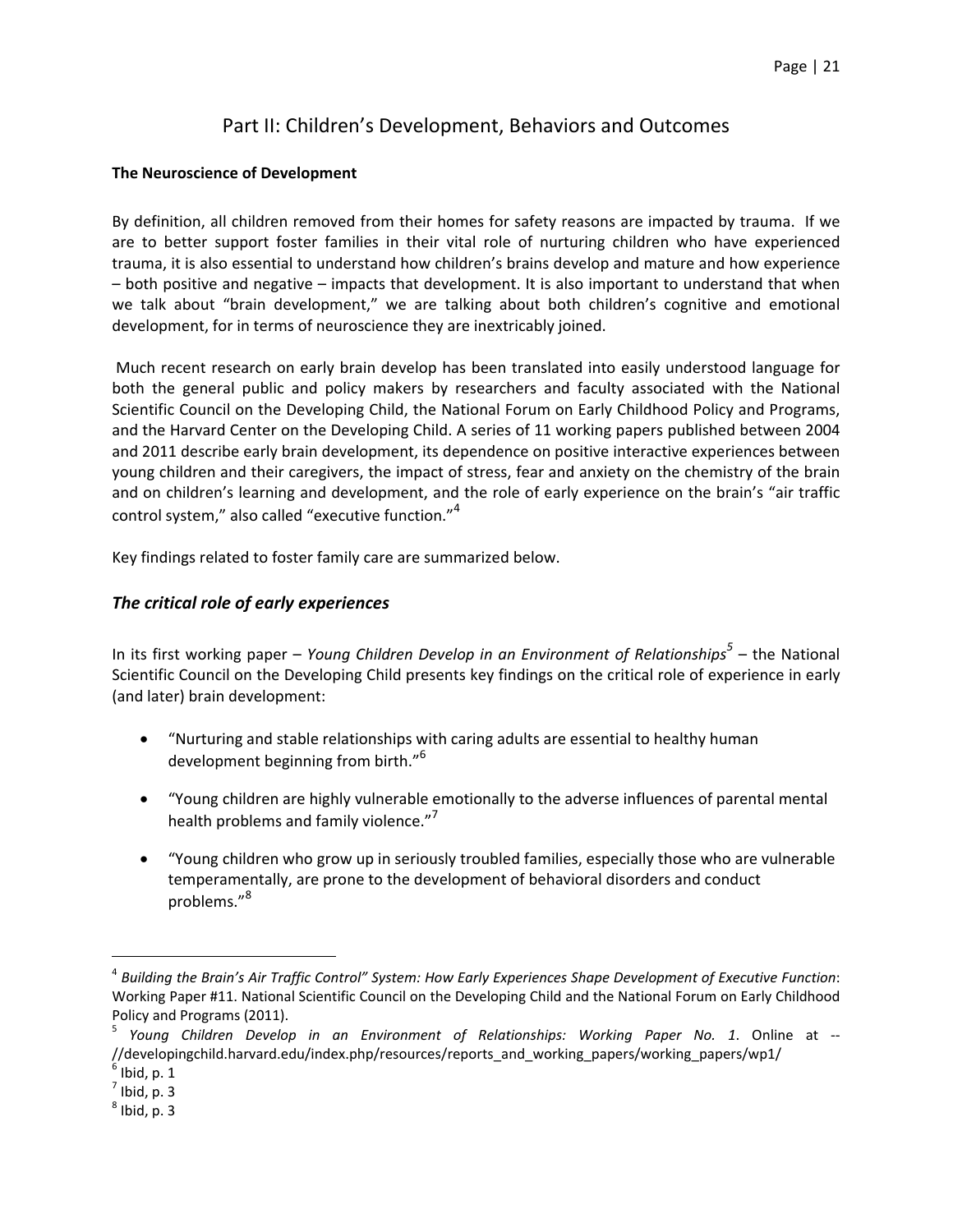• "Although young children certainly can establish healthy relationships with more than one or two adults, prolonged separations from familiar caregivers and repeated 'detaching' and 're‐ attaching' to people who matter are emotionally distressing and can lead to enduring problems."<sup>9</sup>

The implications of these findings for Connecticut's foster family system are clear. First, when children are separated from their birth families, placement in stable, nurturing foster families who understand child development is critical. Second, these placements should – if at all possible and appropriate – enable a continued relationship with the birth family with mental health supports for all of the adults involved with the child. Third, repeated moves in and out of placement are damaging to children's long‐ term emotional and behavioral development.

#### *The impact of stress, fear and anxiety on brain development*

Two other papers in this series explain how excess stress, fear and anxiety disrupt the architecture of the developing brain.<sup>10 11</sup> "Stressful events can be harmful, tolerable, or beneficial, depending on how much of a bodily stress response they provoke and how long the response lasts…Toxic stress refers to strong, frequent or prolonged activation of the body's stress management system. Stressful events that are chronic, uncontrollable, and/or experienced without the child having access to support from caring adults tend to provoke these types of toxic stress responses. $12$  Key findings include:

- The release of two brain hormones adrenaline and cortisol occurs when a child, or an adult, experiences adverse situations and acute stress. Both of these brain hormones are normal components of a well‐functioning nervous system and they enable the body to respond to dangerous or stressful circumstances.
- Sustained or frequent activation of the hormonal systems that respond to stress can have serious developmental consequences, some of which may last well past the time of the stress exposure.
- "When children experience toxic stress, their cortisol levels remain elevated for prolonged period of time….can alter the function of a number of neural systems, and even change the architecture of regions in the brain that are essential for learning and memory." $^{13}$
- Research has also shown that children who are neglected or abused, or grow up in families with maternal depression or facing economic hardship, have "abnormal patterns of cortisol production that can last even after the child has been moved to a safe and loving home."<sup>14</sup>

<sup>9</sup> Ibid, p. <sup>3</sup> <sup>10</sup> *Excessive Stress Disrupts the Architecture of the Developing Brain*: Working Paper #3 (2005), online at ‐‐ //developingchild.harvard.edu/index.php/resources/reports\_and\_working\_papers/working\_papers/wp3/<br><sup>11</sup> Children's Emotional Development is Built into the Architecture of their Brains: Working Paper #2 (2004). Online

at –– //developingchild.harvard.edu/index.php/resources/reports\_and\_working\_papers/working\_papers/wp2/<br><sup>12</sup> Excessive Stress Disrupts the Architecture of the Developing Brain, op cit. p. 1<br><sup>13</sup> Ibid, p. 1<br><sup>14</sup> Ibid. p. 4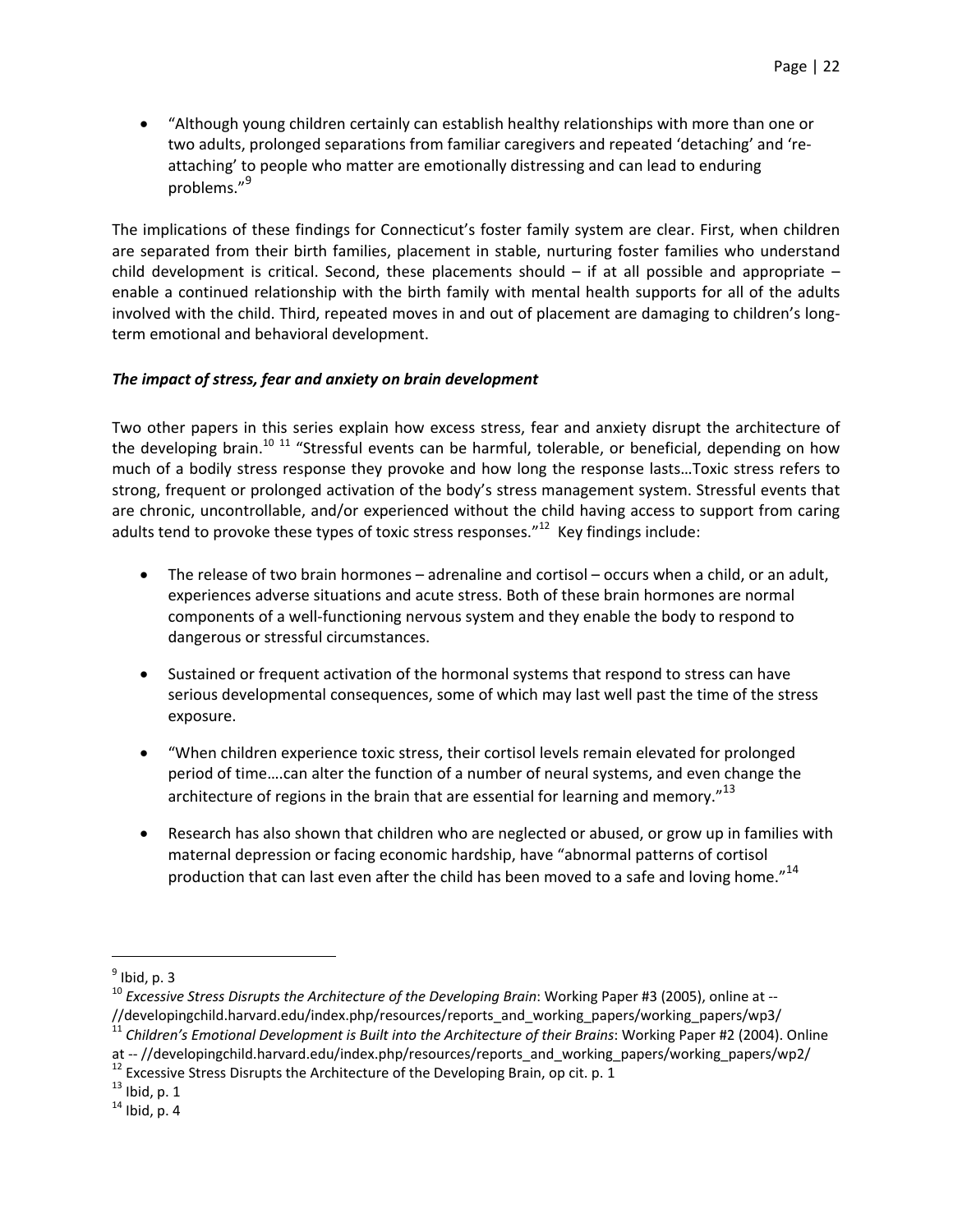The implications for development of a foster family system capable of mediating these negative effects of toxic stress on the brain and on children's emotional and behavioral health are clear. Child assessments prior to placement must properly identify likely behavioral challenges that foster families will face, and this information must be made available to the foster parents. Additionally, expert assistance and both formal and informal supports should be readily available to foster parents so that they are sufficiently prepared to address the needs of the foster child and, at the same time, buffer the impact of the foster child's likely behaviors on the rest of the foster family. Finally, the economic and community circumstances of the foster family must be addressed in order that children experiencing toxic stress are not moved from one volatile situation to another.

#### *Executive function in vulnerable children and youth*

The most recent paper in this series – *Building the Brain's "Air Traffic Control" System* – describes three types of components of executive function and the role of adversity in their development.15 *Working memory* is "the capacity to hold and manipulate information in our heads over short period of time." *Inhibitory control* is "the skill we use to master and filter our thoughts and impulses so we can resist temptations, distractions, and habits and to pause and think before we act. This capacity keeps us from acting as completely impulsive creatures who do whatever comes to our minds." *Cognitive or mental flexibility* is "the capacity to nimbly switch gears and adjust to changed demands, priorities, or perspectives. It is what enables us to apply different rules in different settings."<sup>16</sup> Key findings include:

- "The building blocks of children's capabilities to retain and use new information, focus attention, control impulses, and make plans are acquired during early childhood, but the full range of executive function skills continues to develop into the adolescent years."<sup>17</sup>
- "Adverse environments resulting from neglect, abuse, and/or exposure to violence can impair the development of executive function skills as a result of the disruptive effects of toxic stress on the developing architecture of the brain. Chaotic (and thus, from the child's standpoint, unpredictable) environments can also lead to poor self‐regulatory behaviors and impulse control."<sup>18</sup>
- "Children who experience adversity at an early age are more likely to exhibit deficits in executive functioning, suggesting that these capacities are vulnerable to disruption early in the developmental process. Among the conditions that have been studied and found to affect the development of executive function are early abuse and neglect, orphanage rearing, prematurity and/or perinatal complications, and prenatal alcohol exposure..."<sup>19</sup>
- Despite subsequent adoption, maltreated children who experienced foster care placements have been found to perform poorly on tests of executive functioning, as well to display oppositional behavior towards their adoptive parents. Furthermore, large numbers of unique

<sup>15</sup> *Building the Brain's Air Traffic Control" System: How Early Experiences Shape Development of Executive Function*: Working Paper #11. National Scientific Council on the Developing Child and the National Forum on Early Childhood Policy and Programs (2011)<br><sup>16</sup> Ibid, p. 2<br><sup>17</sup> Ibid, p. 4<br><sup>18</sup> Ibid, p. 7<br><sup>19</sup> Ibid. p. 7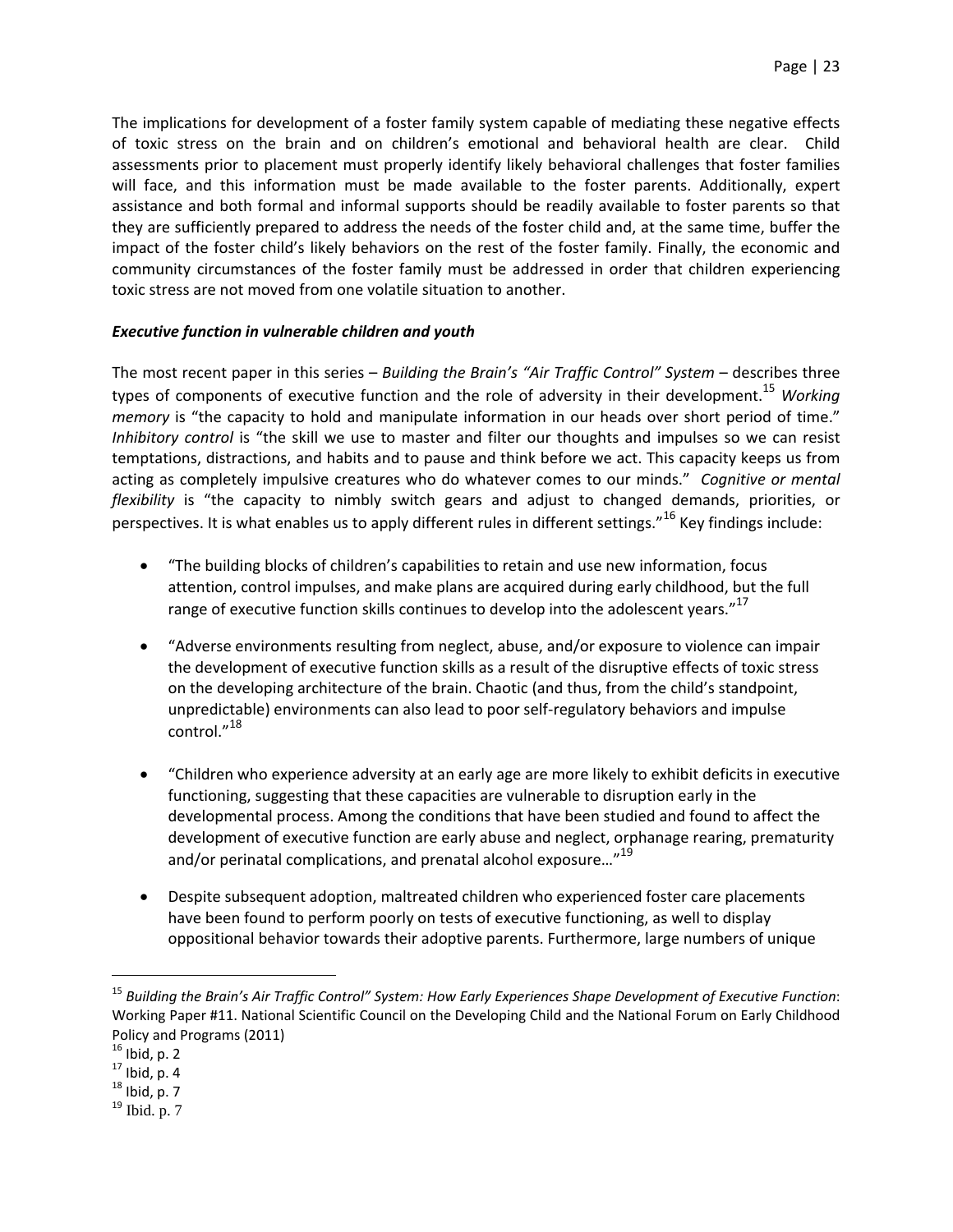foster placements have been found to predict lower scores on a wide range of neuropsychological executive functioning tests, suggesting that frequent changes in a child's primary caregiver may disrupt the development of these important skills."<sup>20</sup>

#### **Serving Vulnerable Children Who Experience Trauma**

As defined by the National Child Traumatic Stress Network,<sup>21</sup> "a traumatic experience threatens the life or physical integrity of a child or of someone important to that child (parent, grandparent, sibling), causes an overwhelming sense of terror, helplessness, and horror [and] produces intense physical effects such as pounding heart, rapid breathing, trembling, dizziness, or loss of bladder or bowel control." Long term exposure to trauma "can interfere with healthy development and affect a child's ability to trust others, sense of personal safety, ability to manage emotions, ability to navigate and adjust to life's changes, [and] physical and emotional responses to stress." $^{22}$ 

Understanding the impact of trauma on the lives and behaviors of children in the foster care system is essential for foster parents, private providers and department staff as well as organizations that comprise a foster family's informal community network. As part of its *Resource Parent Workshop*, the National Child Traumatic Stress Network puts this knowledge into context as it describes the impact of trauma on children at three developmental periods.<sup>23</sup>

- Early Childhood (ages birth through five years): "Children who have experienced trauma during early childhood may be particularly sensitive to loud noises; reject contact and avoid being touched; have a heightened startle response; be confused about what's dangerous and whom to go to for protection particularly if trauma was at the hands of a caregiver; be clingy and resist being separated from familiar adults or places where they feel safe."<sup>24</sup>
- Middle Childhood (ages six through 12 years): "School‐aged children who have experienced trauma may: experience mood swings, for example, shifting from being shy and withdrawn to being aggressive; have difficulties in school and other learning situations; have specific anxieties and fears, such as fear of the dark; demand lots of attention; revert to 'younger' behaviors, such as baby talk or wanting adults to feed or dress them."<sup>25</sup>
- Adolescence (ages 13 through 21): "Adolescents who have experienced trauma may: have difficulty imagining or planning for any kind of future, instead 'living in the moment' without regard to consequences; have trouble accurately assessing risk‐‐either over‐ or underestimating the danger of a situation or activity; engage in aggressive or disruptive behaviors; engage in reckless or self‐destructive behaviors, such as drug or alcohol abuse, cutting themselves, or having unprotected sex. Adolescents who are re-experiencing their trauma or are troubled by trauma reminders may feel that they are weak, strange, or childish, or 'going crazy' because of

 $^{20}$  Ibid, p. 7-8<br> $^{21}$  Online at -- www.nctsn.org

<sup>&</sup>lt;sup>22</sup> Trauma 101 (Module 2). The National Child Traumatic Stress Network.  $23$  Understanding Traumatic Stress Network.  $23$  Understanding Traumatic Stress Resource Parent Workshop (Module 3). National Child Traumatic S Network, online at  $-$ <sup>24</sup> Ibid, p. 9<br><sup>25</sup> Ibid, p. 10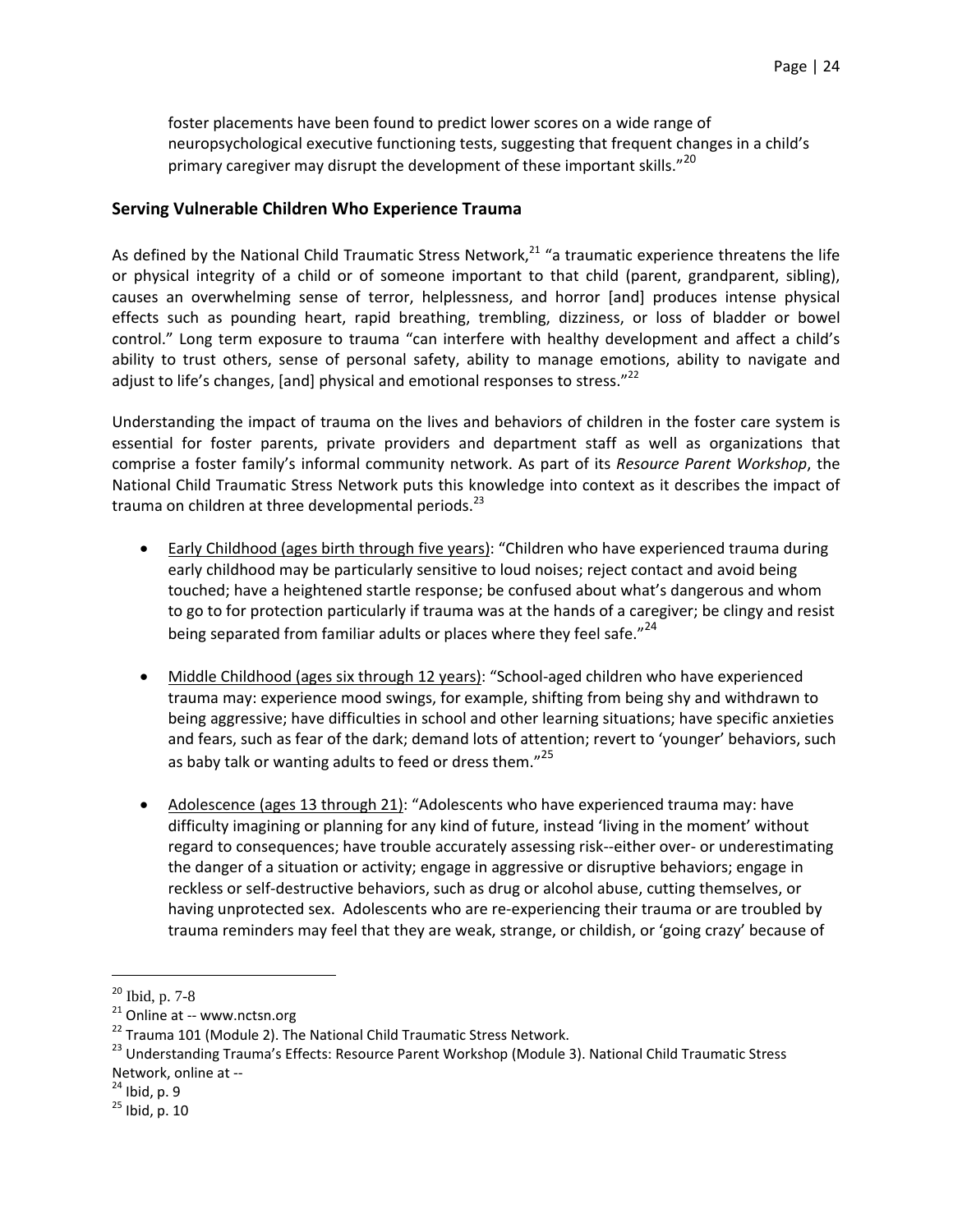their bouts of fear or exaggerated physical responses. This may lead them to even further isolation, anxiety, and depression."<sup>26</sup>

#### **Looking Back: The Northwest Foster (Family) Care Alumni Study**

A landmark study of nearly 500 young adults who lived for some period of time in foster family care was recently published.<sup>27</sup> The purpose of the study was to "address the lack of objective data available about adolescents who were placed in foster care… to understand how youth formerly in foster care were faring as adults and what experiences in care related to long-term success."<sup>28</sup>

These young adults were between the ages of 20 and 33 when interviewed over the period 2000 through 2002. More women (61%) than men (39%) participated, and slightly more than half (54%) were of African American, Hispanic, American Indian or Alaskan Native descent. They had all been served by one of the following organizations: Casey Family Programs, the Oregon Department of Human Services, Division of Children, Adults and Families or the Washington Department of Social and Health Services, Children's Administration.

Prior to placement, over half of the young people who participated in the study had experienced sexual abuse (54%), physical abuse (65%), physical neglect (67%) and/or emotional maltreatment (85%). One quarter of these young people had experienced all four forms of maltreatment. About a third had experienced three or fewer placements, but another third experienced eight or more placements. Nearly all (95%) lived in a foster family with a mother present, but only seven in ten lived in a foster family with a father present.

#### *Study Findings*

The report summarizes the results of earlier studies showing mixed outcomes for young adults who lived with foster families, although it does not distinguish the type of foster family involved. Several studies found that children in foster care "were at greater risk of being

#### **Young People Speak**

*"I wish I would have been given the tools to manage my adult life effectively. I could have been taught that my actions and choices create my present and future rather than merely being a victim of circumstances."*

*"I was not into it. I wouldn't let anyone help me. If I would have, [the foster parents] may have been there. I don't know. It took a couple of tries to get to a home that was decent. By that time, I was spoiled—I was negative and closed up."*

*"As my case moved from one work unit to the next, or from one agency to the next, so did I…new people, new schools, new neighborhoods, new rules and all that. In retrospect, this system that was striving so hard and so quickly for permanence would have been better off taking more time. Would I have had two failed adoptions if more front‐end work had been done? I'll never know."*

Source: *What Works in Foster Care* (2010)

arrested or incarcerated, of having lower high school graduation rates, of experiencing lower employment rates, of suffering from depression more frequently, and of being overrepresented among

<sup>&</sup>lt;sup>26</sup> Ibid, p. 11<br><sup>27</sup> What Works in Foster Care? Key Components of Success from the Northwest Foster Care Alumni Study. Oxford University Press, 2010.<br><sup>28</sup> Ibid, p. 217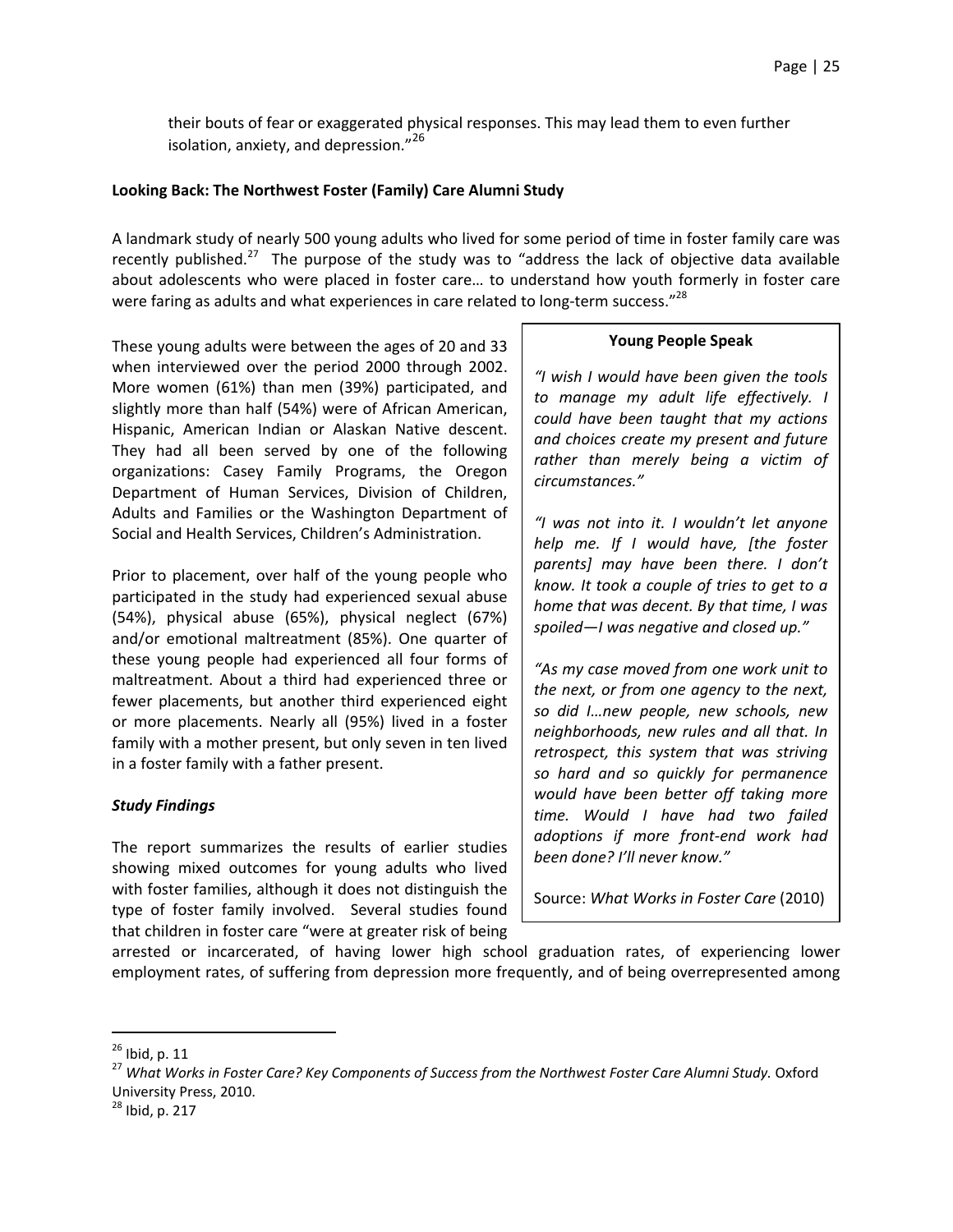the homeless when compared to the general population."<sup>29</sup> Studies have also found that "in some areas, such as post-secondary educational achievement and employment earnings, the results are unacceptably poor…In contrast, however, other studies have found that certain alumni outcomes were reasonably positive: Youth in care exhibited improvements in physical health, emotional adjustment, school performance, and behavioral functioning."<sup>30</sup>

The Northwest Alumni Study found both negative and positive outcomes for young adults who had been served in the family foster care system:

- Mental Health and Substance Use Challenges: Alumni of foster family care had higher rates of mental health disorders, including Post Traumatic Stress Disorder, depression, social phobia and drug dependence than the general population. Just over half (54%) experienced "symptoms of mental health disorder within the past 12 months" $31$  but 68% reported no longer abusing alcohol and 51% reported having overcome depression.
- Homelessness: One in five (22%) was homeless for one or more nights within a year after leaving foster care.<sup>32</sup>
- Access and Utilization of Services: While nearly all of the young people (89%) had access to tutoring and other supplemental education services while in foster family care, only about half (48%) utilized these services. Similarly, many (84%) had access to mental health, drug and alcohol counseling, but "a significantly lower proportion actually utilized these services."<sup>33</sup>
- Educational Achievement: Slightly more than eight in ten (85%) completed high school, although many received a GED rather than high school degree. Only 2% completed a college degree or higher.
- Life Skills and Employment Preparation: Three in four were working or in school at the time of the study, but "fewer than half reported receiving employment, job location, and other independent living-skills preparation."<sup>34</sup> The "three most common job categories (among the alumni group) were financial records processing (14%), service occupations (18%), and sales occupations (16%)."<sup>35</sup>
- Birth Family Contact: Six in ten of the young adults (59%) participating in this study were in contact with their birth siblings, four in ten (41%) remained in contact with their birth mothers, but just two in ten (21%) were in contact with their birth fathers.
- Overall Satisfaction with Foster Families: "Of their foster parents overall, 64% of the alumni rated them as somewhat or very helpful. Just under six in ten (58%) reported that their foster parents (including kinship caregivers) were "the people most helpful to them while they were in

<sup>&</sup>lt;sup>29</sup> Ibid, p. 10<br><sup>30</sup> Ibid, p. 10<br><sup>31</sup> Ibid, p. 219<br><sup>32</sup> Ibid, p. 225<br><sup>34</sup> Ibid, p. 219<br><sup>35</sup> Ibid, p. 227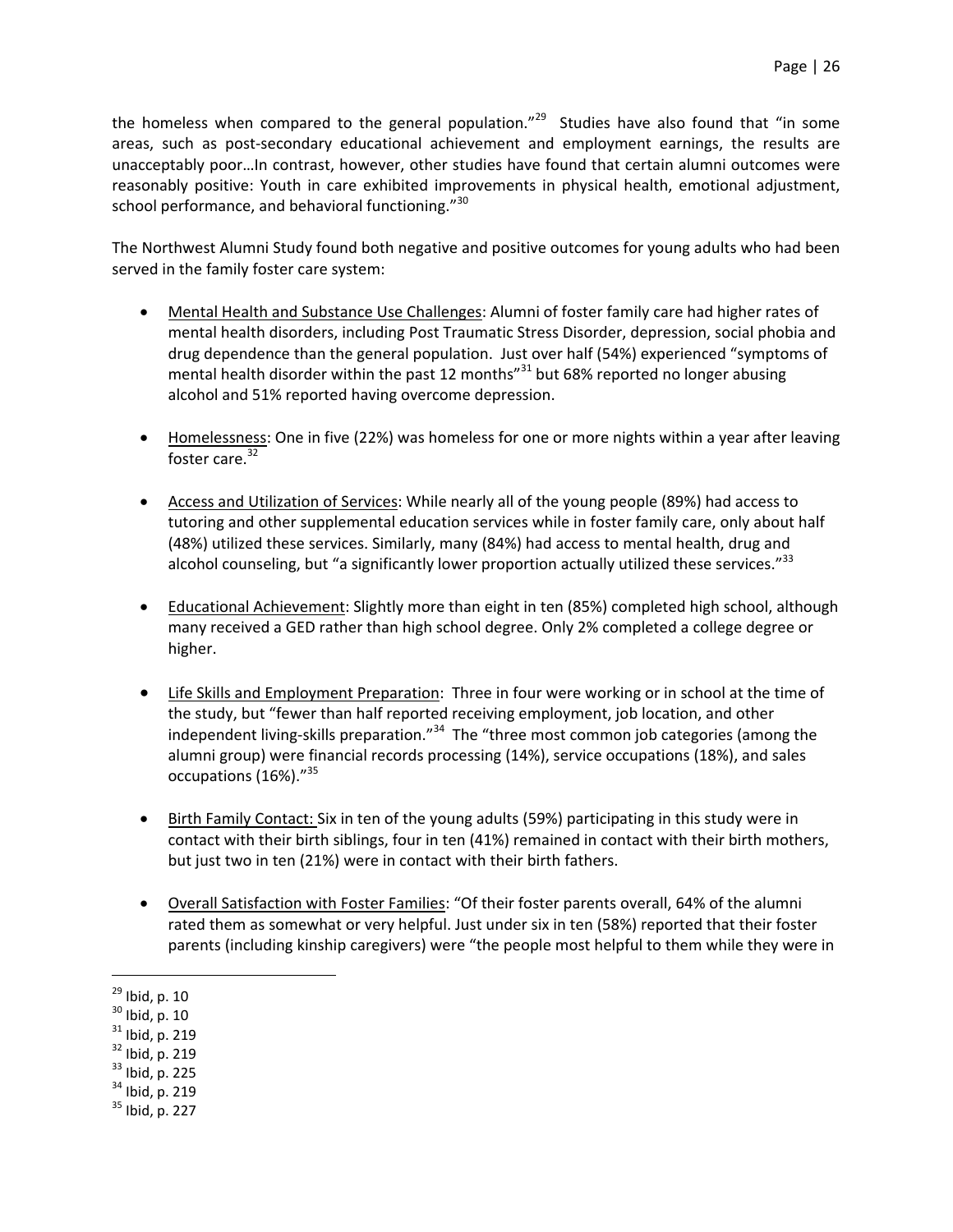care."<sup>36</sup> Six in ten (62%) also reported that they remain in contact with their former foster parents. Four in ten (41%) reported being strongly satisfied with their overall foster care experience.

• Overall Satisfaction with Caseworkers: More than half (53%) thought that their caseworkers did not see them enough and just three in ten (30%) felt that "their caseworkers were helpful."<sup>37</sup>

#### *Recommendations from the Study*

The authors of the Northwest Alumni Study offer a broad set of recommendations for supporting both young people in foster family care *and* foster parents.

- 1. Placement Stability: Maintain placement stability by improving initial placement decision‐ making, enabling youth in foster family care to maintain contact with siblings and birth parents, and working to stabilize the current placement rather than operating on "a presumptive move policy wherein a child is automatically moved when there are problems in the placement setting."<sup>38</sup>
- 2. Access to Mental Health Treatment: Because of the disproportionate levels of PTSD, depression and other mental health disorders, increase access to evidence‐based mental health treatment for youth placed in foster families. "Improve foster parent orientation and training with respect to youth mental health. Agencies should provide foster parents with more comprehensive information about how to identify and address mental health difficulties that children in foster care experience."<sup>39</sup>
- 3. Education: Encourage young people "not to settle for a GED credential [because those] who complete a GED generally attain less education and earn less than individuals who have a high school diploma."<sup>40</sup> "Maintain enrollment in the same school, even if the foster placement changes... Maintain an educational profile or 'passport' for all children in foster care that moves with them." Identify an adult who can "guide youths' choices and decisions in a meaningful way. This person can be a foster parent, relative, paid educational advocate, or other adult but must be someone who is knowledgeable and consistent."<sup>41</sup>
- 4. Independent Living Skills: Help foster youth to improve independent living skills and access to vocational and employment opportunities early in the high school years. "For every youth, develop a comprehensive transition development plan that includes planning for supportive relationships, community connections, education, life‐skills assessment and development, identity formation, housing, employment experiences, physical health, and mental health."<sup>42</sup>

- 
- 
- 
- 
- <sup>36</sup> Ibid, p. 224<br><sup>37</sup> Ibid, p. 224<br><sup>38</sup> Ibid, p. 234<br><sup>49</sup> Ibid, p. 237<br><sup>41</sup> Ibid, p. 240<br><sup>42</sup> Ibid, p. 240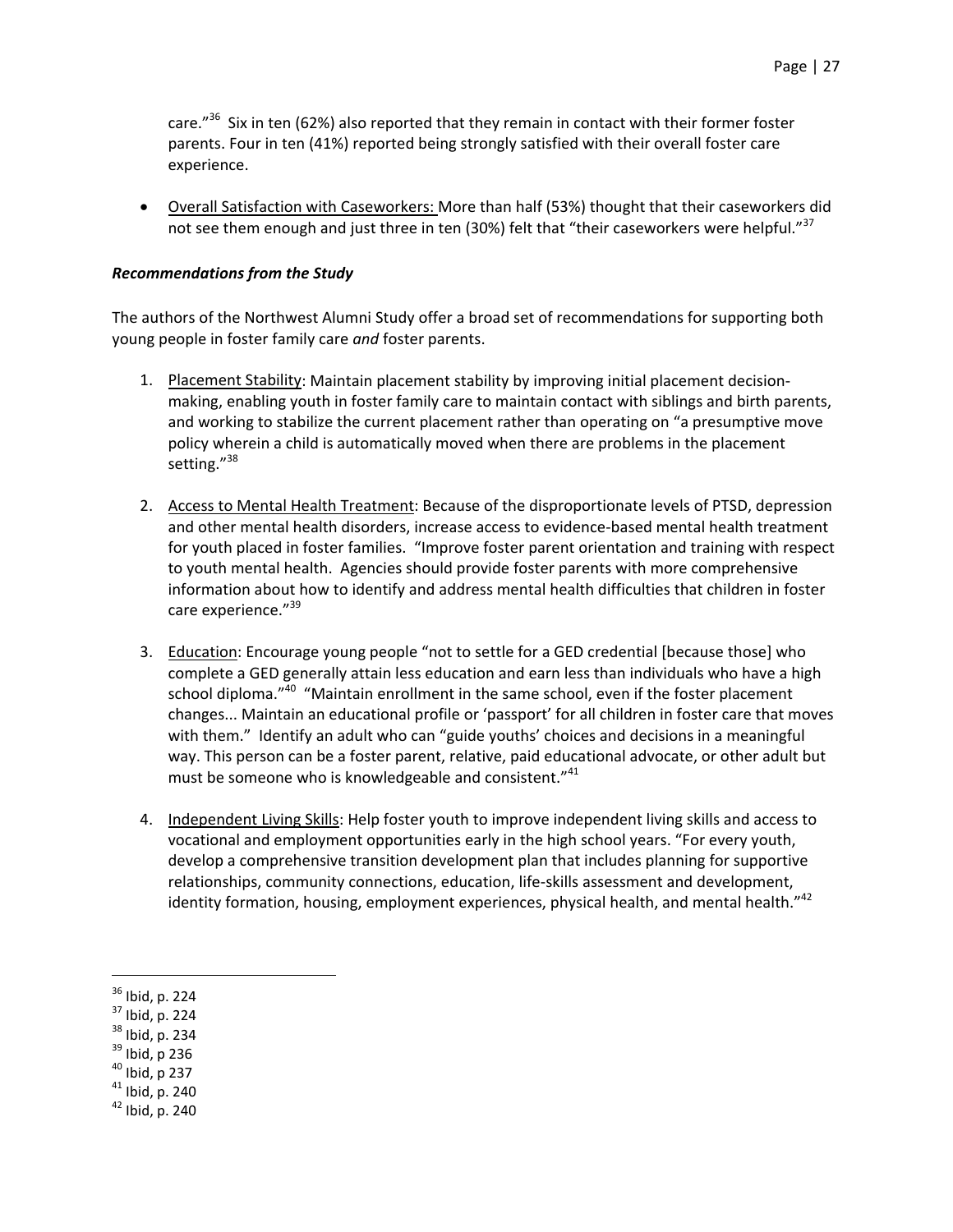"Provide foster parents and alumni of foster care with resources for maintaining their relationship after emancipation."<sup>43</sup>

#### **Parental Satisfaction Following Adoption of a Foster Child**

The May 2011 research brief cited earlier, *Children Adopted from Foster Care*, reports on how parents who adopted children from the family foster system felt about "the parent-child relationship, the child's effect on the family, and the satisfaction of children and parents with the adoption."<sup>44</sup> Three-quarters of children in this survey had a parent‐child relationship described as "very warm and close." More than 90% of parents believe that the child has positive or mostly positive feelings about the adoption, and 95% of parents would probably or definitely make the same decision to adopt the child.

The study did uncover several other aspects of the adoption relationship worthy of mention. First, there is an association between age at placement and problems with the parent‐child relationship. Specifically, the younger the children at adoption, the more likely it is that the child is perceived to have a positive effect on the family. Second, children with special health care needs had less positive parent‐ child relationships and there was less satisfaction with the adoption by the parent. Importantly, the quality of the parent‐child relationship does not appear to vary "based on the race and Hispanic origin of children, household income, whether or not parents had adopted children's siblings, transracial/transcultural/transethnic placement…"<sup>45</sup>

<sup>&</sup>lt;sup>43</sup> Ibid, p. 245.<br><sup>44</sup> *Children Adopted from Foster Care*, op cit. p. 14. Note that, as the report cautions, "...this brief focuses only on children with legally finalized adoptions from foster care as of 2007. For some children, placements disrupt before finalization or dissolve following finalization, and these children were not part of the NASP sample." (p. 15)  $^{45}$  Ibid, p. 17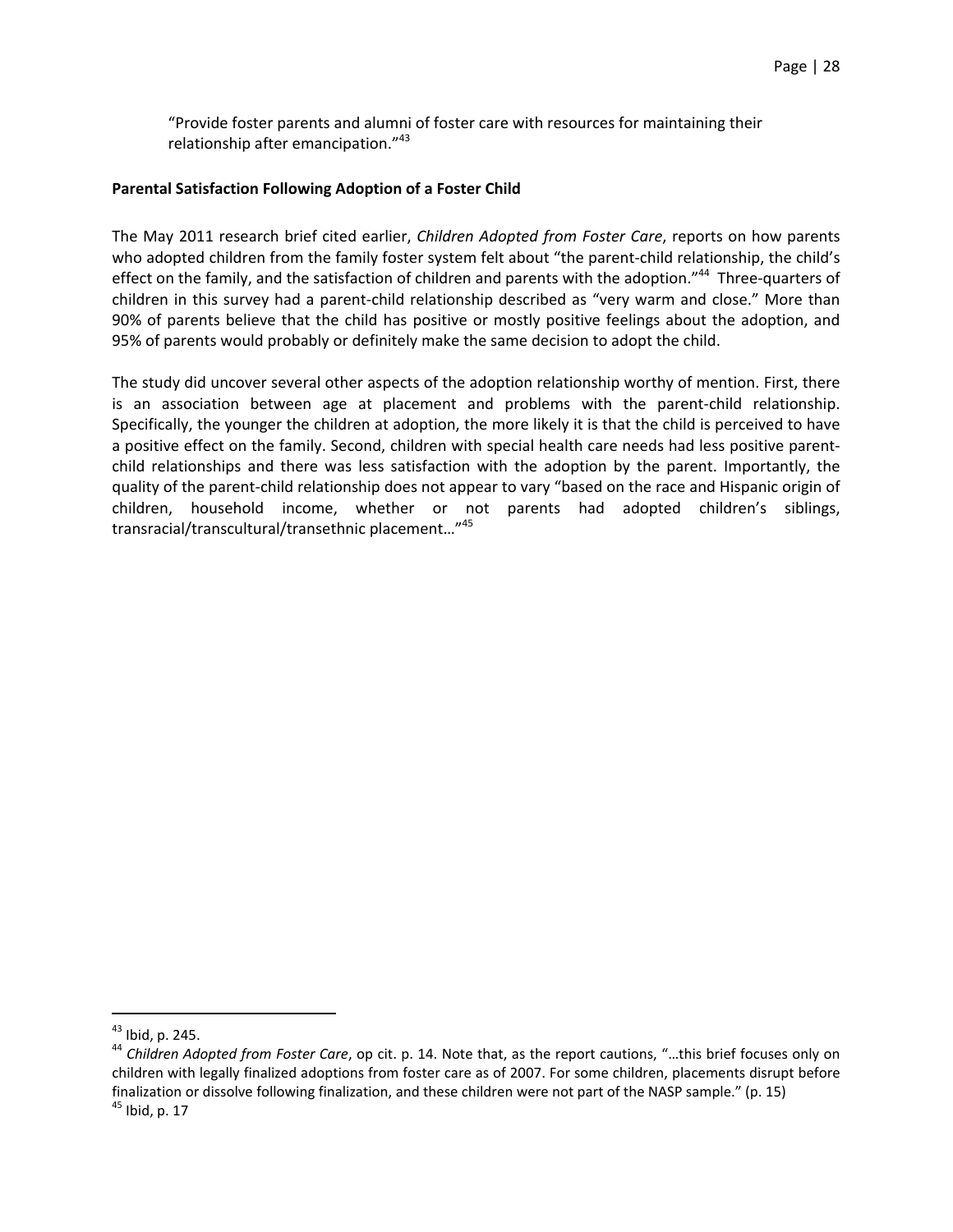## Part III: Some Basic Data on Foster Care

The field of child welfare has long struggled with how best to serve vulnerable children and youth whose safety and well-being are compromised by family circumstances including abuse and neglect.<sup>46</sup> Children who are removed from their families by the child welfare system are generally placed in foster care, a term that includes family-based settings, congregate care and independent living settings.

"While a child is in foster care, he or she attends school and should receive medical care and other services as needed. The child's family also receives services to support their efforts to reduce the risk of future maltreatment and to help them, in most cases, be reunited with their child. Visits between parents and their children and siblings are encouraged and supported, following a visitation plan. Every child in foster care should have a permanency plan that includes the person with whom the child will live after leaving foster care and who will serve as the child's primary emotional and family connection."<sup>47</sup> This description is useful for it signals a broad array of data needed to fully describe the delivery and effectiveness of foster care.

In Connecticut, the Department of Children and Families manages a continuum of foster family services. The five types of family foster care available in Connecticut are:

- Relative foster families $48$
- Core foster families

- Special study families $49$
- Independent foster homes,  $50$  and
- The Therapeutic Foster Care Program.<sup>51</sup>

#### **National and Connecticut Comparative Data**

In May 2011, the Annie E. Casey Foundation's Kids Count Initiative published a *Data Snapshot on Foster Care Placement* based on 2009 data provided by each state to the federal Adoption and Foster Care

<sup>46</sup> *How the child welfare system works* (2011). Child Welfare Information Gateway. U.S. Department of Health and Human Services, Children's Bureau. This fact sheet includes an extraordinarily useful flow chart on decision-<br>making in the child welfare system. Online at -- www.childwelfare.gov/pubs/factsheets/cpswork.cfm

<sup>&</sup>lt;sup>47</sup> Rightsizing Congregate Care by The Annie E. Casey Foundation (2010) explains its focus on assisting states to reduce their reliance on this type of foster care. "No research proves that children fare better in congregate facilities than family care and some studies have shown the outcomes are worse. What's more, institutional placements are three to five times the cost of family‐based placements. Thus, savings from congregate care reduction could be diverted to community‐based services (including evidence‐based interventions) to improve permanence and other long-term outcomes for children." Online at --

www.aecf.org/~/media/Pubs/Topics/Child%20Welfare%20Permanence/Foster%20Care/RightsizingCongregateCar

e<br><sup>48</sup> See Part III of this working paper for more detail.

 $49$  A Special Study home is one that is licensed by the Department to provide foster care for a specific, unrelated child. It is not a general use foster family home.<br><sup>50</sup> An Independent Foster Home is a child-specific home licensed by the Department to provide care for a child in

the custody of another state.<br><sup>51</sup> See Part III of this working paper for more detail.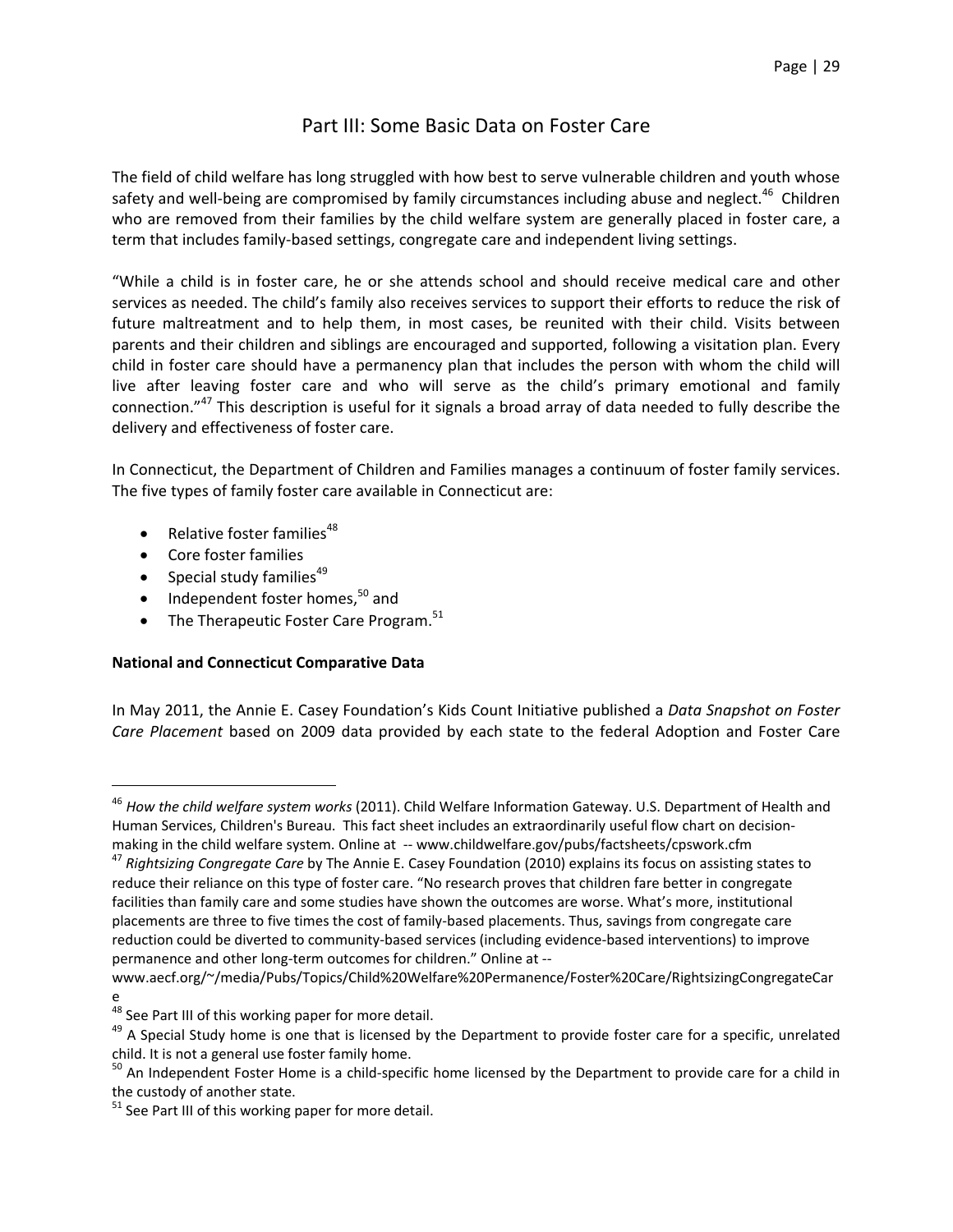Analysis and Reporting System (AFCARS).  $52$  In 2009, slightly fewer than 425,000 youngsters were placed by state child welfare agencies into formal foster care. Nearly three quarters of these youngsters were placed with a foster family in either relative care (24%) or non-relative care (48%). Fewer than one in twenty (16%) were placed in a group home or institution. $53$ 

Connecticut‐specific data reported in the *Data Snapshot* present a somewhat different picture. In 2009, 72% of all foster care placements nationally were in family‐based settings. In Connecticut, just 57% were in family‐based settings. In contrast, while 16% of placements nationally were in congregate care, Connecticut placed 28% of its foster care youngsters in congregate care.

Comparing Connecticut's foster family and congregate care data with that of the United States as a whole reveals an over-reliance on congregate care and a lower use of family foster care. These data are shown in the chart to the right.



Besides Connecticut, seven other states placed

one quarter or more of their foster children in congregate care settings in 2009, while eight states placed fewer than 10% of their foster children in congregate care.

| <b>States with 25% or More</b> | <b>States with 10% or Fewer</b> |  |
|--------------------------------|---------------------------------|--|
| in Congregate Care (2009)      | in Congregate Care (2009)       |  |
| Colorado (36%)                 | Alaska (8%                      |  |
| Wyoming (36%)                  | Hawaii (9%)                     |  |
| Rhode Island (34%)             | Idaho (9%)                      |  |
| Delaware (28%)                 | Kansas (8%)                     |  |
| West Virginia (28%)            | Nevada (7%)                     |  |
| Minnesota (25%)                | New York (5%)                   |  |
| North Dakota (25%)             | Oregon (5%)                     |  |
|                                | Washington (5%)                 |  |

<sup>52</sup> *KIDS COUNT Data Snapshot* on Foster Care Placement (May 2011). Annie E. Casey Foundation. Online at ‐‐ http://www.aecf.org/~/media/Pubs/Initiatives/KIDS%20COUNT/D/DataSnapshotFosterCarePlcmnt/DataSnapshot\_ FinalWeb.pdf

<sup>53</sup> The *Data Snapshot* provides congregate care definitions based on Adoption and Foster Care Reporting System . A group home is "a licensed or approved home providing 24‐hour care for children in a small group setting that generally has from 7 to twelve children." An institution is is "a facility operated by a public or private agency providing 24‐hour care and/or treatment for children who require separation from their own homes and group living experiences. These facilities may include child care institutions, residential treatment facilities or maternity homes." There is a final category for foster care placement types, called "other." This includes "supervised independent living, runaways, pre-adoptive homes, and trial home visits."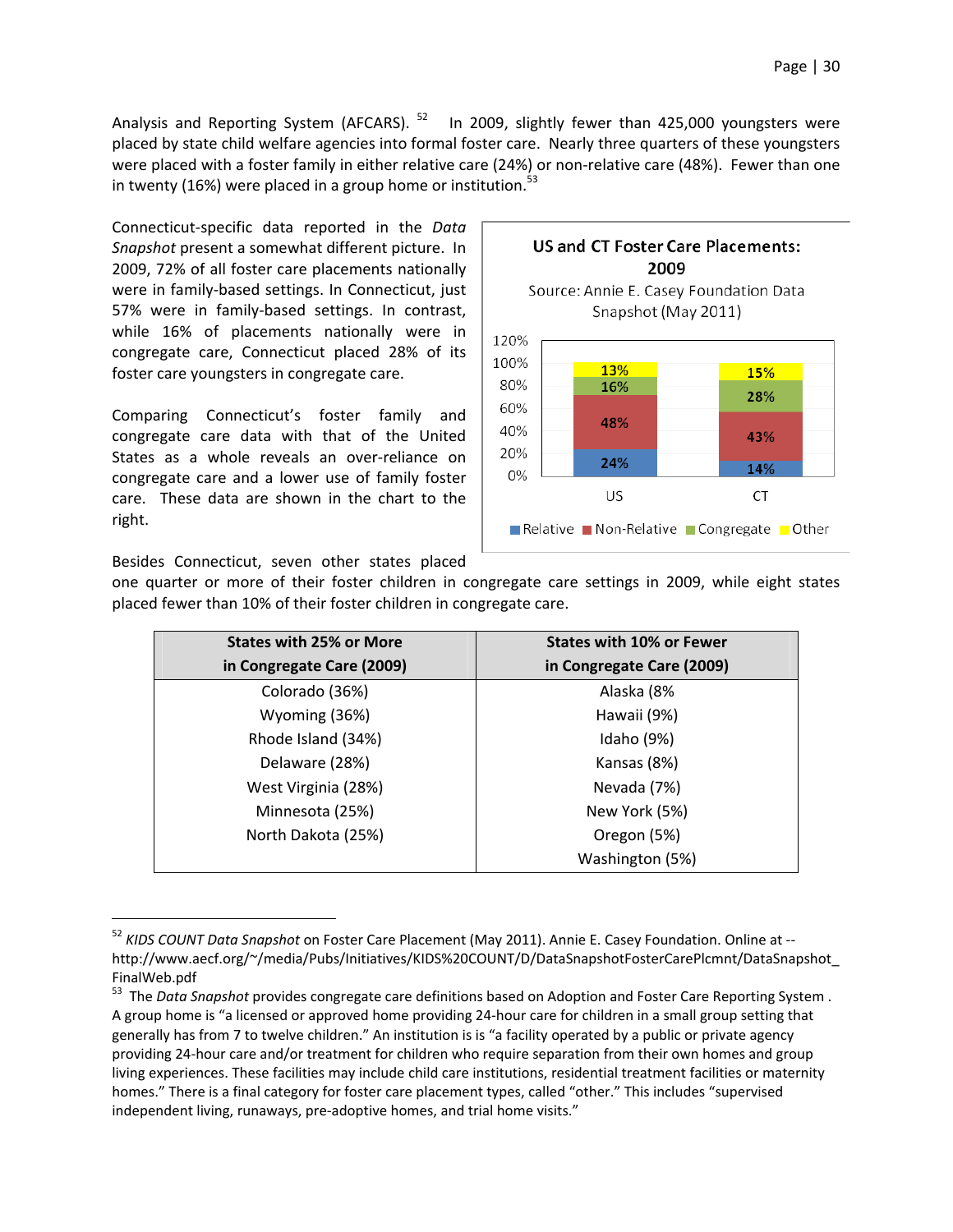#### **Placement Data and Trends for Family Foster Care in Connecticut**

Analysis of departmental data on all children in placement from December 2000 through June 2011 reveals a slow decline, over time, in the proportion of placements into the foster family system as compared with placements into the congregate care system.<sup>54</sup> In December of 2000, 71% of all placements were made to the foster family system (including core foster families, relative placements and special study families). In June of 2011, 68% of all placements were made into family foster care. Another way to view these trends over time is to look at the total number of children in placement over the same period. In January of 2000, 7059 youngsters were in placement through the Connecticut Department of Children and Families. In June of 2011, 4854 youngsters were in placement. In September, there were 4,585 youngsters in placement.

| The Placement of DCF Children and Youth in Foster Family Homes: 2000 through 2011 |                                                    |                                                                  |                                           |                                      |
|-----------------------------------------------------------------------------------|----------------------------------------------------|------------------------------------------------------------------|-------------------------------------------|--------------------------------------|
|                                                                                   | <b>Total Foster</b><br>Family<br><b>Placements</b> | <b>Core Foster</b><br><b>Families (including</b><br>Therapeutic) | <b>Relative Foster</b><br><b>Families</b> | <b>Special Study</b><br><b>Homes</b> |
| December 2000                                                                     | 4921                                               | 3339                                                             | 1329                                      | 253                                  |
| December 2005                                                                     | 4382                                               | 2919                                                             | 1186                                      | 277                                  |
| December 2010                                                                     | 3238                                               | 2358                                                             | 699                                       | 181                                  |
| June 2011                                                                         | 3302                                               | 2298                                                             | 819                                       | 185                                  |
| September 2011                                                                    | 3,163                                              | 2,143                                                            | 832                                       | 188                                  |

The chart below shows the trend for family foster care placements over the same period.

#### *Types of Placement by Age*

Based on agency data for November of 2010, an analysis by the Child Welfare Strategy Group reveals a disturbing (but not uncommon) increase in the use of congregate care as children enter adolescence and a concomitant decline in family foster placements. These data are significant for they suggest that many young people (perhaps six in ten) may enter young adulthood without a connection to their birth family (and siblings) *or* to a foster family. That such connections are hugely important is clearly shown by the Northwest Alumni Study of young adults who lived in family foster care, summarized later in this working paper.

| <b>Likelihood of Placement in</b>     | <b>Likelihood of Placement in</b>              |
|---------------------------------------|------------------------------------------------|
| <b>Congregate Care by Age</b>         | <b>Family Foster Care by Age</b>               |
| • Children under age two: About 1%    | Children under age two: 99%                    |
| • Children two through five years: 3% | Children two through five: 97%                 |
| • Children six through 12: 19%        | • Children six through 12: 81%                 |
| Youth 13 through 17: 53%<br>$\bullet$ | Children 11 through 17 years: 47%<br>$\bullet$ |
| • Youth 18 and older: 58%             | Youth ages 18 and older: 42%.                  |

<sup>&</sup>lt;sup>54</sup> Utilizing data based on the proportional use of foster family allows us to take into account the decline over time in the department's out‐of‐home placement numbers, from a total of 6929 in December of 2000 to a total of 4,854 in June 2011.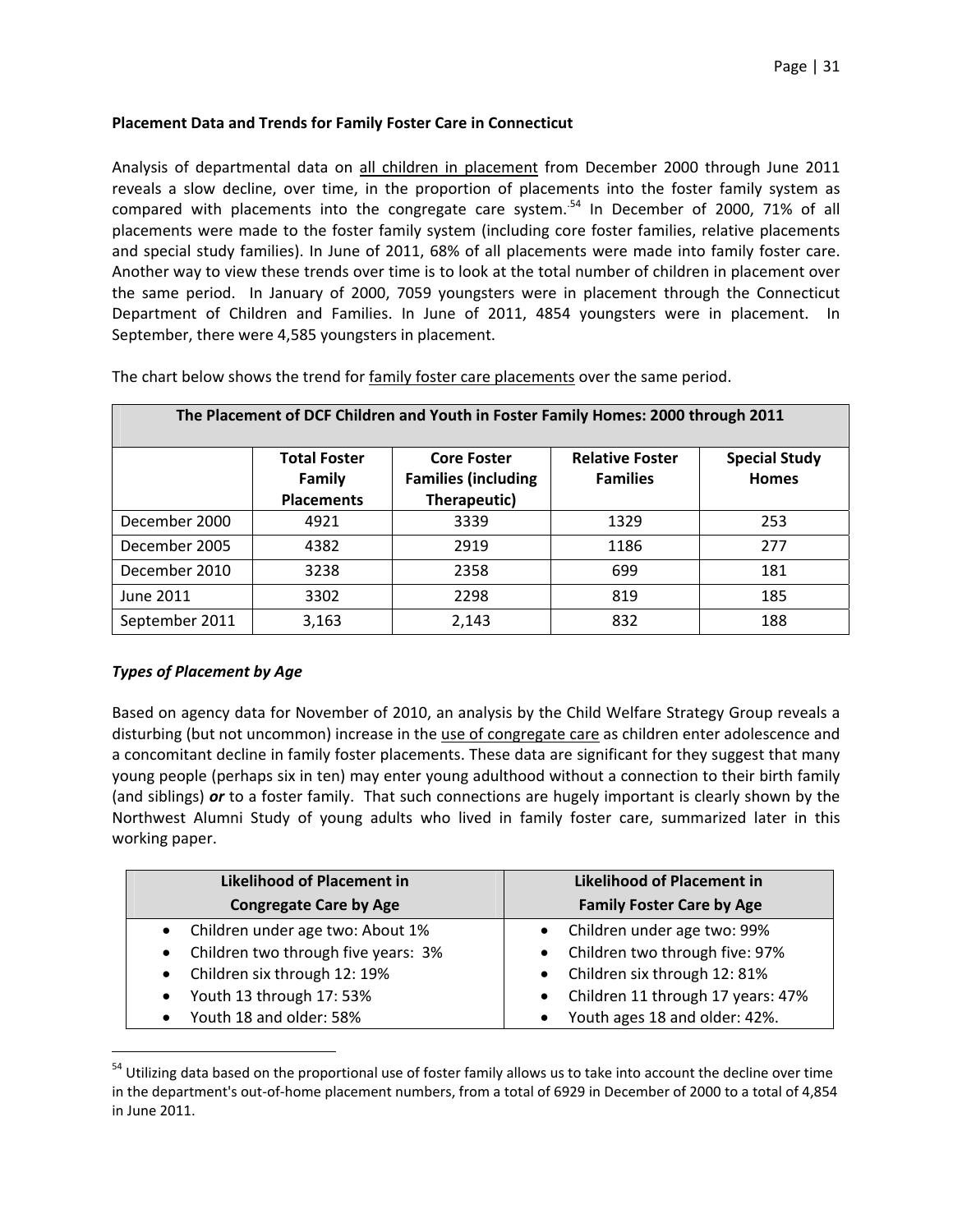#### *Length of Placement*

The November 2010 Child Welfare Strategy Group study also provided an analysis of the length of time children were in foster family placements. Of 3263 children in this analysis:

- 801 (24%) had been in their current placement for 36 months or longer
- 371 (11%) had been in placement for 24 to 36 months
- 773 (24%) for 12 to 24 months; and
- 1318 (40%) for less than 12 months.

There were no significant differences by race or ethnicity for length of placement.

These data are important because they point out a recurrent tension between permanency and placement stability goals. If the goal is for youngsters to be reunified with their birth families, it is likely that the longer they remain in foster care the less likely that reunification will occur. On the other hand, placement stability is very important to children, so the longer they remain in a single placement, the more likely it is that their development will not be negatively impacted.

#### **Recruitment, Licensure and Retention**

To become a foster or adoptive parent, an individual or family typically contacts the department's 1‐888 KIDHERO number managed by the Connecticut Association of Foster and Adoptive Parents. Basic information about foster care and adoption is provided to the potential applicant at that time, including information about next steps. The applicant then attends an Open House.

Following the Open House, a personal interview is conducted at which time additional information about the licensing process is provided, and background information is gathered from the applicant. The background check process then begins. This includes both state- and federally-mandated checks. The applicant (a person or a family) then attends the 30-hour PRIDE training.<sup>55</sup> At the same time, concurrent home visits are made as part of the home study process.<sup>56</sup>

State law requires that licensing be completed within 120 days from the date that the entire foster family care application is received by the Department of Children and Families. Since the application includes such documents as a physician's statement, income verification, and releases of information for background checks, the time from an individual's first expression of interest to submittal of the completed application may vary significantly.

<sup>&</sup>lt;sup>55</sup> The PRIDE (Parent Resources for Information, Development and Education) training has been developed by the Child Welfare League of America and consists of a 14‐step, competency based program. The PRIDE program utilizes a child welfare social worker or educator and an experienced foster or adoptive parent as co-instructors.<br><sup>56</sup> Occasionally, staff members from the Department of Children and Families seek to become foster parents. To

manage any potential conflicts of interest, the Department has developed contracts with five private foster care agencies to aid in the licensing of persons who are employed by the Department. Currently, 53 employees of the Department are licensed as foster families.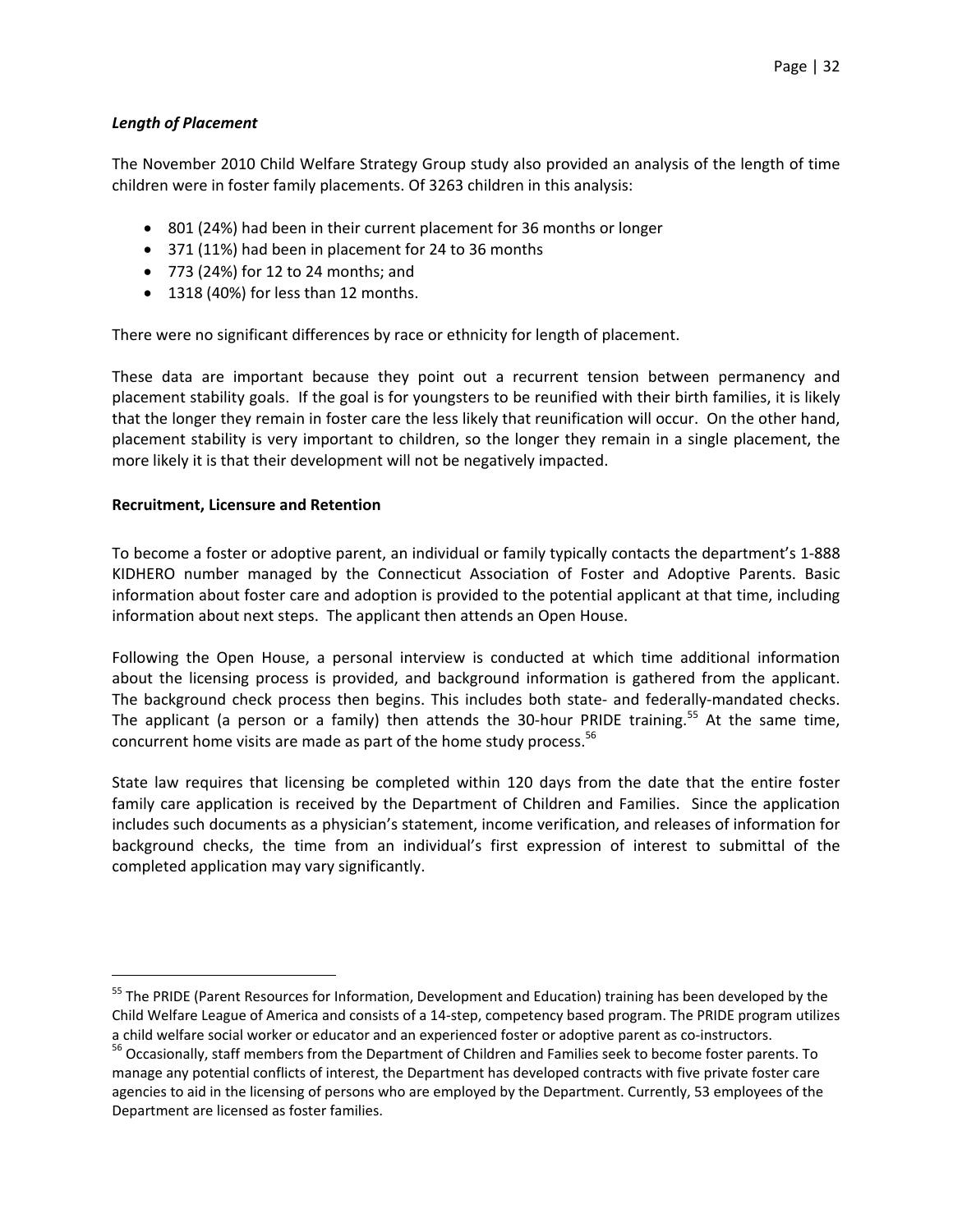#### *Recruitment*

Over the past two fiscal years (2009‐2010 and 2010‐2011), the Connecticut Association of Foster and Adoptive Parents reported a 4% increase in contacts related to foster care and adoption, from 5516 in SFY 2010 to 5741 in the fiscal year ending in June of 2011. However, the number of inquiries related to providing foster or adoptive care actually decreased, from 2335 to 2040. The balance of inquires were seeking information only.<sup>57</sup> Of the 2,040 inquiries, 390 families were licensed. This represents a licensure rate of just 19%.

Among the 2040 inquiries related directly to becoming a foster or adoptive parent, 42% were from white families, 29% were from African American families, 16% were from Hispanic families, and 13% were listed as "other." Most of these inquiries (82%) were related to becoming a foster family.

The largest source of these 2040 inquiries to the Connecticut Association of Foster and Adoptive Parents was the Internet (25%). Fifteen percent (15%) came at the urging of current foster families. In another 15%, the caller indicated calling based on his/her own personal interest, and just 10% came from the recruitment activities of community collaboratives funded by the Department to recruit and support foster families.<sup>58</sup> The fact that just 10% of inquiries are generated by the five community collaboratives, at an annual cost in excess of \$300,000 suggests that this service may need to be modified the upcoming state fiscal year (2012‐2013).

Over the past several months, the Department has engaged the services of a Connecticut strategic communications expert to begin development of a strategic outreach and communications plan for the period beginning January 2012. Several products have already results from this collaborative effort:

- An Electronic Tabloid about foster family care in Connecticut has been developed that can be used online and also customized for print production specific to various outreach targets
- A Foster Care *Myths and Misconceptions* document has been prepared that, in two pages, asks and answers a series of key questions frequently raised by potential foster and adoptive families. That document is included as Appendix B of this working paper.
- A draft Strategic Communications plan to aid both outreach and recruitment is under consideration. It will include more detailed assessment of when and why families "drop out" of the recruitment process.

Senior agency leaders have met with the Connecticut Latino and Puerto Rican Affairs Commission to seek assistance in outreach to potential relative families. The Commissioner will host five community forums this fall with community leaders, elected officials and other key stakeholders to answer questions about the Department and solicit foster and adoptive parents. Similar activities are in the planning stage for targeted outreach to the African American community.

<sup>&</sup>lt;sup>57</sup> Data provided by the Connecticut Association of Foster and Adoptive Parents, June 15, 2011<br><sup>58</sup> The Department of Children and Families awards contracts to four "community collaboratives" plus the Queen Ester Project to recruit and support neighborhood‐based, culturally‐competent foster and adoptive families. Activities of these contractors include special family events, appreciation dinners, media and materials development, promotional items and training. Total funding for the collaboratives is approximately \$300,000.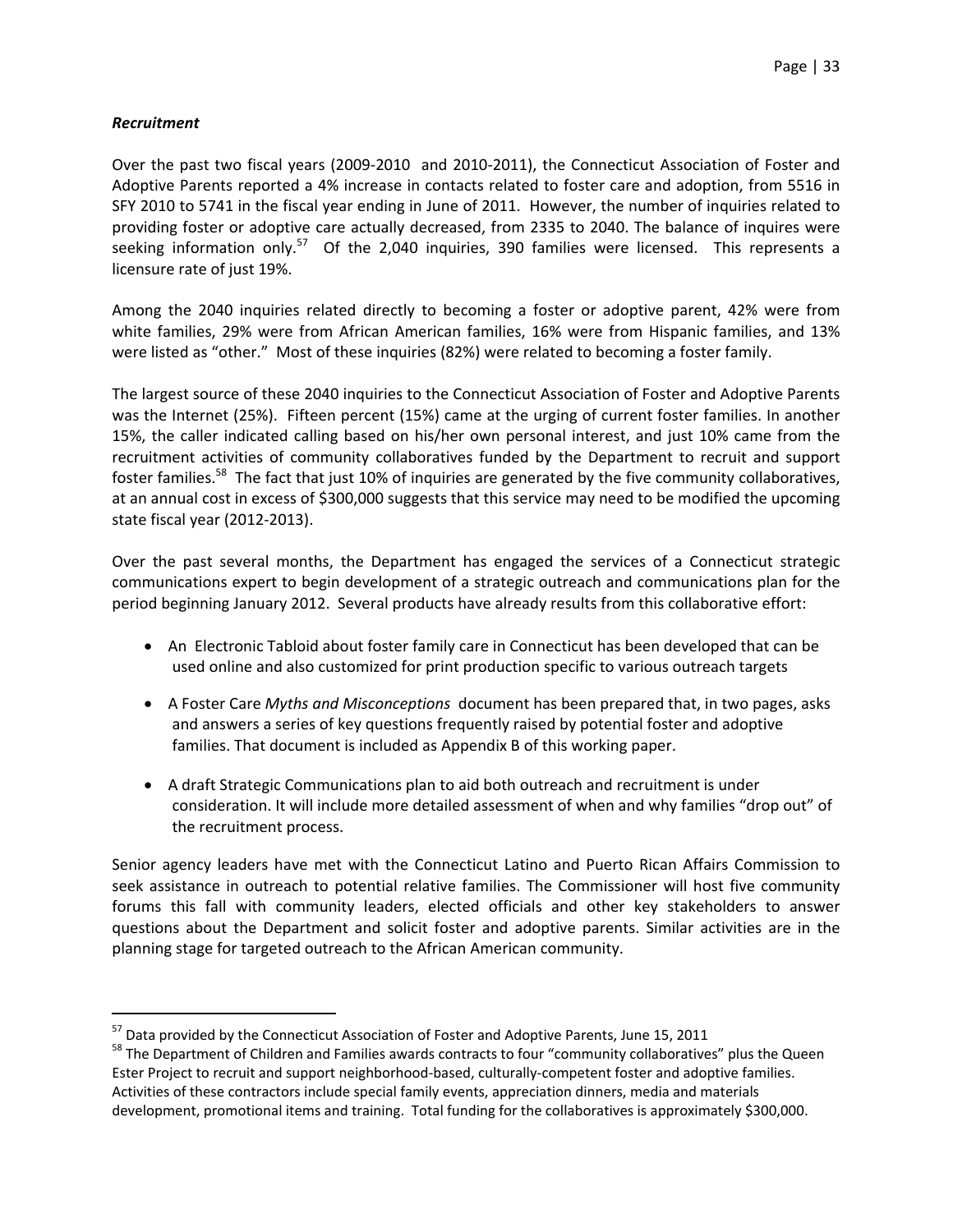In addition, the Department has identified the following groups of children for specialized recruitment of foster families: babies; adolescents; sibling groups; children with complex medical circumstances; children and youth with complex mental health needs; and lesbian, gay, bi‐sexual and transgender youth. And, to advance the recruitment of relative families, the Department has purchased Lexis‐Nexis software that creates lists of adults and their connections with particular children.

#### *Licensure and Retention*

At the beginning of June 2011, Connecticut family foster system had 3269 licensed homes with a total bed capacity of 4275. The number of homes by type is shown below, along with data on new homes licensed in calendar year 2010 as well as homes that left the foster care system in the same time period.

| Status of the Department's Family Foster Care System |                                            |                                                    |                                               |
|------------------------------------------------------|--------------------------------------------|----------------------------------------------------|-----------------------------------------------|
|                                                      | <b>Licensed Capacity</b><br>September 2011 | <b>New Homes Licensed</b><br>January-December 2010 | <b>Homes Exiting</b><br>January-December 2010 |
| <b>Relative Homes</b>                                | 518                                        | 324                                                | 417                                           |
| <b>Core Foster Homes</b>                             | 1184                                       | 210                                                | 251                                           |
| <b>Special Study Homes</b>                           | 177                                        | 109                                                | 145                                           |
| <b>Independent Homes</b>                             | 59                                         | 46                                                 | 41                                            |
| <b>Therapeutic Homes</b>                             | 845                                        | 190                                                | 247                                           |
| <b>Adoptive Homes</b>                                | 400                                        | 180                                                | 100                                           |
| <b>Totals</b>                                        | 3,183                                      | 1059                                               | 1,201                                         |

Department staff analyzed data from 2005 to 2010 to identify points at which potential applicants in the foster and adoptive process "dropped out" prior to licensure. The Connecticut Association of Foster and Adoptive Parents reports that just one in three callers to the 1‐888 KIDHERO completes a formal inquiry to become a foster parent, resulting in a capture rate of 33% at this first critical point in the recruitment process.

It appears that some families drop out of the process based on two types of issues: those related to the process of recruitment and licensure and those related to applicant‐specific problems. On the systems side, it appears that unanswered phone calls, lack of timely training opportunities, and poor information exchange across the DCF system contribute to the loss of potential foster and adoptive resources. Issues specific to applicants include:

- The determination that a family has inadequate financial resources to become a foster parent,
- Housing issues
- A prior criminal history
- A history of prior abuse or neglect that cannot be waived, and
- Lack of follow up for core information such as references and medical forms.

Department staff are reviewing all of these barriers with area offices to identify where modifications in the recruitment process is required.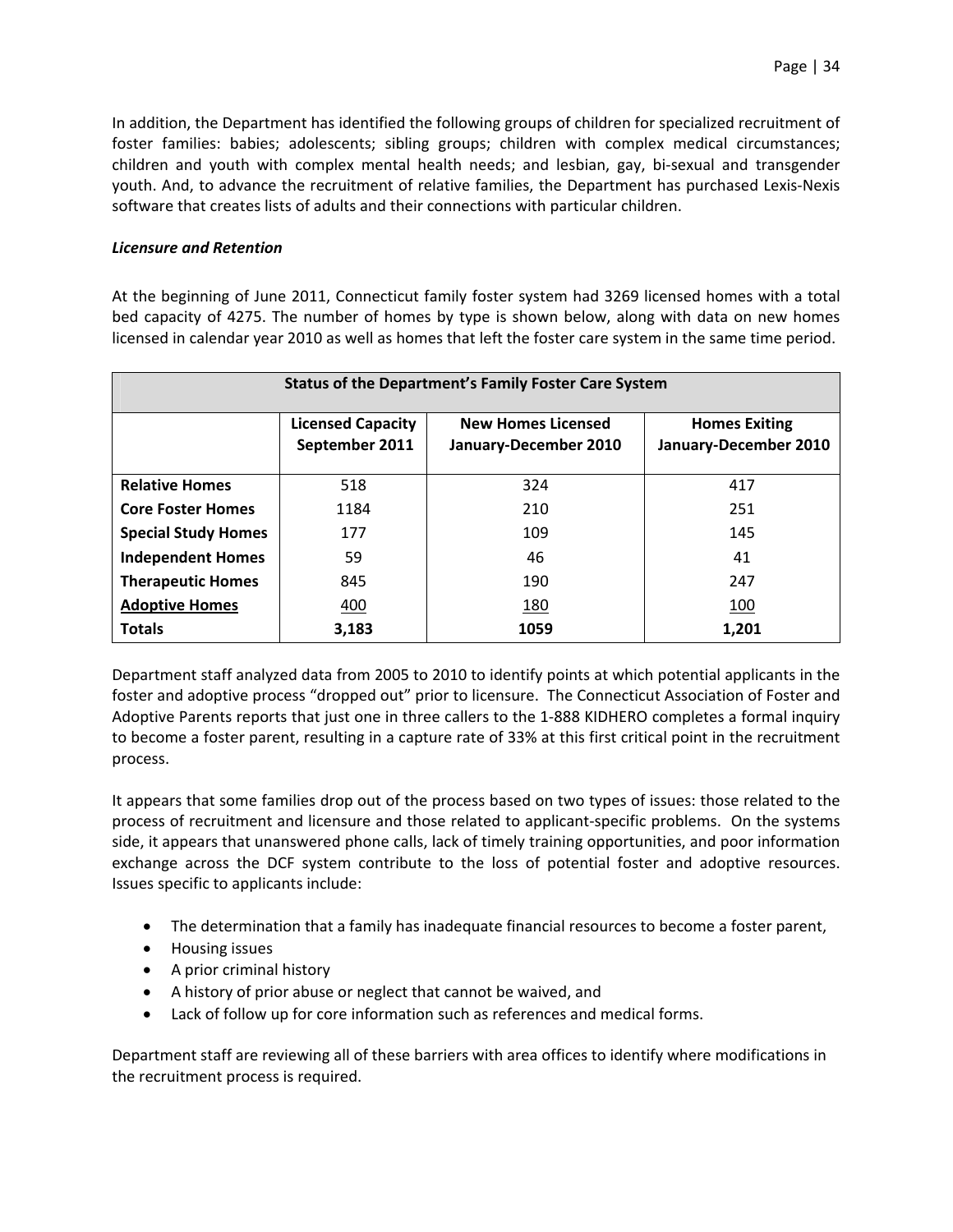Department staff also reviewed reasons that families leave the state's family foster care system. As will be described in some detail in Part IV of this report, one key reason for exiting Connecticut's foster care system involves a feeling among foster parents that they are not valued or respected by staff in the department's area offices. To add further clarity to this issue, the Office of Foster and Adoption Services reviewed all of the 925 cases in which foster families left the system over the period January through December 2010. (Note: This review did not include a review of the 247 families that exited the Therapeutic Foster Care Program). Importantly, this review revealed that 52% of these departures resulted from positive outcomes related to a child. The table below shows all reasons for the closure of foster family homes in calendar year 2010.

| <b>2010 Annual Reasons Homes Closed</b>                                                   |     |  |  |
|-------------------------------------------------------------------------------------------|-----|--|--|
| 1. Finalized an adoption                                                                  | 190 |  |  |
| 2. Transfer of Guardianship                                                               | 154 |  |  |
| 3. Retired In Good Standing                                                               | 64  |  |  |
| 4. Transferred to TFC Agency                                                              | 24  |  |  |
| 5. Family Relocated - Out Of State                                                        | 27  |  |  |
| 6. Personal Issues (including health issues, change family demographics, death in family) | 68  |  |  |
| 7. Retiring (disinterest in providing care to children/no negative implication to DCF)    | 45  |  |  |
| 8. Child reunified                                                                        | 141 |  |  |
| 9. Child transitioned to CHAPS/independent living/college                                 | 43  |  |  |
| 10. No longer able to meet DCF Requirements                                               | 25  |  |  |
| 11. Licensing Concerns Voluntary Closure                                                  | 28  |  |  |
| 12. Unwilling to meet child's needs                                                       | 6   |  |  |
| 13. Child left the home (disrupted / run away)                                            | 71  |  |  |
| 14. Foster home reports negative impact to family due to DCF child                        | 5   |  |  |
| 15. Closed after an investigation                                                         | 10  |  |  |
| 16. Revocation of License                                                                 | 24  |  |  |

#### **Utilization**

The Child Welfare Strategy Group working jointly with the DCF Office of Foster and Adoption Services conducted a series of "utilization reviews" of Connecticut's current foster family system. One study focused on the numbers of homes and beds in January of 2011 (excluding foster families recruited and managed as part of the agency's separate Therapeutic Foster Care Program).

On January 24, 2011, the department had 2777 licensed foster family **homes,** of which 1668 (60%) were licensed to provide general foster family care. Of these homes, 15% were "on hold" and not available for placement. Among the remaining homes, 429 of the 1109 were approved for adoption, and 680 were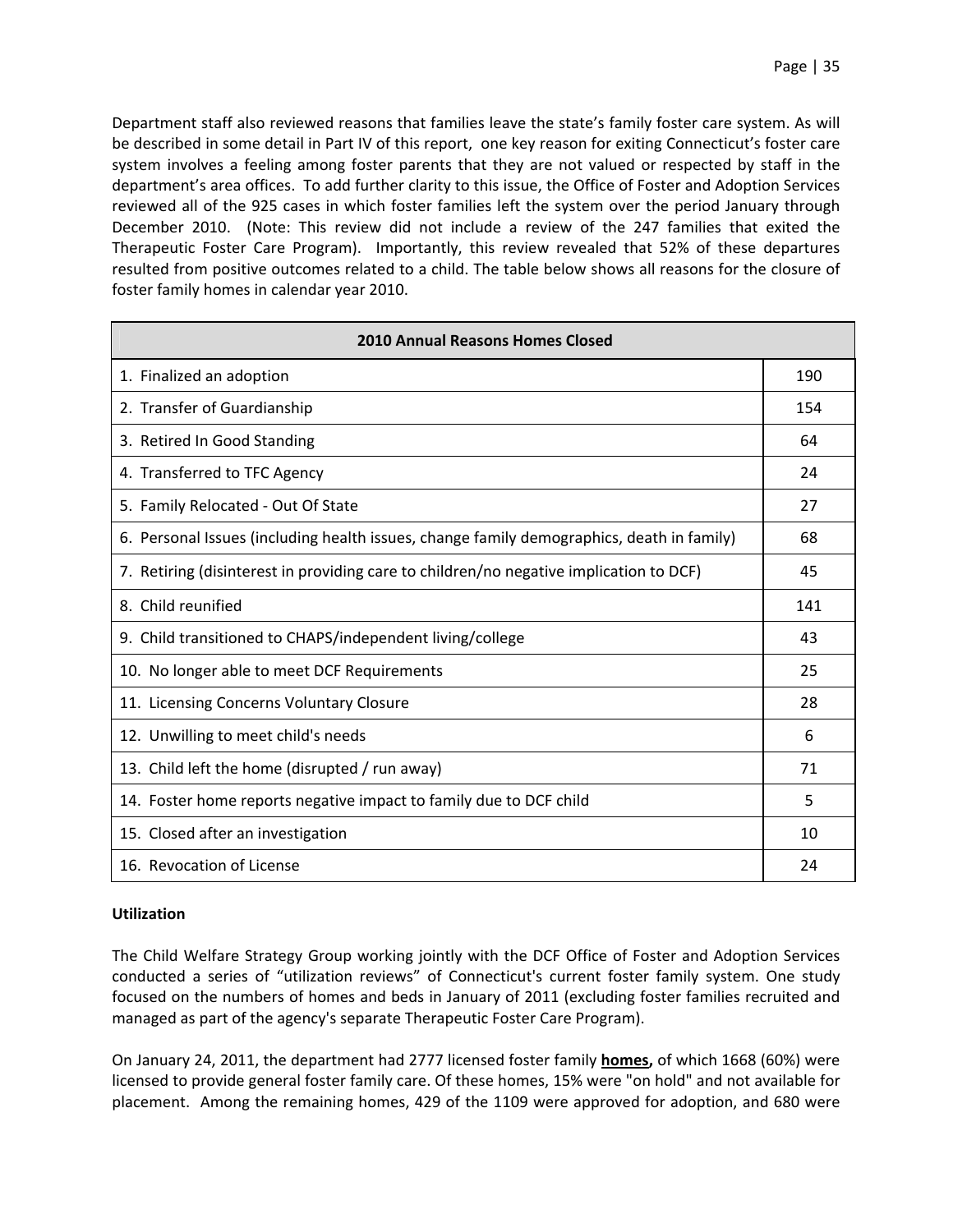licensed to provide child‐specific placements as relative, special study or independent foster family homes. Independent homes are "child specific" and thus not available for general use.

Across all 1668 homes, there were 2906 **beds**. Of these, 47% of the beds were empty in January of 2011. Additionally, in just over 900 homes there was at least one empty bed.

Child Welfare Strategy Group consultants have suggested possible explanations for this high number of empty beds. These hypotheses include:

- Ineffective use of current resources based on poor real time data
- Ineffective recruitment practices that do not assess families willing to take children with complex needs
- Inaccurate representation of families' placement preferences in the department's data system, and
- Families being unwilling to accept placements.

Additional data review has now taken place, by area office, of the numbers of vacant foster family beds, the predominant reasons why children were not placed into these homes, and the total number (and age) of all children removed from foster family care in the region. Results of these data analyses were presented to foster care staff by Strategy Group consultants during the first two weeks of September. During each of these two-hour meetings, strategies were developed to increase placement for underutilized beds. Data will be reviewed on an annual basis.

#### **Adoption and Subsidized Guardianship**

Over time, more than of half of adoptions through the public child welfare system have been by foster parents. The most recent federal data, from the Adoption and Foster Care Analysis and Reporting System (AFCARS), show that 54% of all adoptions that occurred in 2009 were by foster families and an additional 32% were by relative families.<sup>59</sup> In May 2011, the federal Department of Health and Human Services provided new information about adoptive families derived from data collected as part of the 2007 National Survey of Children's Health.<sup>60</sup> It is important to note that AFCARS data is based on the 53,000 adoptions that occurred in 2009, while the National Survey data represents all children adopted from foster at the time of the interview, approximately 660,000 who had ever been adopted from foster care.

Data shown below indicate that, among all former foster care children in adoptive families in 2007, 77% were adopted by non-relatives – more than half of whom did not know the child ahead of time. Of those who knew the child ahead of time, 80% had been the child's foster parent.

<sup>&</sup>lt;sup>59</sup> See the 2009 AFCARS Report at -- www.acf.hhs.gov/programs/cb/stats\_research/afcars/tar/report17.htm 60 Children Adopted from Foster Care: Child and Family Characteristics, Adoption Motivation, and Well-Being. ASPE Research Brief, U.S. Department of Health and Human Services. (May 2011). Online at ‐‐ aspe.hhs.gov/hsp/09/NSAP/Brief1/rb.pdf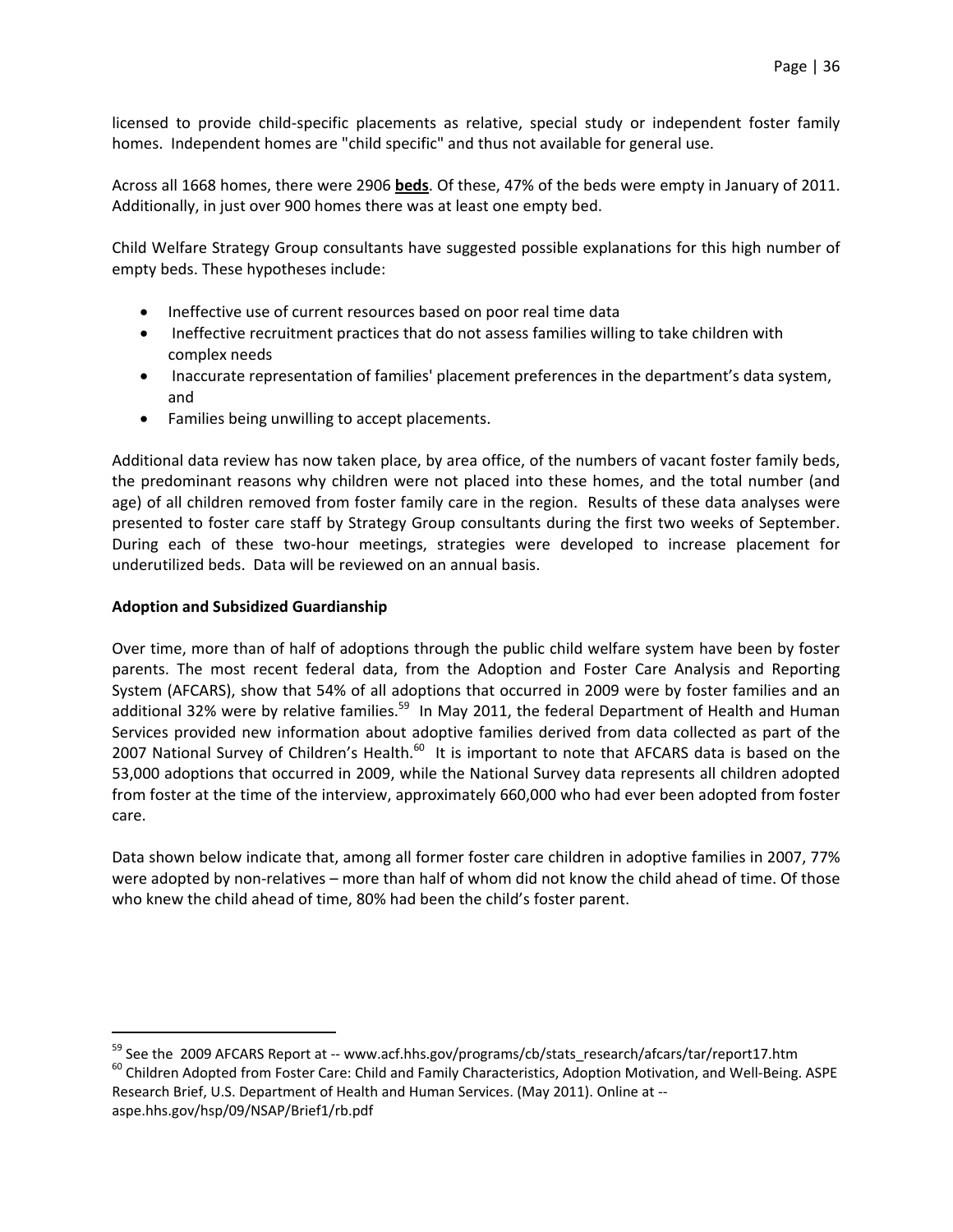| Data from the 2007 National Survey of Children's Health |  |                                 |                             |
|---------------------------------------------------------|--|---------------------------------|-----------------------------|
| <b>Children Adopted by Non Relatives</b>                |  |                                 | <b>Adopted by Relatives</b> |
| 77%                                                     |  | 23%                             |                             |
| <b>Knew the Child Prior</b>                             |  | Did Not Know the Child Prior to |                             |
| 22%                                                     |  | <b>Adoption: 55%</b>            |                             |
| Was the                                                 |  |                                 |                             |
| <b>Child's Foster</b>                                   |  |                                 |                             |
| <b>Parent: 80%</b>                                      |  |                                 |                             |

As to why these adoptive parents chose to adopt from the public child welfare system rather than through a private agency, several key findings emerge. Adoptive parents reported that it was less expensive and faster, that they wanted a child with special needs, or they had adopted from the public sector before. The National Survey also reveals that families that adopted from the foster care system were more often married and had one parent who did not work full-time. Despite the fact that many children are adopted into two‐parent families, "…almost half of children adopted live in households with incomes at or below 200 percent of the poverty threshold."<sup>61</sup> As a point of reference, 200% of the Federal Poverty Level for a family of four in 2011 is approximately \$44,000.

In Connecticut in 2009, the Department completed 687 adoptions. In calendar year 2010, 541 adoptions were finalized. The Department's adoption completion performance was high enough in 2009 to result in the receipt of \$550,000 in federal Adoption Incent Grant funding from the federal government. This was the second year the Department received this grant.

In addition, staff members from the department's Office of Foster and Adoption Services manage the payment of subsidies for over 8,000 children annually. A subsidy is approved for children who present with current or potentially long-term physical, emotional or psychological needs and who are determined to be eligible for a financial stipend and medical coverage that is provided to their caregiver on their behalf. Finally, the department's Interstate Compact Office manages some 1,500 inquiries from state and private agencies, and parents regarding the placement of children both in and outside of Connecticut.

## **Implications for Family Foster Care from the Congregate Report**

In the *Congregate Care Rightsizing and Redesign Report* released in July of 2011,<sup>62</sup> the Connecticut Department of Children and Families examined several aspects of congregate care use:

- The placement of children ages 12 and younger in congregate care, with a special emphasis on those ages six and younger
- Use of the state's Voluntary Services Placement Program, and
- Characteristics of the state's therapeutic group homes.

<sup>61</sup> Ibid. p. <sup>18</sup> <sup>62</sup> *Congregate Care Rightsizing and Redesign* (August 2011). CT Department of Children and Families. Online at ‐‐ www.ct.gov/dcf/lib/dcf/latestnews/pdf/cc\_right\_sizing\_report\_\_young\_children\_and\_voluntary\_placements\_8\_4 \_11.pdf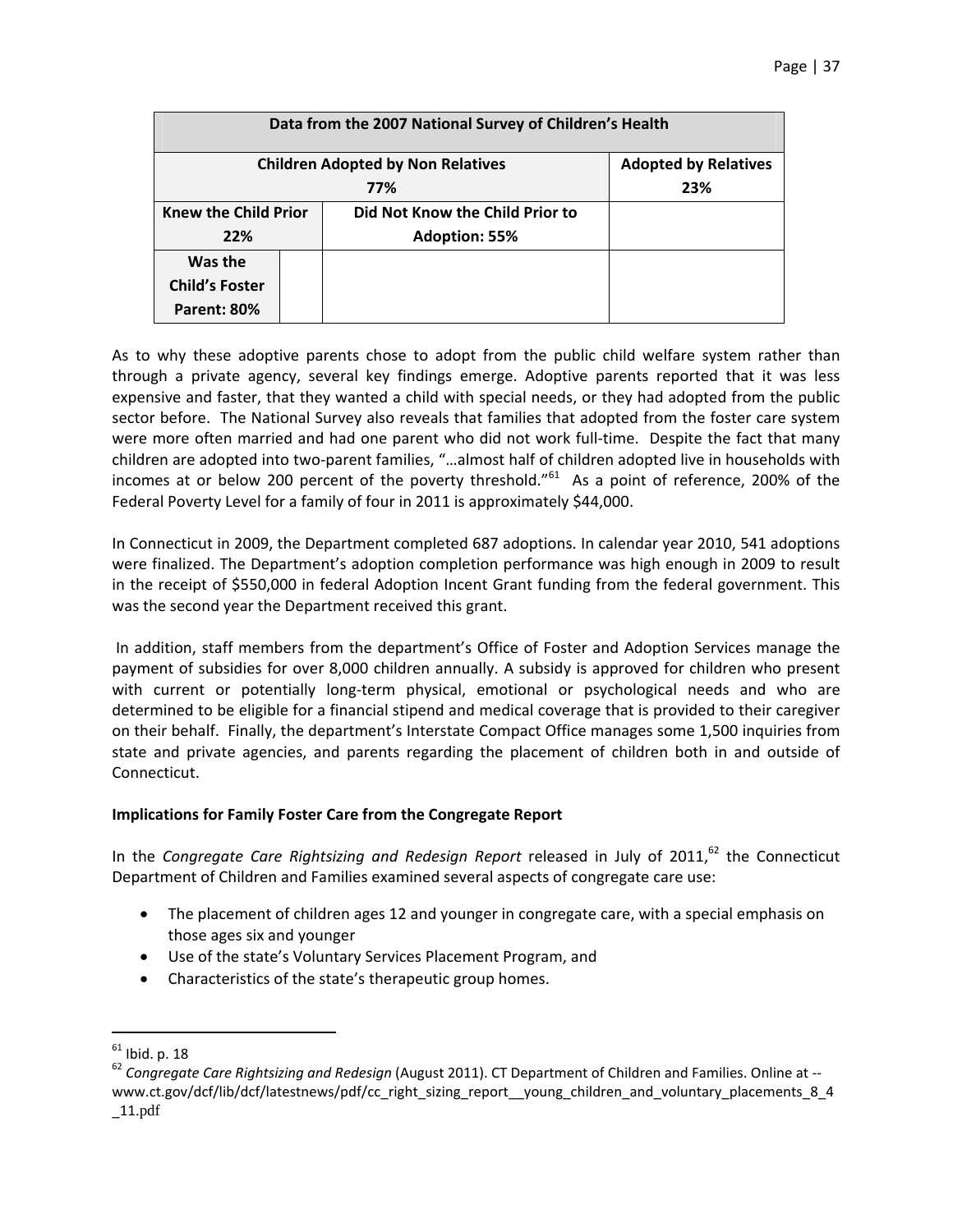The report presents the Department's goal to prohibit the placement of children ages six or younger into congregate care and dramatically reduce (or eliminate) congregate care placements for children ages 12 and younger. In early September, a listing of all children ages 12 and younger in congregate care was created by the department's Office of Research and Evaluation. This analysis revealed that 130 young children are currently placed in congregate care. The permanency goals for these children are shown below. It is anticipated that some of these children will return from congregate care to foster families prior to being adopted or reunified with their birth families.

| Permanency Goals for 130 Children (Ages 12 and Younger) in the Care and Custody of the<br>Department of Children and Families Placed in Congregate Care in September 2011 |               |                                               |                                                                  |                                             |                      |
|---------------------------------------------------------------------------------------------------------------------------------------------------------------------------|---------------|-----------------------------------------------|------------------------------------------------------------------|---------------------------------------------|----------------------|
| Adoption                                                                                                                                                                  | Reunification | Long Term<br><b>Relative Foster</b><br>Family | APPLA: Another<br><b>Planned Permanent</b><br>Living Arrangement | Transfer of<br>Guardianship<br>with Subsidy | No Goal<br>Indicated |
| 39                                                                                                                                                                        | 68            |                                               | 10                                                               |                                             | q                    |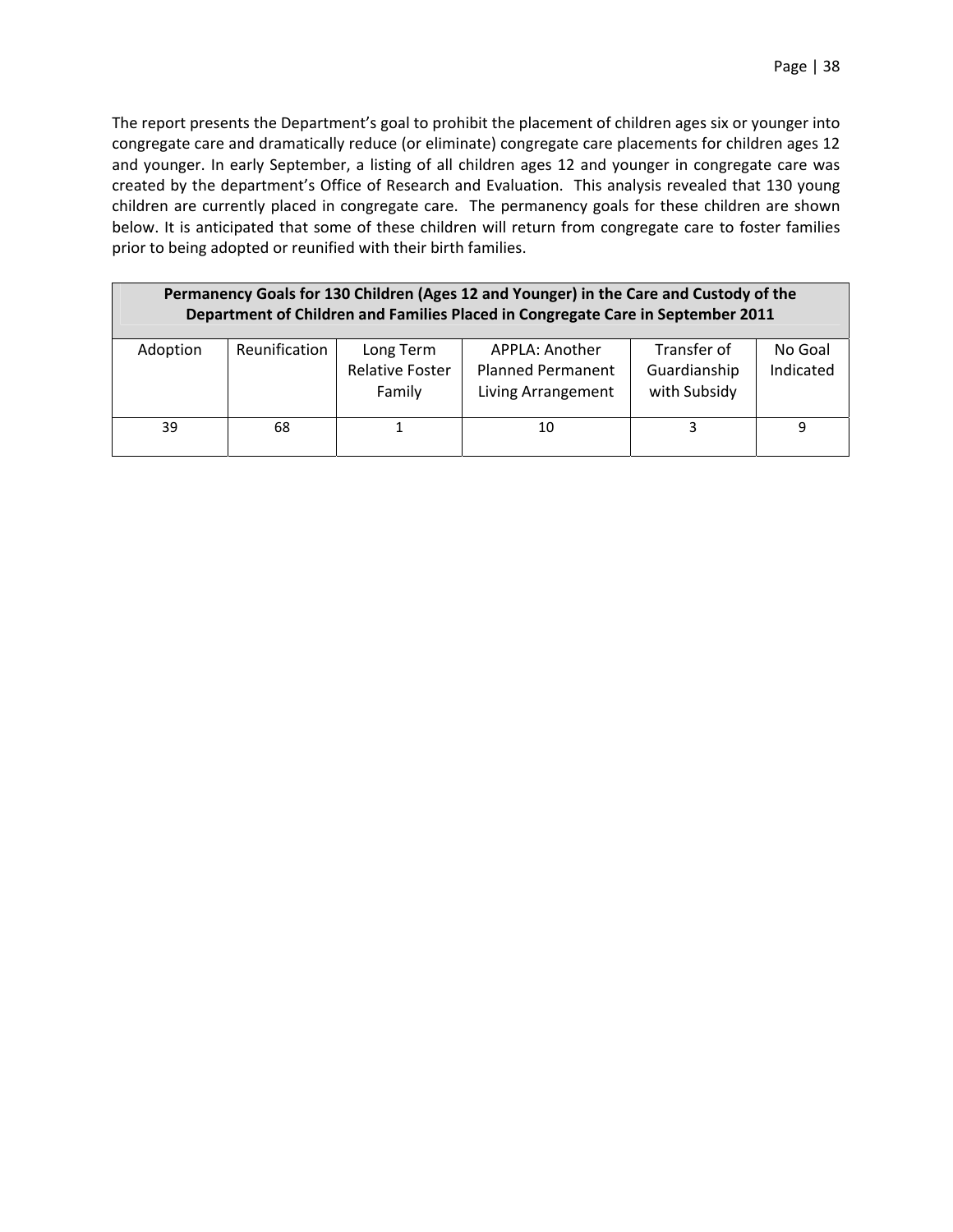# Part IV: Challenges in Connecticut's Family Foster Care System

There has been substantial attention over the past 20 years to challenges within Connecticut's foster family system, beginning with the federal *Juan F* foster care lawsuit against the Department of Children and Families. More recently, there have been a series of highly useful external reports as well as a period of very recent analysis led by the new administration, all of which point to challenges within the department's family foster system. This section of the working paper summarizes these external and internal reviews and presents the views of the state's foster families themselves.

### **External Reviews**

A December 2010 policy report to the Governor's Transition Team from the Children's Services Working Group calls for family group conferencing prior to removal of children from their homes, in‐person engagement by DCF workers with relatives, the elimination of regulations that hinder the delivery of kinship care, an audit of relative foster application denials, and a family-to-family support program to support biological and foster parent collaboration. In addition, the report calls for targeted recruitment of kinship foster families for infants and toddlers who must be removed from their birth homes.<sup>63</sup>

A May 2011 report, entitled *Increasing Retention of Connecticut's Foster Families<sup>64</sup>* and published by Connecticut Voices for Children, identifies a number of barriers to the retention of foster families, based on an analysis of exit interviews conducted over the period 2007-2009. These barriers include a "disconnect between some former foster parents and DCF social workers," confidentiality laws that hinder the sharing of child‐specific information with foster families, the view of foster families that they are not treated as team members and full partners, the need for improved communication with foster families and improved responsiveness to foster parents' requests for services to the children and youth in their care.

A May 2011 presentation by the Annie E. Casey Foundation's Child Welfare Strategy Group outlined the results of a lengthy data collection and analysis process focused on foster family care in Connecticut. Data was drawn from four sources: the department's current data system; data submitted by the department to the federal government; data provided as part of an ongoing project with Chapin Hall of the University of Chicago; and data from a study of foster family utilization across a number of the department's area offices. The major finding from the 2010 study is a lack of engagement of youth, birth and foster families in case planning and decision-making. Other challenges identified in the May 2011 presentation include an over-reliance on congregate care, the underutilization of existing foster family beds, and an under‐emphasis on recruiting and using relatives as core foster family resources.

### **Internal Review**

Our internal review of Connecticut's foster family system, undertaken over the period May through July, 2011 reveals a glaring problem: despite recruiting and licensing hundreds of new homes each year, the department routinely loses more foster families each year than it gains. This has been repeatedly noted

<sup>63</sup> *Children's Services Working Group Policy Proposals*, December 2011. pp. 33 and 35. Online at ‐‐ www.earlychildhoodalliance.com/node/5446

<sup>64</sup> *Increasing Retention of Connecticut's Foster Families*, Connecticut Voices for Children. May 2011. Online at ‐‐ www.ctkidslink.org/publications/cw11increasingretention.pdf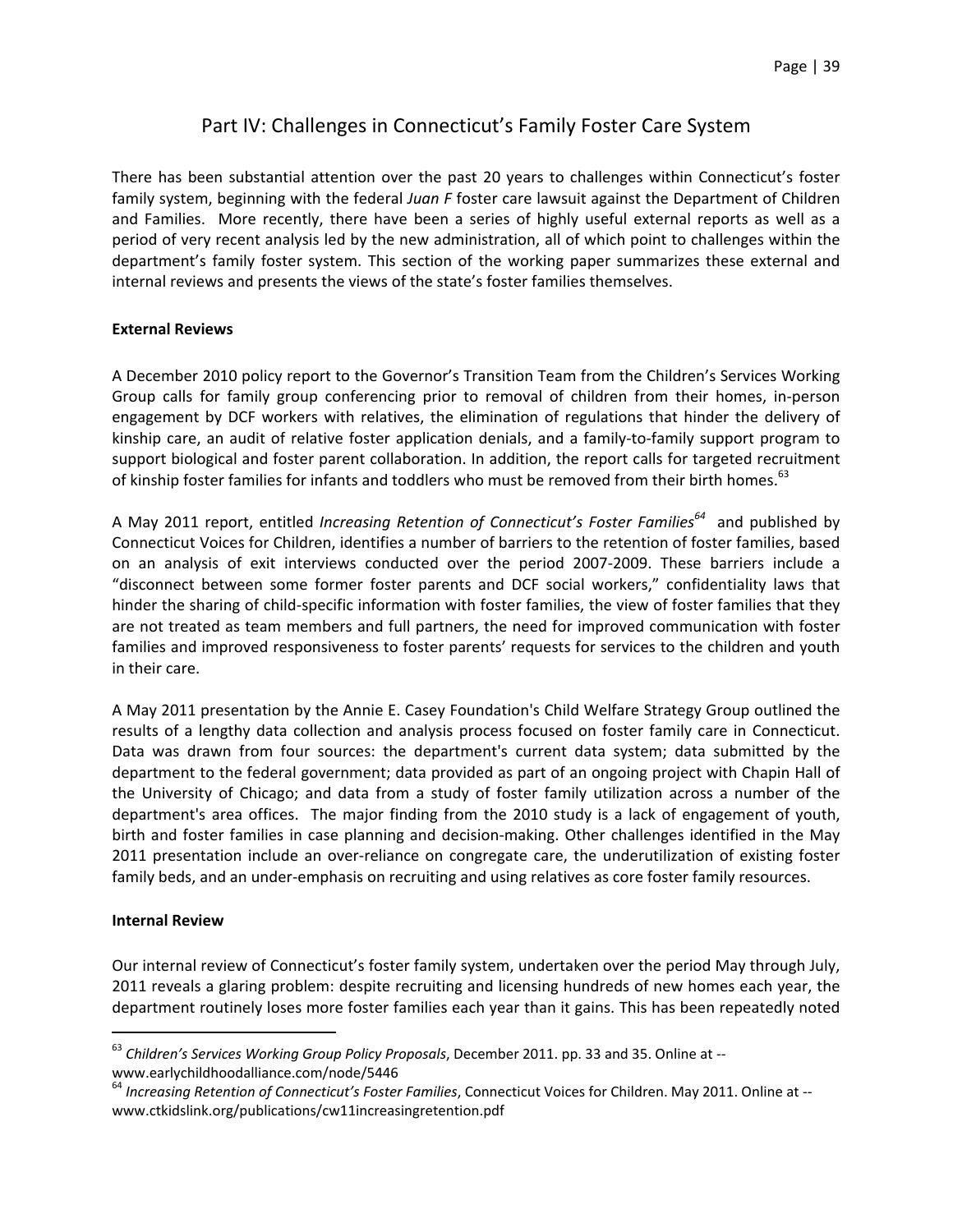in reports of the *Juan F* Court Monitor."<sup>65</sup> Using information from state and national reports coupled with feedback directly from foster families, we have identified five major challenges that contribute to the problem of recruitment, utilization and retention:

- 1. In a very recent survey of foster families, 30% indicated that they did not feel respected and valued by the Department.
- 2. Policies, practice and paperwork frustrate foster parents and inhibit their ability to accomplish the job they signed up to do.
- 3. Foster families are not sufficiently included in the assessment, case planning and matching process.
- 4. Limited access to community supports and child-specific services can jeopardize children's success and the success of the foster family experience.
- 5. Current rates and resources are limiting factors for families *and* the department in crafting a fair way of compensating families for real work that they do on behalf of the children they serve.

While these are serious concerns, they are not insolvable and there is much to build upon within Connecticut's foster family system. In the recent annual satisfaction survey conducted by the Connecticut Association of Foster and Adoptive Parents:

- 84% said that they work as a team with their children's social worker
- 70% said the child's social worker regularly discusses the foster child's treatment plan with them
- 76% reported that they are adequately supported in terms of birth family visitation
- 64% indicate that they are adequately supported during time of unusual stress within their foster families.<sup>66</sup>

## **Foster Families Speak: Frequently Mentioned Challenges**

In 2009, department staff conducted a series of Appreciative Inquiry sessions with about 80 foster families across the state. These families came together with foster care support staff to identify strengths and weakness in the current foster family system.<sup>67</sup> In March 2011, the Commissioner's Transition Team sent out a request through the Connecticut Association of Foster and Adoptive Parents for feedback on this state's foster family system. Fourteen foster parents replied, several writing lengthy observations. Across all of the sources of foster parent feedback, a series of common themes emerge.

Inadequate follow‐up by department staff: Examples cited include phone calls and emails not being answered by child protective services staff, paperwork that is lost with no notice to foster families, no follow‐up when a family has indicated an interest in becoming a foster family and long wait times between licensure and placement. One parent reported being licensed in 2008 and receiving a first child in 2010. Families report that while foster social workers are supportive, they cannot resolve case issues

<sup>65</sup> *Juan F*. v. *Malloy Exit Plan Quarterly Report*. January 1, 2011 –March 31, 2010, p. Online at ‐‐

www.ctmirror.org/sites/default/files/documents/1st Qtr report 2011 final.pdf

<sup>&</sup>lt;sup>66</sup> 169 foster families replied to this survey: 80% of the respondents were foster/adoptive parents, 8% were relative or special study families, and 14% were licensed by a private foster care agency.<br><sup>67</sup> This report of the listening tour is available from Jacqueline Ford, Department of Children and Families --

jacqueline.ford@ct.gov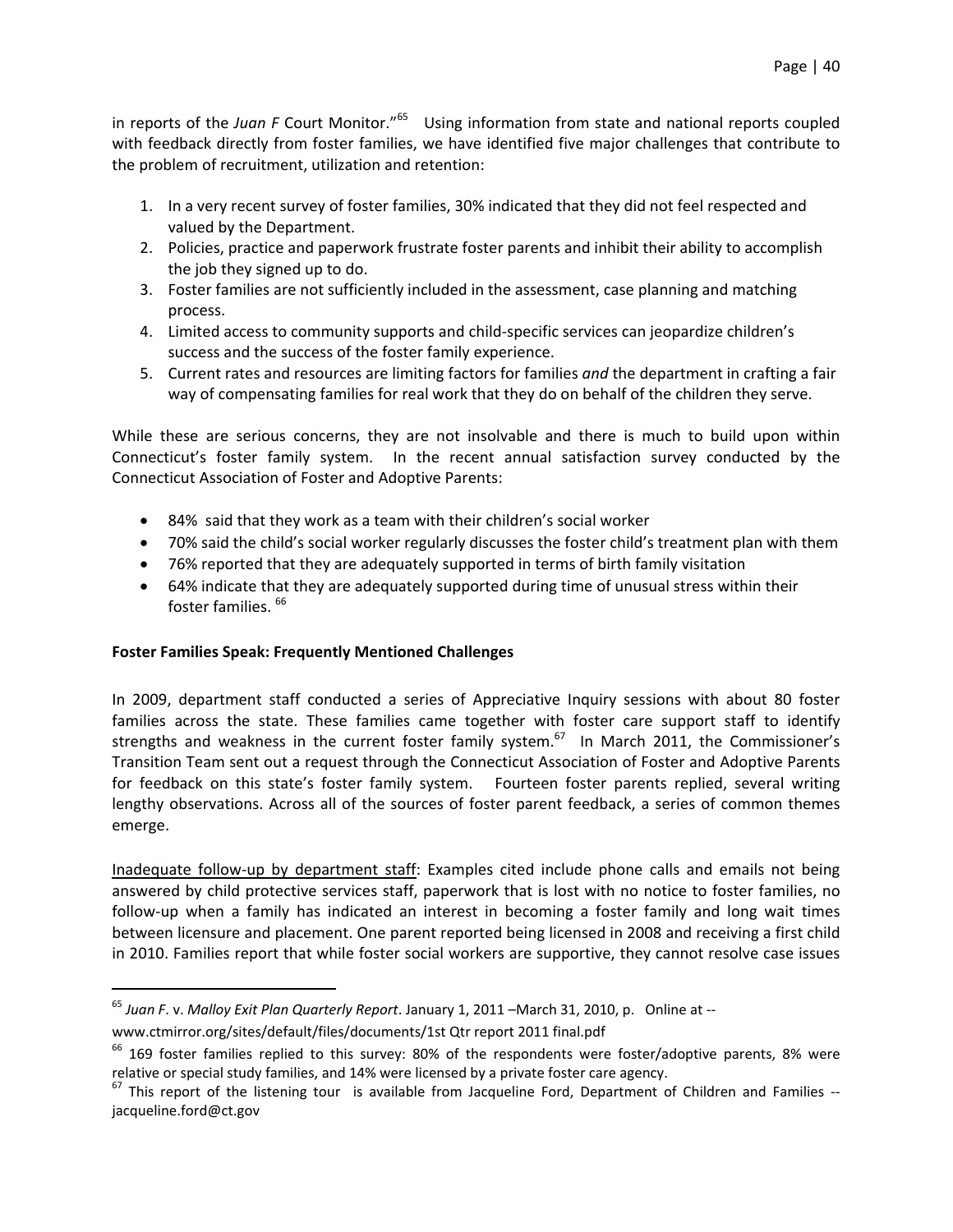related to specific children, as these are the responsibility of child protective services staff and supervisors.

The need for a much more respectful and reciprocal relationship with departmental social workers: This includes the provision of essential information when a child is placed, better communication between child protective services workers, foster family support workers and foster families, improved social worker punctuality.

Foster families also expressed fear that if they speak their minds they risk removal of children in their care. "The attitude of the majority of DCF workers at all levels toward foster parents is "Don't pay attention to them. They're just the foster parents…I definitely feel like the enemy when I advocate for my foster children with their caseworker's supervisor."

Improved delivery of services for children in care: This includes such services as day care, WIC nutrition services, programs to address mental health and behavioral issues of children and especially teenagers between 13 and 18 years of age, and access to computers for high school aged foster students and other teen activities. One parent reported, "It took me seven months, with the support of the surrogate parent and ultimately the Ombudsman's Office, to get desperately needed one hour per week of tutoring for my foster daughter."

Improved in‐home supports for foster families: This includes more help with food and clothing costs, mental health supports when a child is removed after a lengthy placement in the family, visits by support workers when a child is in crisis in the foster home, and more post‐adoption services for those foster families who adopt a child in their care.

*"To a social worker, these kids are just one kid on their caseload. To us, these kids are the center of our world."* **Foster parent, 2009**

*"Change the climate of the social work staff and everything will fall into place."* Foster parent, 2009

*"Our (foster care) social worker is a real go‐ getter and a pure joy to work with. Our kids' social worker is a wonderful, compassionate person. We can tell she is genuinely concerned about our children. It's beyond our comprehension how each of these amazing individuals manage to make us feel as our case is the only one they are working on."* Foster parent, 2011

*"There seems to be so many people involved in one case, yet no communication between all of these people."* Foster parent, 2011

Challenging relationships with birth parents and

grandparents: This includes disruptions for children related to return to birth parents, repeated custody moves, and sometimes acrimonious relationships with birth grandparents.

Court and custody delays that do not accord with "child time": This includes lengthy time frames for custody and termination hearings. For very young children, they can spend 2/3's of their lives in limbo. "I am currently fostering an infant…This is the second infant I have fostered. This one I took home from the hospital at one week old and she is still with me. She is now 9 and 1/2 months old. I'm not sure she really needed to be in DCF custody. Now the reunification process has started, and she'll probably be a year old. So first she was ripped away from her biological mother at birth, and now she is going to be ripped away from her foster mother and the only home she has ever known."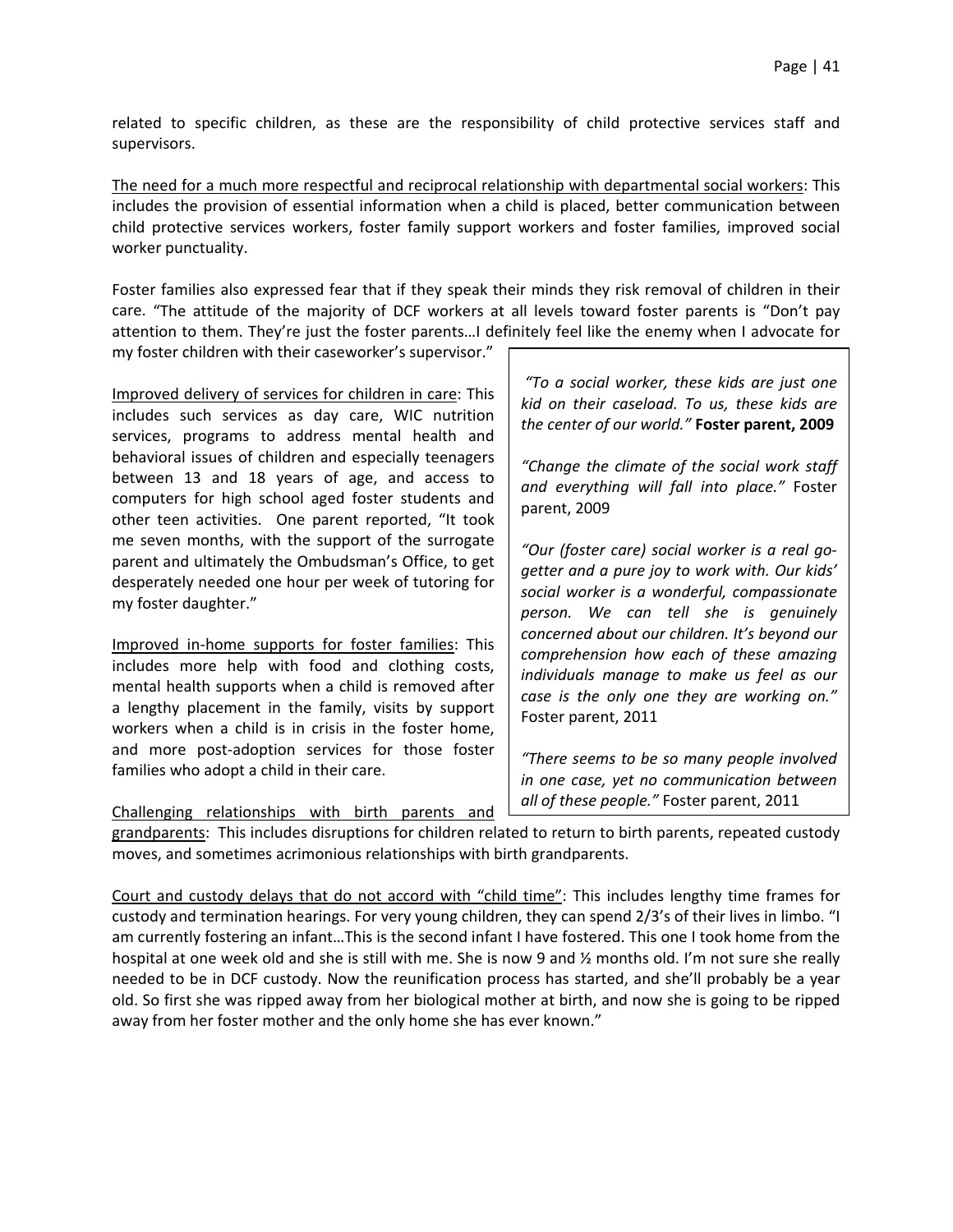### *Recommendations from foster parents*

Foster families attending the Appreciative Inquiry sessions in 2009 and those who responded to the Transition Team's request for feedback had some recommendations for the Department of Children and Families. To improve recruitment, they recommend including the real voices of children in foster care. To improve retention they recommend fixing the overall relationship between department staff and foster families. Addressing these relationship problems also encourage current foster families to become "great recruiters" themselves. "Many foster parents noted that *their* friends and families were aware of their issues with the department and would never come forward to present themselves as a resource because of this."<sup>68</sup> Other more specific recommendations are summarized below.

### Improving Communication

- DCF should offer a conference time with foster parents statewide to learn what is and is not working.
- Foster families waiting for a child should have access to a DCF‐hosted email or online "chat room" so parents could discuss the waiting process. The same kind of online "space" could help parents support one another.
- At 1‐888 Kid HERO open houses, prospective foster parents should receive FAQ‐type handouts along with some general statistics on children in care.
- DCF should support grassroots efforts by foster families such as Unite4Foster Kids.

### Practice and Policy Changes

- DCF should set real timelines for birth parents and relatives to seek and achieve return of children in foster care. The timeframe should be shorter the younger the child is.
- Foster parents should be invited to participate as partners in a transition team in order to reduce the stress and disruption that comes with returning a child from a foster home to a birth parent or relative. Concurrent planning needs to be begun sooner.
- Policies related to medically complex children should be reviewed. They may be too restrictive for those children who have less severe needs.
- The department needs clear policies on sleepovers and rides. Families get conflicting guidance from different workers and different offices.
- The current guidance on foster children not being allowed to text their birth parents is unrealistic. Children text all of the time.
- DCF should ask foster families who may already have one child if they would be willing to take additional children. Failure to do this results in underutilized bed, and thus homes.

### **Training and Shared Knowledge Development**

Post-licensure training is provided by the Connecticut Association of Foster and Adoptive Parents through a broad arrange of courses organized around 21 learning "modules. Each licensed foster family is required to complete six training modules annually. A module consists of a three‐hour session, offered at various times and location across the state. Relative foster families are invited to attend these trainings but are not required to do so at this time. Families recruited as part of the department's Therapeutic Foster Family Program are not required to participate in Association training, but higher levels of training are required of them than of relative and core foster families.

<sup>&</sup>lt;sup>68</sup> Appreciate Inquiry Listening Tour, op cit. p. 3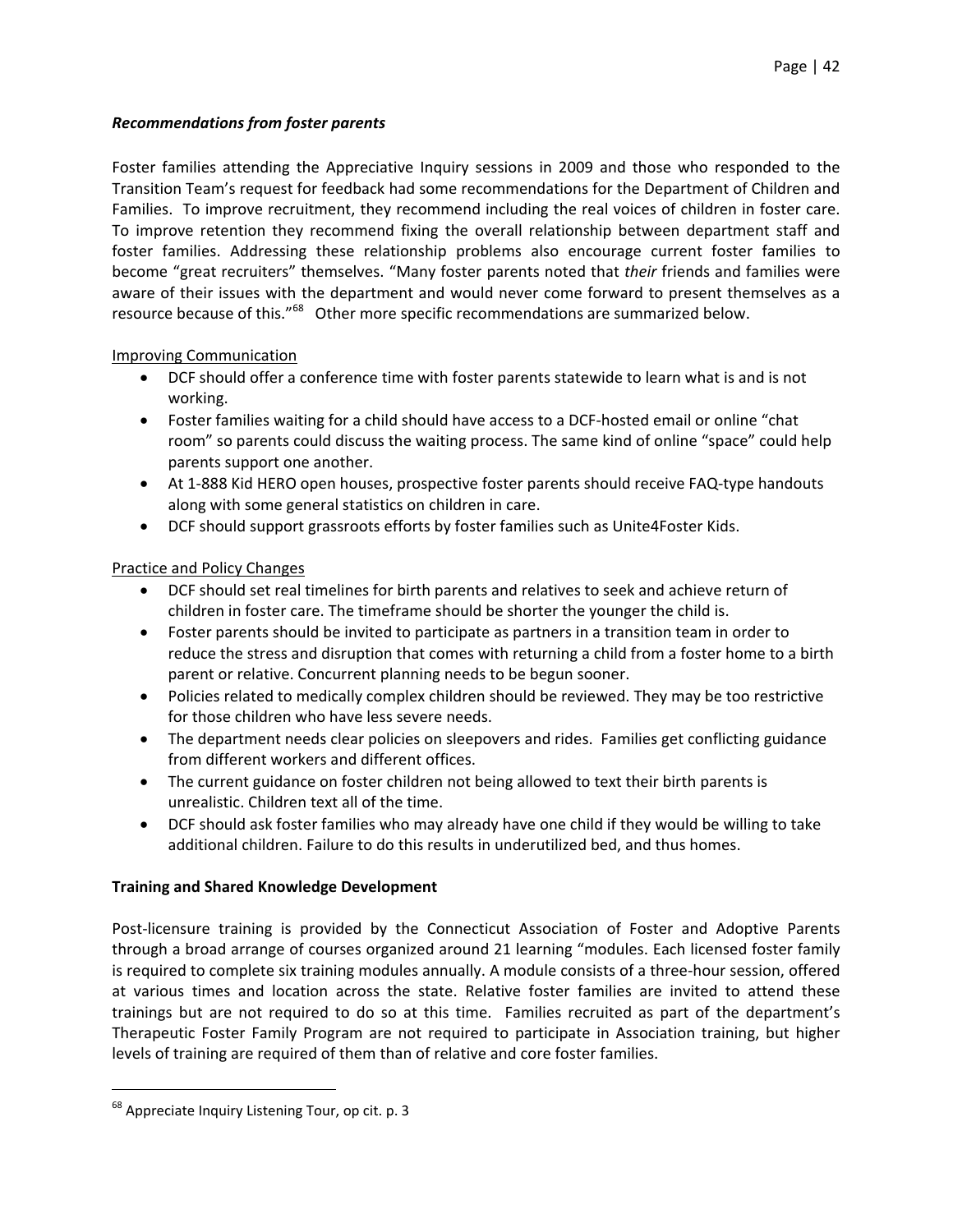# **CT Association of Foster and Adoptive Parents Post‐Licensure Training Offered in 2011<sup>69</sup>** Module 1: Meeting the developmental needs of children at risk Module 2: Using discipline to protect, nurture and meet developmental challenges Module 3: Developmental issues related to sexuality Module 4: Responding to the signs and symptoms of sexual abuse Module 5: Supporting relationships between children and their families Module 6: Working as a professional team member Module 7: Promoting children's personal and cultural identify Module 8: Promoting permanency outcomes Module 9: Managing the foster experience (including change in the foster family) Module 10: Understanding the effects of chemical dependence on children and families Module 11: Medically complex pediatric health Module 12: Knowing who you are: The adoptees perspective Module 13 & 14: Cardiopulmonary resuscitation and first aid Module 15: My brother, my sister: Sibling relations in adoption and foster care Module 16: Crisis intervention Module 17: The oppositional defiant child Module 18: Ethnic hair care Module 19: Applied behavior analysis: Understanding changing behaviors Module 20: Autism Module 21: Kinship care

Importantly, there is no training in the current set of modules that addresses core knowledge and strategies associated with trauma‐informed practice, or that presents the richly evolving base of knowledge from the neuroscience of early childhood or adolescent development.

## **Fiscal Challenges**

While issues of respect and relationships were often mentioned by foster families and in the reports of outside organizations, a preliminary analysis of financial payments across the family and congregate care placement continuum suggests that resource issues are also at play here.

The Connecticut rate for foster families and subsidized guardians is based on the age of the child in the home and whether the child is experiencing complex medical problems or requires service in a therapeutic context. Of note, these payments are not intended to represent compensation to foster families. Rather these funds reflect the normal "cost of care" associated with the children themselves, based on federal guidelines.

Annual adjustments for inflation were required by the Juan F Consent Decree and were awarded through State Fiscal Year 2007. When the *Juan F* Exit Plan was adopted in 2008, annual increases to account for inflation were no longer required. Rates for relative and core foster families and subsidized guardians have not been adjusted since 2007. Over this period, the national Consumer Price Index indicates that the cost of living has risen just over 8%.

 $69$  Further detail for each module is available online at --//cafap.com/cgi/site/training.pdf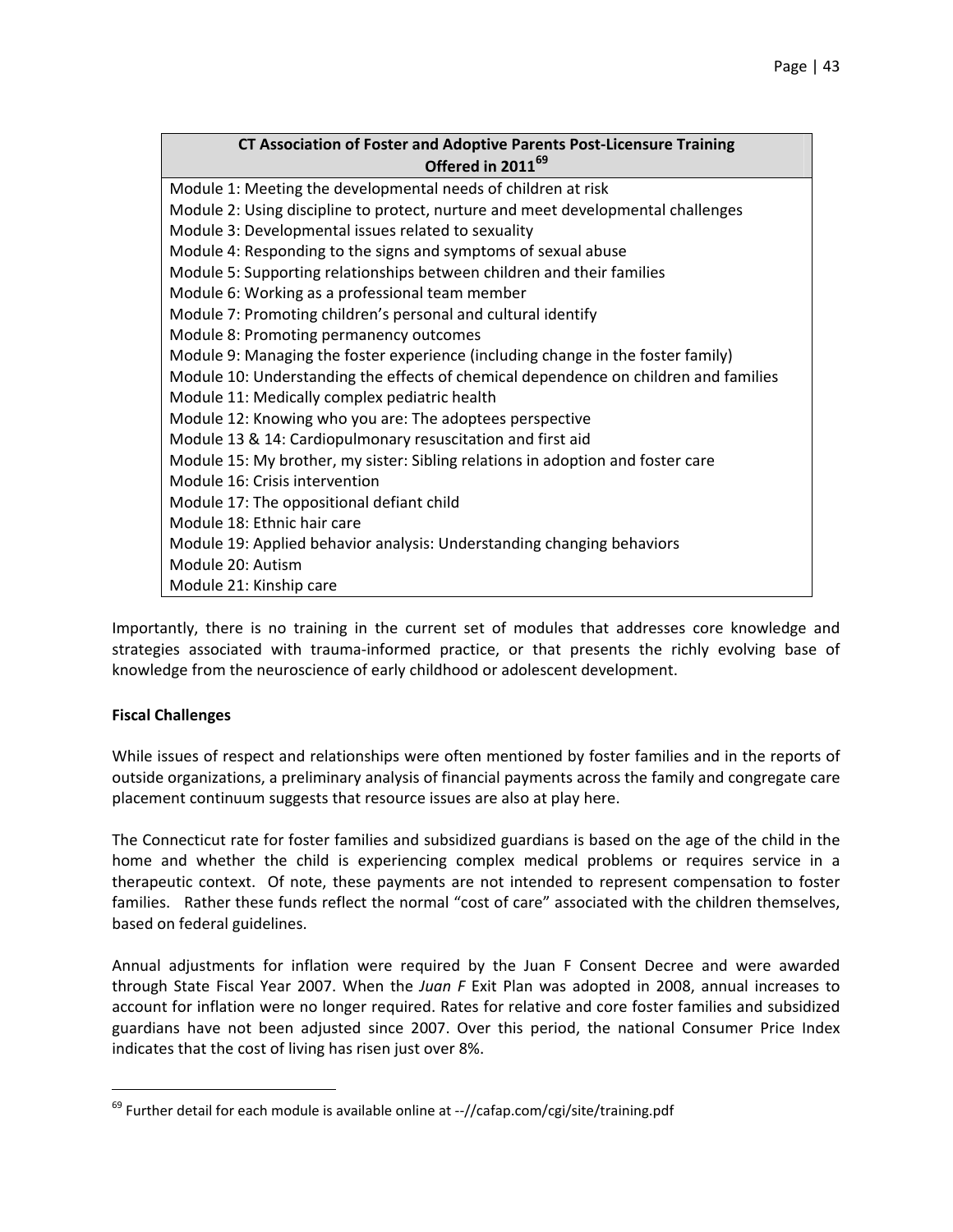| 2008 Department of Children and Family Rates<br>for Foster Care and Subsidized Guardianship |                      |                                                  |  |
|---------------------------------------------------------------------------------------------|----------------------|--------------------------------------------------|--|
| <b>Age Group/Service Type</b>                                                               | <b>Per Diem Rate</b> | <b>Annual Payment</b><br>for 365 Days of Service |  |
| Child Ages 0-5                                                                              | \$25.73              | \$9,391.45                                       |  |
| Child Ages 6-11                                                                             | \$26.03              | \$9,500.95                                       |  |
| Child Ages 12 and older                                                                     | \$28.24              | \$10,307.60                                      |  |
| Child w/Medically Complex Needs                                                             | \$46.63              | \$17,019.95                                      |  |
| Minor Parent with Child                                                                     | \$53.97              | \$19,699.05                                      |  |

The Department's Therapeutic Foster Care Program pays 18 private providers an all inclusive rate of \$133 per child per day for family foster services to children with serious emotional disturbance. This daily rate includes \$68 for the provider agency to administer the program, \$55 to the foster family to care for the child, and \$10 towards the purchase of special resources for the child as needed. If a therapeutic foster family cared for one child for an entire year, the family would receive \$18,250.

In contrast, daily rates paid to the department's therapeutic group home providers ranges from a low of \$336.48 to a high of \$631.88 for each youngster in care. For each youngster served in a therapeutic group home for one entire year, the annual cost could range from \$122,815 to \$230,636. A sample of other current rates for congregate care placements in Connecticut are shown below:

- Residential Treatment In‐State: \$375 per day (Juvenile Justice) and \$275 (Behavioral Health)
- Residential Treatment Out‐of‐State: \$235 per day (Juvenile Justice) and \$332 (Behavioral Health)
- Safe Homes:  $$281$  per day<sup>70</sup>

Pass Group Homes: \$264 per day.<sup>71</sup>

Taken together, this fiscal data suggests that the Department of Children and Families needs to review cost models for family foster care as it is now provided and what might be required if the agency were to develop and implement new types of family foster care programs or increase access to child‐specific and family supports across the family foster care system. Despite some possible increases in the cost to provide alternative family foster care models, the comparative cost of family foster care in relation to all congregate settings will remain significantly lower.

<sup>&</sup>lt;sup>70</sup> Safe Homes and Permanency Diagnostic Centers (PDC's) are intended for children requiring stabilization and assessment after removal from home. These programs are intended for children in need of short-term out-ofhome care due to abuse or neglect. Currently, there are 17 Safe Homes (run by 13 providers) with a total bed

capacity of 178.<br><sup>71</sup> A PASS group home (Level 1.5 home) is a moderately-sized home, with six to ten beds. In contrast to therapeutic group homes, PASS homes are not intended to be utilized as clinical programs. These homes are located in neighborhood settings and are staffed with non‐clinical paraprofessionals who provided services 24 hours a day, seven days a week. The homes are designed to serve adolescents ages 14‐21 years old with mild to moderate behavioral health needs who are either too young or lack the necessary skills to move into an independent living situation.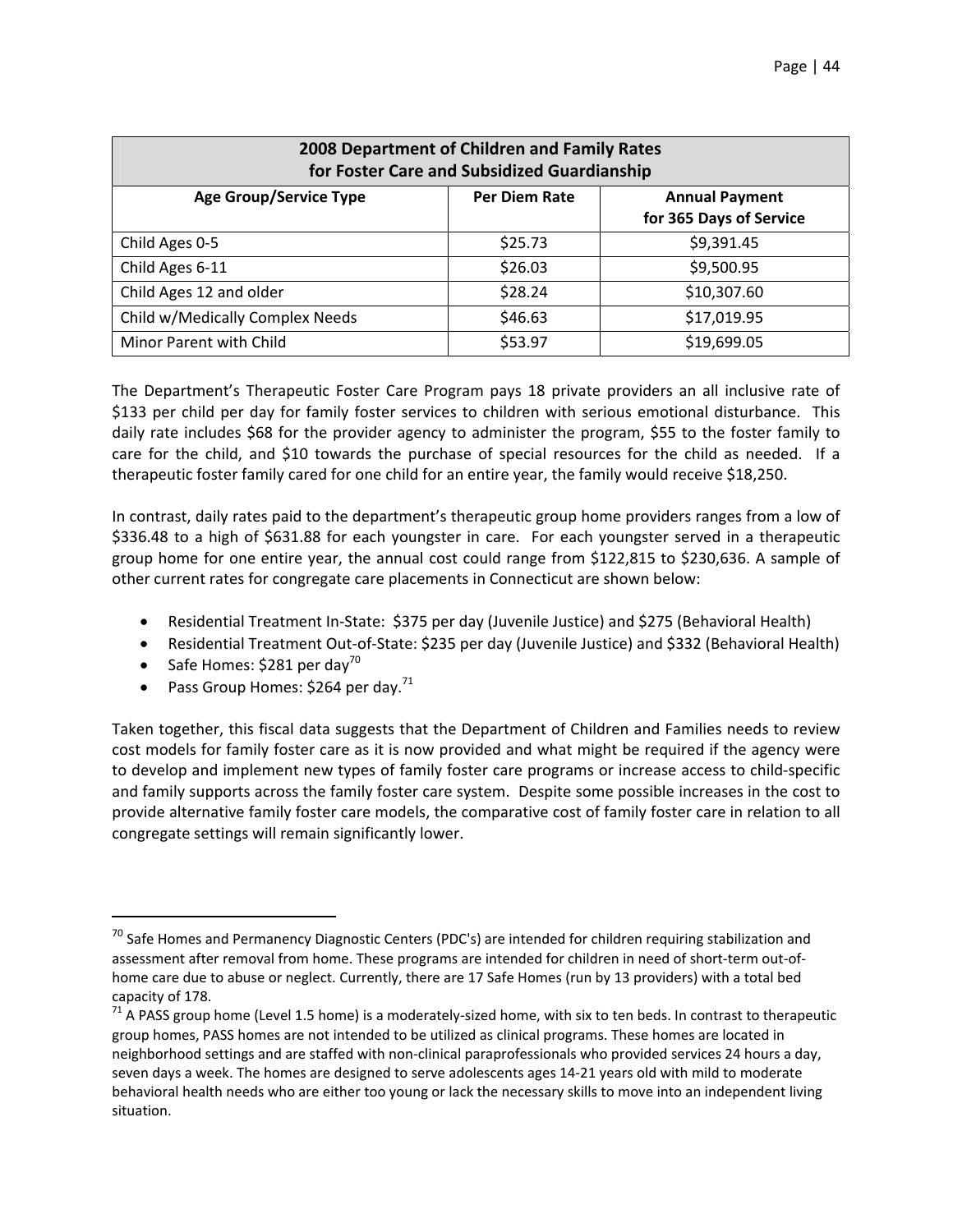# Part V: Exploring Models of Family Foster Care

A concise description of foster family care goals, objectives and key outcomes is presented in a recent book entitled *What Works in Foster Care: Key Components of Success from the Northwest Foster Care Alumni Study.<sup>72</sup>* Six major functions are expected to be provided by family foster care, regardless of the particular model:

- Emergency protection
- Crisis intervention
- Assessment and case planning
- Reunification
- Preparation for adoption, and
- Preparation for independent living.

"To implement such functions, diverse forms of [family] foster care are required, including emergency foster care, kinship foster care, placement with unrelated foster families, treatment foster care, foster care for medically fragile children, shared family foster care, and small‐family group home care. Also, long‐term family foster care is an option for a small number of youth for whom family reunification, kinship care, or adoption are not viable permanency planning options." $73$ 

In describing trends in the provision of family foster care, the authors note "…indications [are] that family foster care is responding to the substantial behavioral health needs of children in care and becoming more treatment oriented. Specialized family foster care programs -- particularly treatment foster care -- for children and youth with special needs in such areas as emotional disturbance, behavioral problems, and educational underachievement are gaining significant use."<sup>74</sup>

At the same time, the Child Welfare League of America writes that, "One of the most recent stunning changes in the child welfare system has been the major growth in the number of children in state custody who are living with their relatives." Factors that may account for these increases include:

- Increased reporting of abuse and neglect
- A change in drug usage related to the spread of crack cocaine addiction and other drugs
- Increased levels of poverty

- More children affected by HIV/AIDS
- Parents who struggle with physical and mental health problems
- Family violence and parental incarceration, and
- A decline in the availability of traditional foster homes.

In the balance of this section of the working paper, we will review several specific models of family foster care, including kinship care, treatment foster care, and professional parent programs.

<sup>&</sup>lt;sup>72</sup> Pecora, P.J., Kessler, R.C., Williams, J., Downs, C.A., English, D.J., White, J. & O'Brien, K (2010). What Works in Foster Care: Key Components of Success from the Northwest Foster Care Alumni Study. Oxford University Press, New York: New York. See Part I.<br><sup>73</sup> Ibid, pp. 6-7<br><sup>74</sup> Ibid. p. 7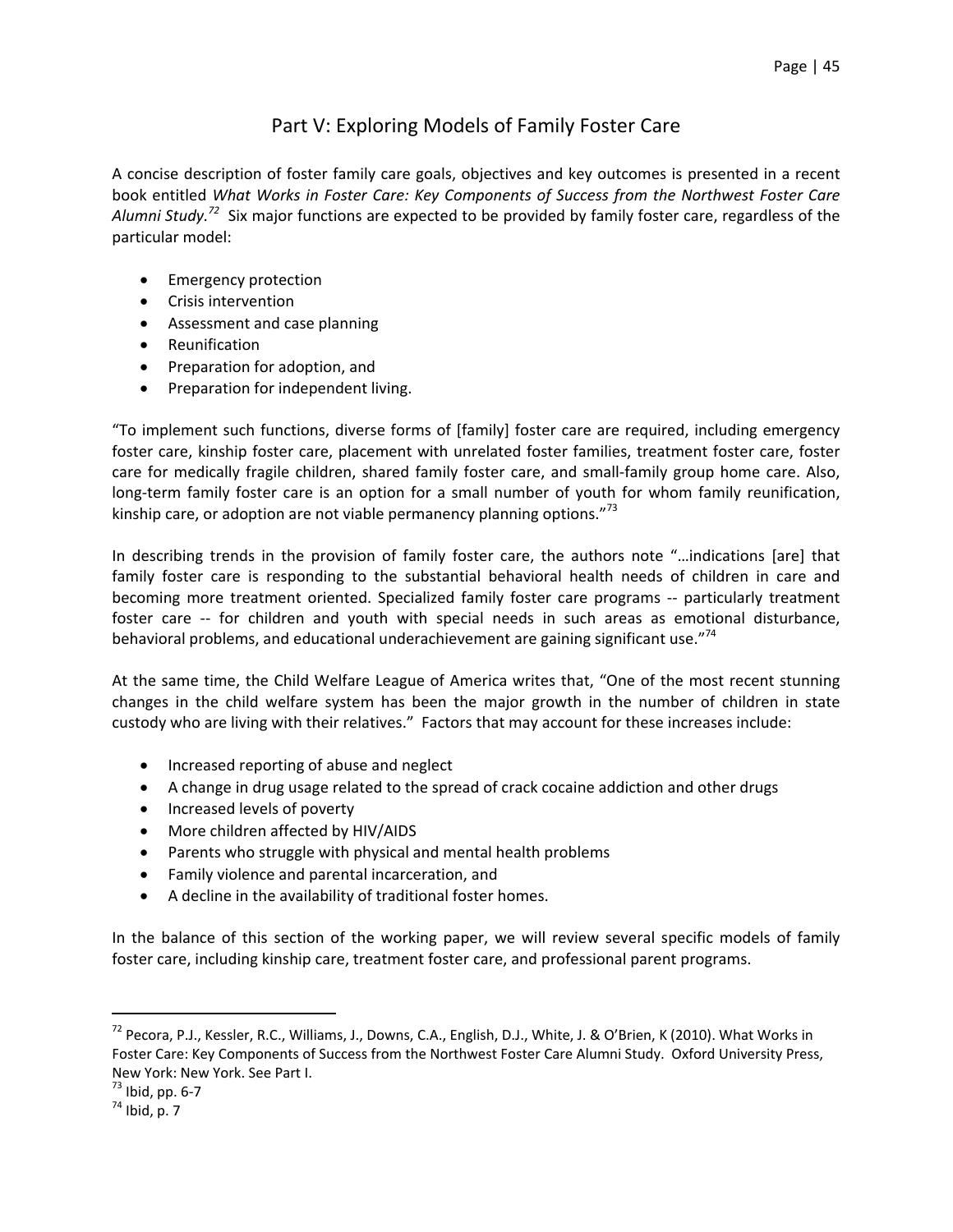#### **Kinship/Relative Family Foster Care**

Kinship care as described by the federal Children's Bureau "refers to placements of children with relatives or, in some jurisdictions, close family friends (often referred to as fictive kin). Relatives are the preferred placement for children who must be removed from their birth parents, as this kind of placement maintains the children's connections with their families. Kinship care is often considered a type of family preservation service."<sup>75</sup> The Children's Bureau also notes that kinship care "...may be formal and involve a training and licensure process for the caregivers, monthly payments to help defray the costs of caring for the child, and support services. Kinship care also may be informal and involve only an assessment process to ensure the safety and suitability of the home along with supportive services for the child and caregivers."<sup>76</sup>

#### *Myths Debunked*

In a March 2007 report entitled *Is Kinship Care Good for Kids?,* the Center for Law and Social Policy addresses two "myths" related to kinship care. The first myth is that "the apple doesn't fall far from the tree." This belief is used, explicitly or implicitly to justify *not* placing children with relatives. "In fact, research shows that children living with relatives are no more likely…than children living with non-kin foster parents to experience abuse and neglect after being removed from their homes."

The second belief is that extended families should take on responsibility for vulnerable children because it is "their moral responsibility." Whether a myth or not, kinship caregivers agree. "They take the responsibility of raising their grandchildren, nieces, and nephews when the children's parents, for a variety of reasons, cannot. These caregivers lack neither morals nor a sense of responsibility; they do, however, lack resources. They may be living on a fixed income or be retired; whatever the reason, it is highly unlikely that they planned financially for raising a relative's child."<sup>77</sup>

Research summarized by The Pew Charitable Trusts and Generations United in a 2007 publication<sup>78</sup> reveals that:

• Children in relative foster care tend to be just as safe as or safer than children placed with non*relative foster families.* Data indicate that foster children living with relatives experience abuse or neglect at lower rates than children with unrelated foster families.

<sup>&</sup>lt;sup>75</sup> The Child Welfare League of America defines kinship care as "...the full time care, nurturing and protection of children by relatives, members of their tribes or clans, godparents, stepparents, or any adult who has a kinship bond with a child. This definition is designed to be inclusive and respectful of cultural values and ties of affection. It allows a child to grow to adulthood in a family environment." This definition appears on the website of the Child

Welfare League of America . Online at -- www.cwla.org/programs/kinship/factsheet.htm <sup>76</sup> Child Welfare Information Gateway (2011). Kinship Care. Online at --

www.childwelfare.gov/outofhome/types/kinship.cfm

<sup>77</sup> *Is Kinship Care Good for Kids*, op cit., p. 2. This report also noted that the "vast majority of children living with relative caregivers are eligible for the Temporary Assistance for Needs Families (TANF) child-only grant. However,<br>70% of relative caregivers do not access TANF or any other public assistance."

<sup>&</sup>lt;sup>78</sup> Time for Reform: Support Relatives in Providing Foster Care and Permanent Families for Children (2007). The Pew Charitable Trusts and Generations United. Online at ‐‐

www.pewtrusts.org/uploadedFiles/wwwpewtrustsorg/Reports/Foster\_care\_reform/SupportingRelatives.pdf. See also, *Is Kinship Care Good for Kids?* (2007). Center for Law and Social Policy. Online at ‐‐ www.clasp.org/admin/site/publications/files/0347.pdf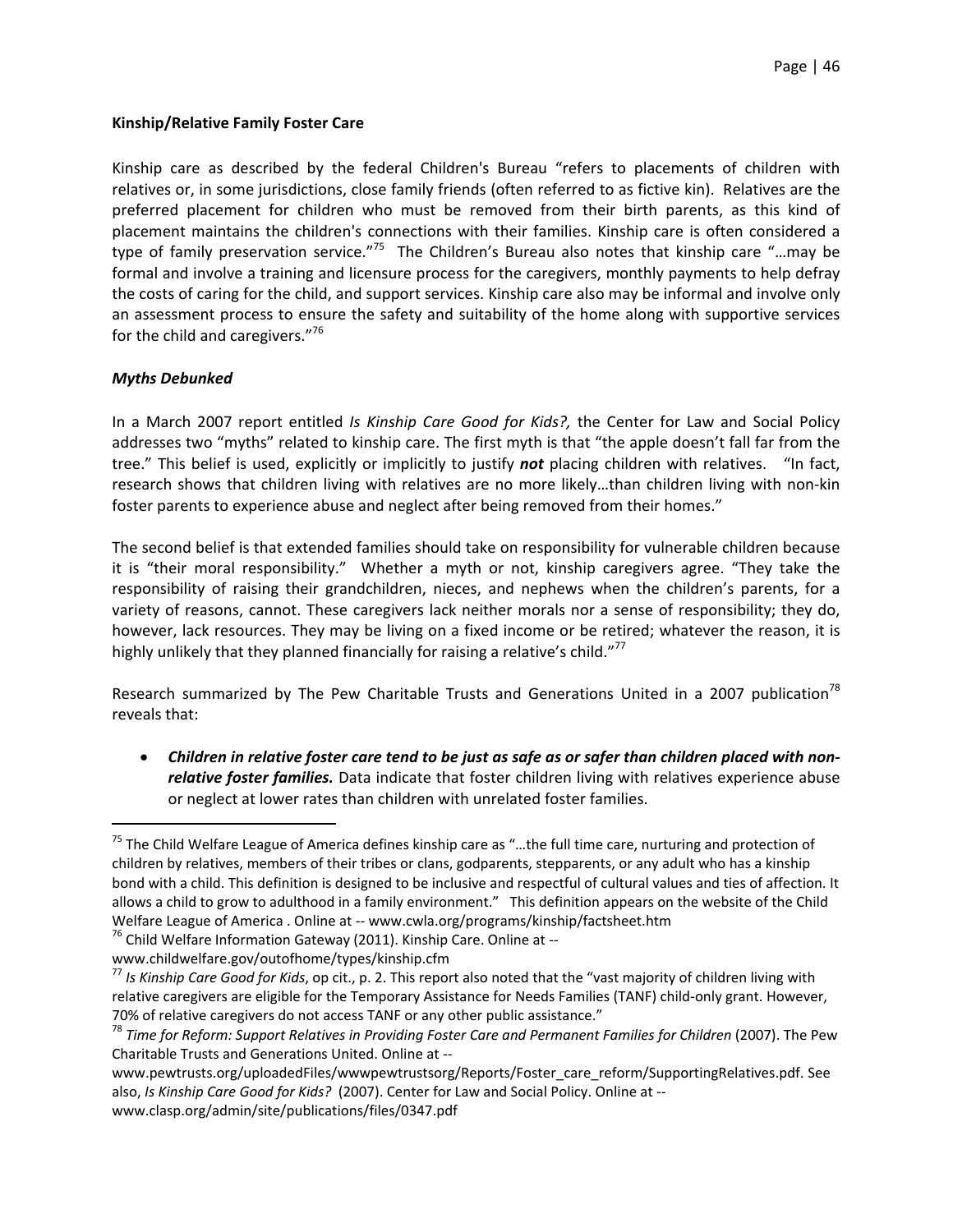- *Relative foster placements tend to be more stable than placements with unrelated foster families.* Children placed with relatives generally have fewer moves while in foster care.
- *Siblings are less likely to be separated when placed in relative foster care.* Siblings are more likely to remain together while in foster care when placed with relatives than children placed with non-relatives.
- *Children in relative foster care maintain community connections.* Children placed with relatives are more likely to remain within their own neighborhoods and continue in their original schools than children who are placed with unrelated foster families.
- *Relatives are frequently willing to adopt or become permanent guardians when reunification is not possible.* Experience across the country has demonstrated that many relatives are, in fact, willing to adopt or become permanent guardians to their kin when not forced to give up critical financial assistance in order to do so.  $79$

### *Identifying and Meeting the Special Needs of Kinship Caregivers*

In June of 2000, the Urban Institute prepared a major report for the U.S. Department of Health and Human Services. The *Report to the Congress on Kinship Foster Care* describes the role of extended families in child rearing, the evolution of kinship care in state and federal policy, how kinship families differ from other foster families, and the experiences of kinship care families involved with the public sector.<sup>80</sup> Research summarized in the 2000 report revealed that kinship caregivers were "older than non-kin foster parents, with a dramatic difference in the number of caregivers over age 60," disproportionately African American, more likely to be single," and had achieved lower educational levels than non-kinship families.<sup>81</sup> Finally, kinship caregivers were more likely to have lower incomes, and fewer were employed on a full-time basis.

Importantly, studies cited in this 2000 report "show that the well-being of kinship caregivers is generally lower than that of non-kin foster parents. Kinship caregivers experience a variety of economic, health, and emotional difficulties and often have difficulty making ends meet... Kinship caregivers are also more likely than non‐kin foster parents to report being in poor health… [and] are significantly more likely to report feeling "downhearted and blue" and "unable to be cheered up."<sup>82</sup> Despite these challenges, the *Report to the Congress* also finds that "children in kinship care appear to have significantly higher well‐ being than children in non-kin foster care."<sup>83</sup>

Of concern is another set of research findings presented in this landmark (if decade‐old) report to the U.S. Congress: kinships families generally receive less child welfare staff attention and fewer services than afforded to non‐kinship foster families. Specifically, caseworkers were less likely to have offered

<sup>&</sup>lt;sup>79</sup> For a useful summary of kinship care policies across the states, see State Kinship Care Policies for Children that Come to the Attention of Child Welfare Agencies: Findings from the 2007 Casey Kinship Foster Care Policy Survey (2007), published by Child Trends. Online at -- www.childtrends.org/Files/Child\_Trends-

<sup>2009</sup>\_02\_24\_FR\_KinshipCare.pdf

<sup>&</sup>lt;sup>80</sup> Online at -- //aspe.hhs.gov/hsp/kinr2c00/full.pdf<br><sup>81</sup> Ibid, pp. 34-38<br><sup>82</sup> Ibid, p. 38<br><sup>83</sup> Ibid, p. 38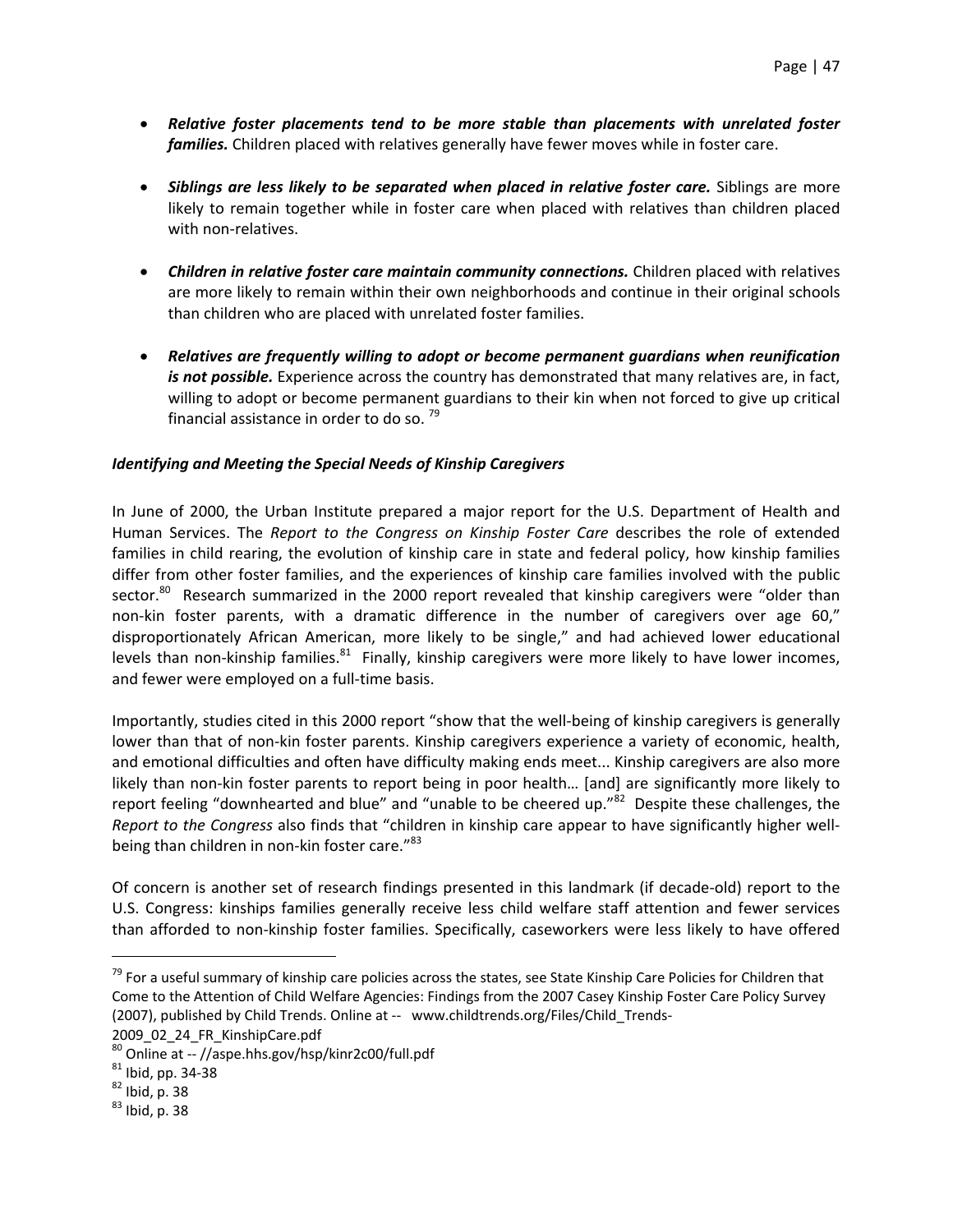kinship caregivers health screenings, psychological assessments, substance abuse treatment, tutoring for children in their care, and the children in their care were less likely to have seen a dentist or a mental health professional within the last year.<sup>84</sup> These behaviors on the part of some child welfare workers may stem from their view that it's the moral responsibility of extended families to care for their children, and they don't need and may not require extra help to do so.

Recognizing both the benefits of expanding of kinship care and the challenges facing kinship families, Casey Family Programs published a report in 2007 outlining a concrete series of actions that, if taken, would result in an effective system of kinship foster care.<sup>85</sup> The *Supporting Kinship Care* report was the result of a 12‐month effort across states, including the Connecticut Department of Children and Families. Four overarching themes emerged from this work as did eight categories of action. Further detail on specific action steps is provided in the report.

### **Supporting Kinship Care: Promising Practices and Lessons Learned**

#### **Overarching Themes:**

- 1. To engage kin, it is imperative to serve them in the context of their culture
- 2. Inclusion and relationship‐building are critical.
- 3. Ensuring that kin and youth voices are represented during all facets of case planning and organizational planning contributes to changes in policy and agency culture.
- 4. Effective use of materials can expand the knowledge of kinship caregivers and give staff and community partners a better understanding of these individuals' needs.

### **Strategies that That Support Kinship Care**

- 1. **Placement:** Identify, explore, and pursue birth family relationships with kin at the initial point of contact with the child welfare system and from that point forward as a resource to help meet child and family needs.
- 2. **Permanency:** Support permanence, broadly defined. This means kinship can be recognized and supported as a permanency option.
- 3. **Family Relationships:** Maintain, strengthen and support connections between birth parents, children, youth, their siblings, and their kin. This includes frequent interactions and contact.
- 4. **Services and Supports:** Implement inclusive planning that results in the provision of culturally‐relevant, kinship‐competent services that birth parents, children, youth and their kin ask for—and are available when they need them, throughout their involvement with the child welfare system. This includes information exchange, family choice of services, meeting the financial needs of kin families, offering "strength-based" services and supports that are community‐based, available when needed and assessed regularly.

<sup>84</sup> Ibid, p. <sup>42</sup> <sup>85</sup> *Supporting Kinship Care: Promising Practices and Lessons Learned*. Breakthrough Series #003. Casey Family Programs. November 2007. Online at -- www.casey.org/Resources/Publications/BreakthroughSeries\_Kinship.htm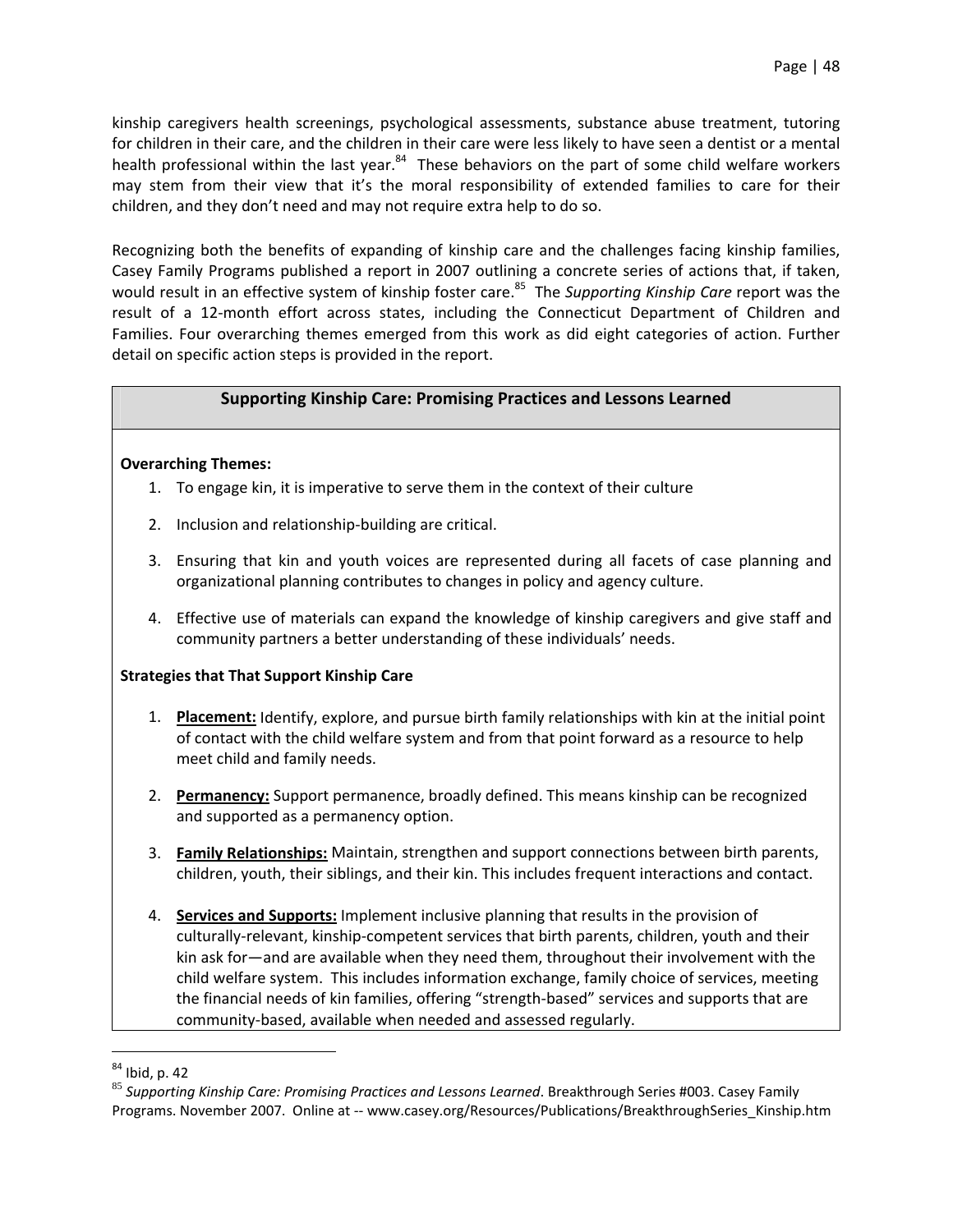- 5. **Constituent Engagement:** Actively engage birth parents, children, youth and their kin as true partners in designing the system of kinship care services and supports. This includes sharing information, compensating kinship participation and expertise, providing training and supports (like transportation and child care), and establishing clear expectations for all parties.
- 6. **Collaboration:** Collaborate with the community, other public agencies, and families to effectively meet the needs of birth parents, children, youth, and their kin by building on community leadership and strengths.
- 7. **Self‐Support:** Facilitate kinship families' connections with one another in ways that promote self-help, mutual support, leadership, shared resources and advocacy.
- **8. Training:** Train and support child welfare staff in the specific skills and competencies required to effectively work with birth parents, children, youth and their kin.

## *Kinship Models in Other States*

Allegheny County, Pennsylvania operates a successful kinship placement program that is state‐ administered and county-operated. About 60% of the county's 1600 children in foster care are placed in kinship families through a private provider, A Second Chance. Allegheny County employs a set of specific strategies to encourage kinship care:

- Pennsylvania policy designating kinship care as the agency's practice
- Building "champions" for kinship care among agency staff and external partners
- Training staff on agency policy and waiver provisions related to kinship placements
- Requiring foster care staff to obtain approval to place children with anyone but kin
- Provide agency staff with tools and information to build rapport with kinship families
- Immediately address licensing deficiencies in kinship homes.  $86$

The Allegheny County kinship program enlists birth family members to identify "suitable kinship care placements and engage them in developing a family-focused, family-driven reunification plan."<sup>87</sup> Issues of safety and risk are assessed and addressed using "a consistent set of assessment tools applied uniformly to foster and kinship care providers, standardized assessment timeframes, and continually refreshing staff understanding of the difference between safety and risk."<sup>88</sup> To advance reunification and permanency, Allegheny County "certifies all relative caregivers as foster homes. This helps to expedite placement and lends greater credibility to the kinship care provider."

<sup>&</sup>lt;sup>86</sup> Peer Technical Assistance Match: Increasing Kinship Care Placements in Connecticut. Report from January 2011 session, Hartford, Connecticut. Prepared by Casey Family Programs <sup>87</sup> Ibid, p. 6<br><sup>88</sup> Ibid, p. 6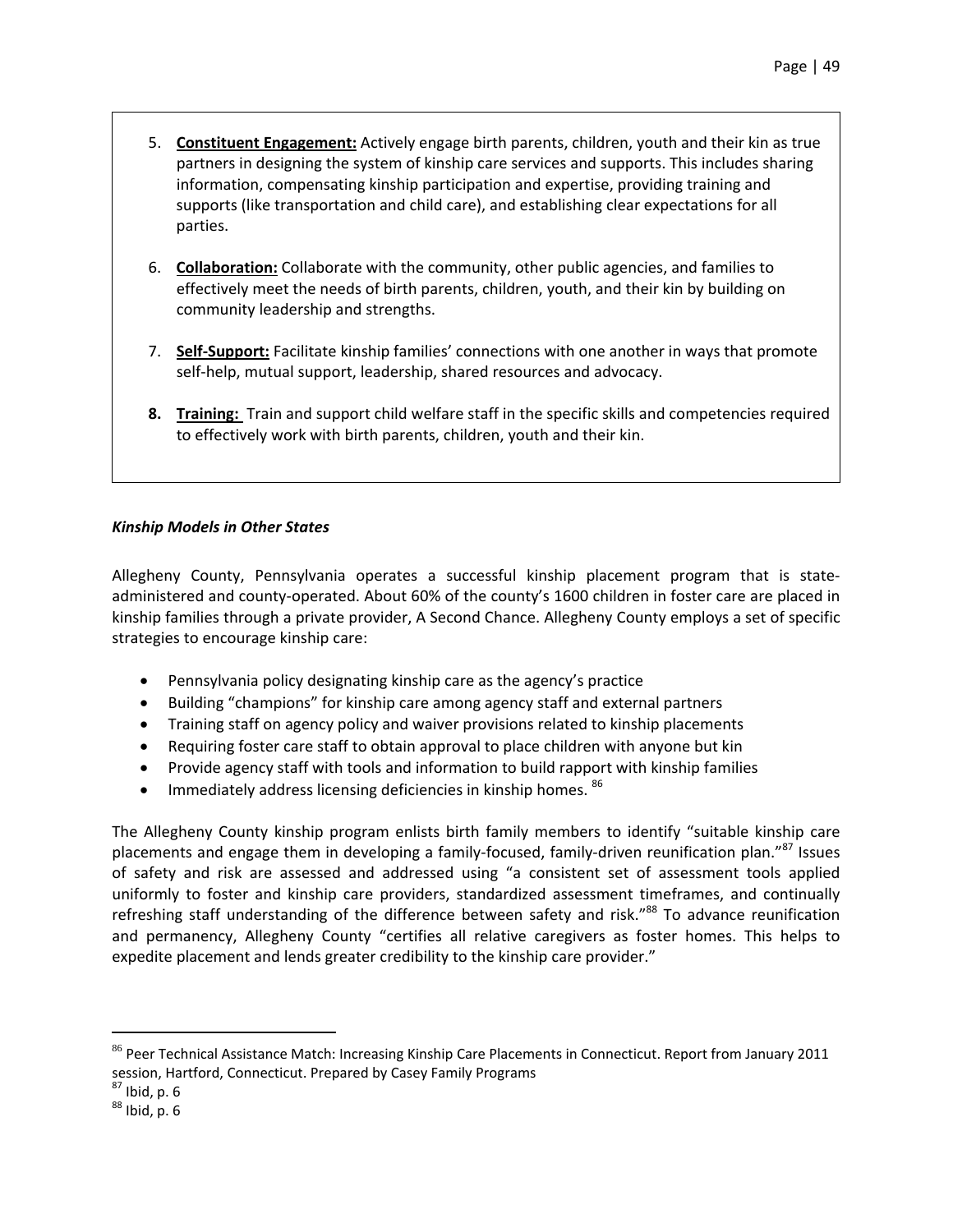The county utilizes Family Group Decision Making (FDGM)<sup>89</sup> "to increase buy-in and participation by staff; engage family members in decisions; lay the foundation to develop greater knowledge about the family and their relationships to community; and to understand the services the kinship care provider may need to support a youth's placement. In emergency placement situations, through the use of the FDGM model, Allegheny County invites family members to participate in pre-placement conferences and permanency planning caucuses to identify family networks and supports, relatives, kinship caregivers and inform the work of the Department."

Kinship caregivers in Allegheny County have developed "their own extended network of supports by and through other licensed kinship caregivers. These relationships have resulted in families providing support to one another through substitute care when needed, transportation for children to visit parents, siblings, other family members and incarcerated parents. An additional innovation of support services involves the use of technology to ensure ongoing contact with family who do not reside in the area."<sup>90</sup> Part of this work also includes a male-run support group called Dads Assisting Dads. For Allegheny County, the greatest predictor of kinship success is whether these families are able to access the kinds of services and supports that they need.

In order to support their relative caregivers, the State of Tennessee developed two specific initiatives. First, an orientation program, co-facilitated by a kinship caretaker, was established. During orientation, relative families receive training on their role as partners in permanency with the Department. They also receive concrete supports such as daycare assistance, car seats, immediate financial support and other services which directly benefit the children in their care. Second, a private provider agency in the community runs support groups for all relative caregivers which are different than the support groups run for core foster families. Kinship families receive more specific information about the unique roles that they play and the dynamics that occur within their family system.

In addition, the Tennessee kinship program includes:

- The identification of barriers to placement, including the mindset of agency staff
- Mandatory use of a family teaming model
- Focus groups with staff and kinship providers
- Development of Kinship Protocols requiring "diligent relative searches" and a "rule out" of kinship placement before children could be placed in non‐relative homes
- Creation of a Kinship Coordinator position to chair a monthly Kinships Care Improvement meeting with agency staff and providers and also approve for staff to place outside of kinship settings
- Review by the Tennessee Attorney General's Office and judges of kinship cases to ensure "that when petitions for neglect are filed, custody and placement remains with the relative, and the case remains open."<sup>91</sup> <sup>92</sup>

<sup>&</sup>lt;sup>89</sup> Online at -- www.americanhumane.org/children/programs/family-group-decision-making<br><sup>90</sup> Ibid, p. 9<br><sup>91</sup> Ibid, p. 7<br><sup>92</sup> For more information about Tennessee's dramatic move away from congregate care to family setting kinship care is an important element), see *What Works in Child Welfare Reform: Reducing Reliance on Congregate Care in Tennessee*. Children's Rights, July 2011. Online at ‐‐ www.childrensrights.org/wp‐

content/uploads/2011/07/2011‐07‐25\_what\_works\_reducing\_reliance\_on\_congregate\_care\_in\_tn\_finalreport.pdf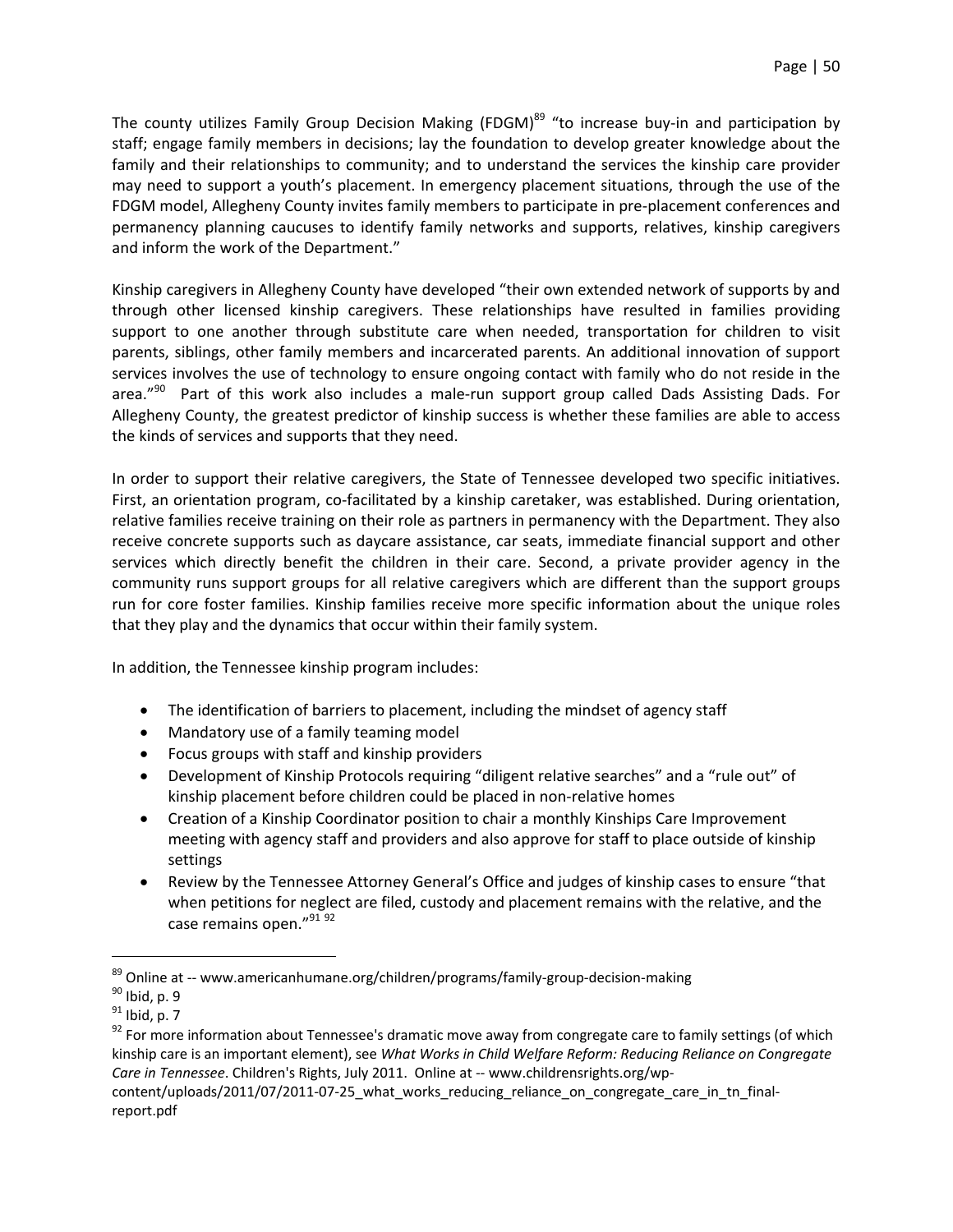#### *Kinship Foster Family Care in Connecticut*

In Connecticut, a "relative foster family" is identified as a family related by blood, marriage or adoption, descended from a common ancestor not more than three (3) generations removed from a child. A "special study" family is defined as a non‐related family identified by the child or parent(s) to care for the child. The Department of Children and Families recognizes the need to identify and assess any and all people who share a connection to a family and/or child, whether or not they are blood related. For the purposes of this report, relative and special study resources will be referred to as "kinship" family care.

*Changing Trends in Kinship Care: 2000‐2011.* Over the period December 2000 through December 2010, the Department's use of relative foster families declined by 47% from 1329 children placed in relative families to 699. Over the same period, the number of children placed in special study families declined by 28%, from 253 in December of 2000 to 181 in December of 2010.

To address this problem, the department's new commissioner issued a directive in February of 2011 that foster families, with a special focus on relatives, be the presumed placement of choice as the

department moves forward. By mid-September of this year, the number of children in relative homes had increased to 846. This represents a 22% increase since January when the department's new administration took office. Over the same period, special study placements increased to 188. Waivers issued by the Director of the Office of Foster and Adoptive Services increased from 32 for all calendar year 2010 to 60 for the first eight months of calendar 2011.

*Who is in Relative Care Right Now?* Among the 846 children and youth in relative foster care, more than half (446) are between the



ages of birth and six. Another 236 are ages six through 11 and 158 are ages 12 through 18. Six young adults, age 18 or older, also remain in relative care. The population is quite evenly distributed by gender (409 girls and 437 boys).  $93$ 

*Placement Stability.* As part of its ongoing federal Child and Family Service Review process, the Department of Children and Families tracks the stability of placements for children in the care and custody of the Department. These data are important because research and experience have shown that the more placements children are in, the more trauma they experience and the more challenging their behaviors.<sup>94</sup> Recently, the department's Office of Research and Evaluation analyzed placement

<sup>&</sup>lt;sup>93</sup> The Department's current data system does not allow for the clear presentation of these data by race and

ethnicity.<br><sup>94</sup> See for example, Harden, B.J. Safety and Stability for Foster Children: A Developmental Perspective. Journal of Children, Families, and Foster Care, Winter 2004. Vol. 14, No. 1 Online at ‐‐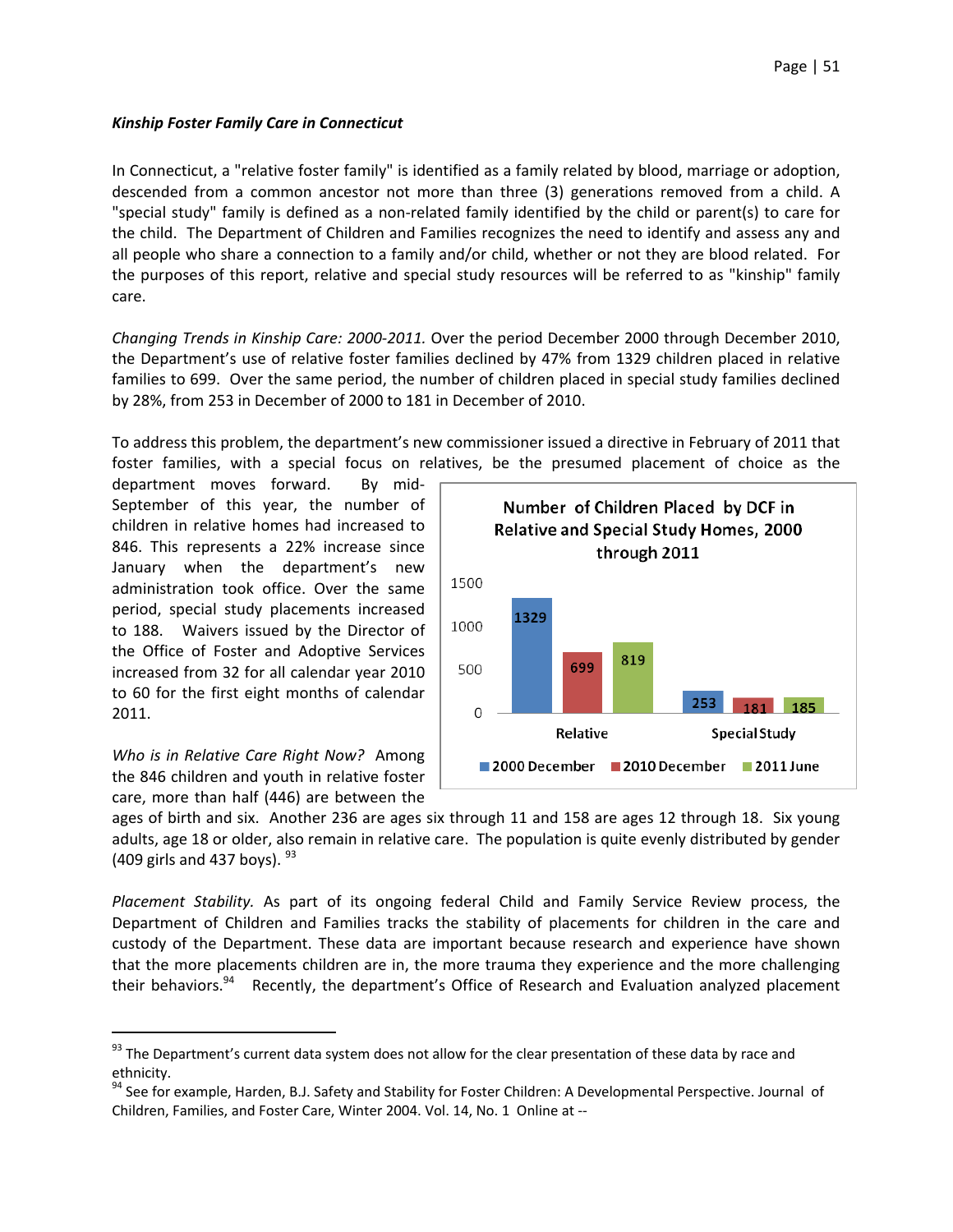stability data for children served in 2010. The total data sample included information on over 6,000 cases. The bottom line: Connecticut youngsters in kinship placements experience fewer placement changes than do children served in core foster care, and short or long term congregate care.<sup>95</sup> This finding is consistent with national research.

*Business Process Mapping.* The Child Welfare Strategy Group conducted a "business process mapping" exercise to better understand the processes for identification, approval and supporting relative families in the Bridgeport, Norwich, Middletown, and Willimantic area offices. Staff members at all levels were interviewed to identify policy, procedural and perception barriers that, if addressed, would facilitate more placements of children into relative care. Results of this work indicate some potential barriers resulting in the historically low number of foster children reported as placed in relative care:

- The department's LINK placement database does not capture relative and special study placements in some placement service types, such as therapeutic foster care and pre‐adoptive homes. Data also do not capture relative placements when they occur out of state.
- Staff members do not maximize the opportunities to identify kin options for children beginning at inception of the case and continuing throughout the life of the case. If parent(s) refuse to provide kin resources at the time of a removal, staff members do not regularly search any further.
- In some jurisdictions within Connecticut, judicial Orders of Temporary Custody are made directly with relatives without bringing children into the care and custody of the Department. Because these data are not captured by the Department, it is possible that the current count of relative placements is inaccurate.
- Staff at all levels of the Department are not yet comfortable with the idea that waivers for nonsafety licensing standards can be granted at the regional/area office level.

Specific strategies were articulated to increase the use of relatives when a placement is required. A similar process will be conducted with all remaining area offices by June 2012.

*Peer Technical Assistance.* Peer Technical Assistance is a systems improvement method that brings a team of individuals together and pairs them with peers who have demonstrated success with a similar initiative.<sup>96</sup> In January 2011, Casey Family Programs brought together staff from the Connecticut Department of Children and Families, a peer consulting team from Allegheny County, Pennsylvania and a peer consulting team from Tennessee. The session resulted in a January report that summarizes effective practices in Allegheny County and Tennessee as well as problems facing the Connecticut Department of Children and Families kinship recruitment process, and outlines an action plan for Connecticut to employ in increasing and better supporting kinship placements.

<u> Andrewski politika (za obrazu za obrazu za obrazu za obrazu za obrazu za obrazu za obrazu za obrazu za obrazu</u>

<sup>//</sup>futureofchildren.org/futureofchildren/publications/journals/article/index.xml?journalid=40&articleid=133&secti onid=875&submit

<sup>&</sup>lt;sup>95</sup> For further information, contact Susan Smith, Director of the Office of Research and Evaluation, Connecticut Department of Children and Families at – susan.smith@ct.gov<br><sup>96</sup> Peer Technical Assistance Match: Increasing Kinships Care Placements in Connecticut. Op cit.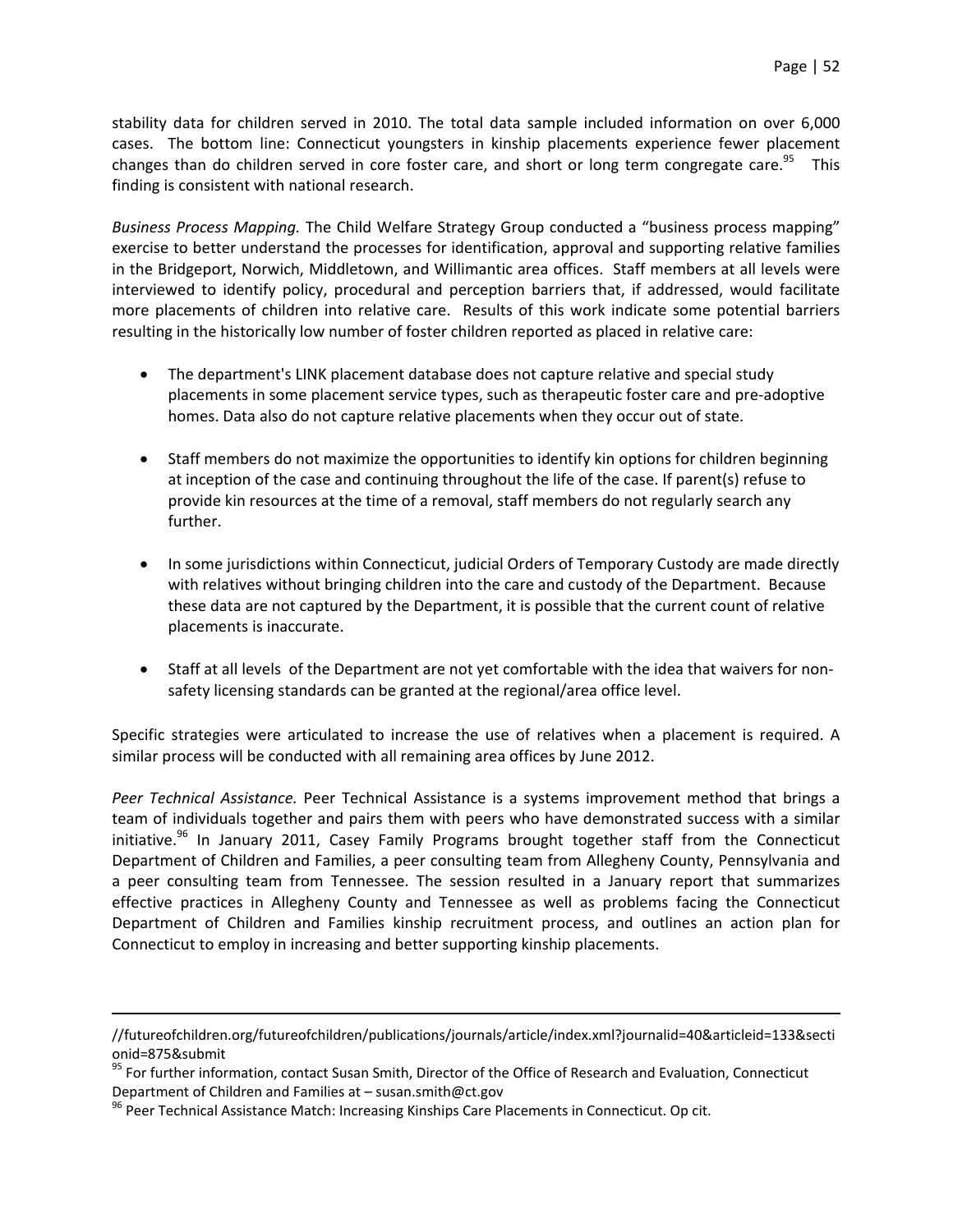*Foster Family Satisfaction*. Data is regularly collected by the Connecticut Association of Foster and Adoptive Parent. Analysis of the 4<sup>th</sup> quarter 2011 Relative Foster Parent Exit Survey revealed that most relative foster families were satisfied with services provided by the Department. However, they did not all utilize support services that were available to them. Several of these findings are noted below:

- Eight in ten (79%) agreed that DCF had informed the family of the relative child's needs at the time of placement, and three‐quarters (74%) that the department provided support to the family in times of crisis. Six in ten (64%) felt that the department had provided satisfactory management of their relative child's case.
- More than eight in ten (84%) reported that the department met with the family at a frequency that was appropriate and included the family in decision making.
- Seven in ten (69%) reported that the department helped them access resources for the child after placement, and 95% felt that the stipend received covered costs of providing relative care.
- Only 39 % of the relatives surveyed participated in a support group. However, 58% participated in post‐licensing training; and 47% utilized a CAFAP buddy.

These data suggest that many relative foster families find the work of department staff to be helpful and timely. It does not mean that significant improvements cannot be made, however, including the much earlier involvement of extended family members when child welfare services are involved and better means of supporting relative families in general and when crises occur.

## **Treatment/Therapeutic Family Foster Care**

On its Child Welfare Information Gateway online, the federal Children's Bureau provides information about treatment foster care, also called therapeutic foster care. $97$  Treatment family foster care"…involves placement of children with foster families who have been specially trained to care for children with certain medical or behavioral needs. Examples include medically fragile children, children with emotional or behavioral disorders, and HIV+ children. Treatment foster care programs generally require more training for foster parents, provide more support for children and caregivers than regular family foster care, and have lower limits on the number of children that can be cared for in the home. Treatment foster care is preferred over residential or group care because it maintains children in a family setting."

A 2006 report entitled T*reatment Family Foster Care: Its History and Current Role in the Foster Care* Continuum provides a highly useful review of treatment family foster care in the United States.<sup>98</sup> The authors note that treatment family foster care results from the confluence of three "discrete traditions": child welfare's traditional foster family care; residential treatment of youngsters through the mental

www.familiesinsociety.org/Show.asp?override=true&docid=3562.

<sup>97</sup> Child Welfare Information Gateway (2011). Treatment Foster Care. Online at --

www.childwelfare.gov/outofhome/types/treat\_foster.cfm<br><sup>98</sup> Dore, M. & Mullin, D. Treatment Family Foster Care: Its History and Current Role in the Foster Care Continuum (2006). Families in Society, the Alliance for Children and Families. Online at‐‐

See also, Best Practices in Therapeutic Foster Care: Review of the National Literature and Local Practices in the *State of Kansas*, October 2003.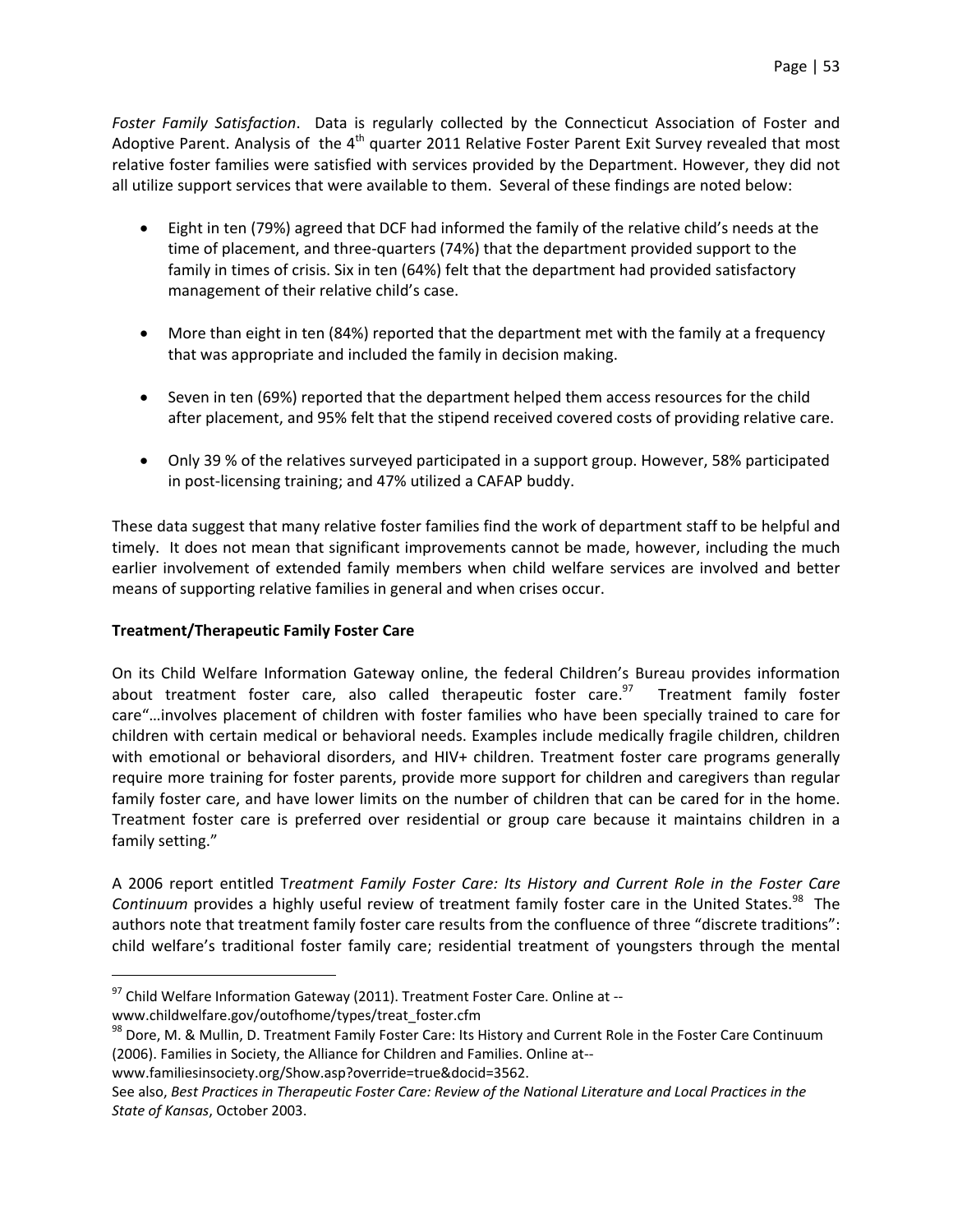health system, and "as an alternative to incarceration of youngsters in the juvenile justice system.<sup>99</sup> In short, traditional child welfare is expected to protect children. Residential treatment is expected to treat children. Secure congregate care is expected to protect the community.<sup>100</sup>

Treatment family foster care has emerged across these three traditions, offers multiple services and shares a set of common functions:

- Behavior management and problem‐solving training
- Special education
- Acquisition of independent‐living skills
- Intensive case management, and
- Individual, family and group services for children and biological parents.<sup>101</sup>

"Treatment foster parents are carefully selected and trained to provide specialized care, and they receive additional support and assistance from professionals who carry limited case loads. [Foster] Parents are viewed as members of the professional team and are reimbursed at higher rates than typical foster parents." Because of the effectiveness of treatment foster care in encouraging discharge to less restrictive settings," it is viewed as a "step-down placement for youth from more restrictive settings."<sup>102</sup>

#### *Connecticut's Therapeutic Foster Care Program*

The Department of Children and Families has provided treatment foster care for many years. These programs were developed to serve children with complex mental and behavioral health care needs within a trained, supported and nurturing family environment. Over time, however, "model drift" in program population and deviation from agency expectations occurred.

In 2007, the department's Office of Foster Care and Adoption Services embarked on a two and a half year process to comprehensively remodel Connecticut's treatment foster family program consonant with: (a) a coordinated System of Care and wraparound philosophy and (b) current evidence-based approaches to foster care. In April of 2010, following a series of public‐private collaborative activities, contracts were awarded with 18 private providers for the new Therapeutic Foster Care Program. At the end of June 2011, the 18 contract agencies had recruited and licensed a total of 850 therapeutic foster family homes. Each family is permitted to serve only one child. See Appendix C for a listing of these provider organizations.

The new program includes a partnership with five foster care agencies contracted to function as Service Area Lead Agencies (SALAs), one for each of the department's five regions.<sup>103</sup> The Lead Agency is responsible for:

• Ensuring the timely matching of submitted referrals

<sup>&</sup>lt;sup>99</sup> Ibid, p. 475<br><sup>100</sup> Ibid, p. 475<br><sup>102</sup> Ibid, p. 476<br><sup>102</sup> Ibid, p.476<br><sup>103</sup> Some adjustment will need to be made to accommodate the department's move to a six-region structure if this service continues over time. Funding for these coordinating entities is provided by the 18 Therapeutic Foster Care Program providers from their own budgets.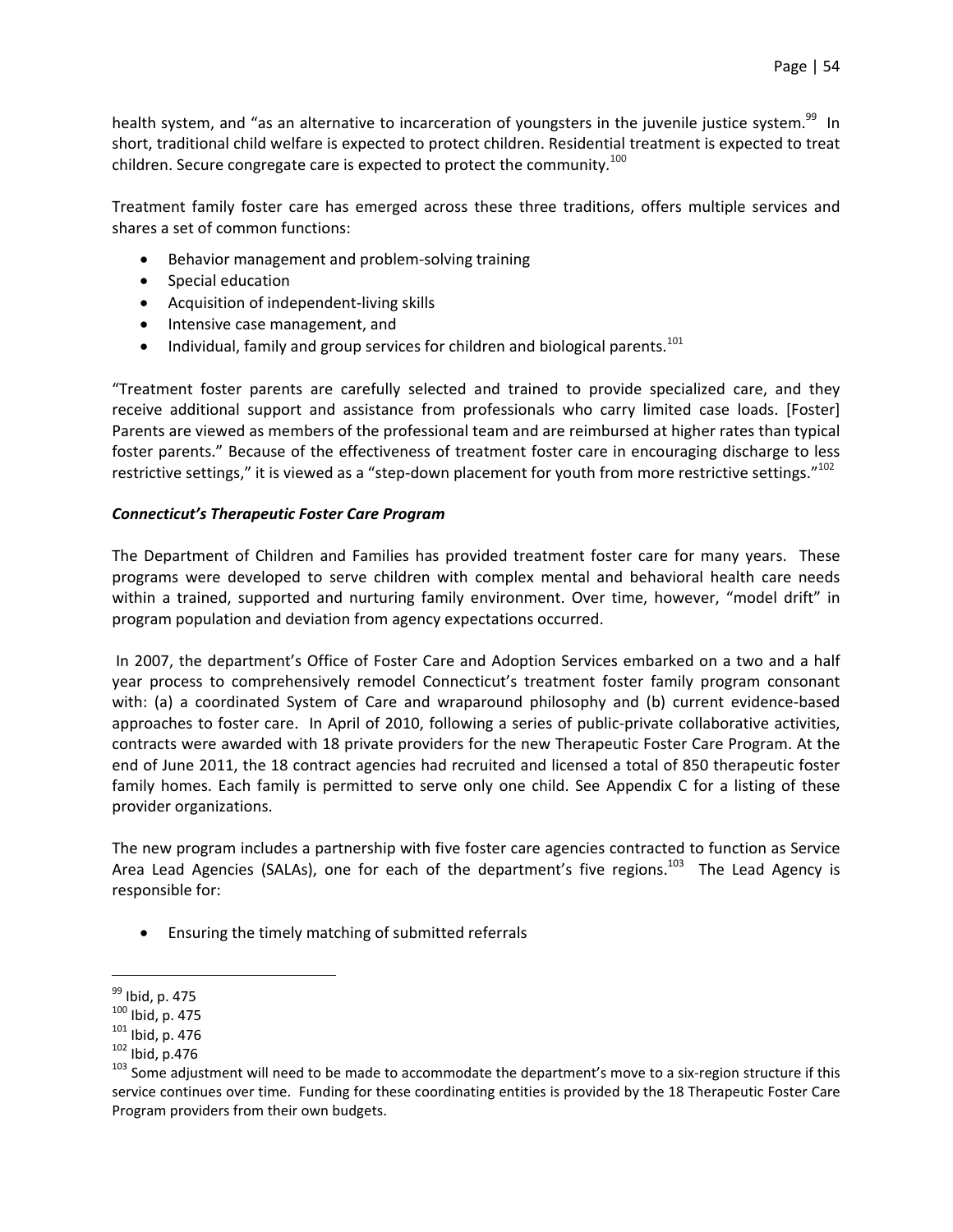- Expeditious but carefully planned placement of children referred to the program, and
- Regional service quality and accountability.

Monthly and quarterly meetings are held to support collaborative oversight of the program. See below for a comparative analysis of the original and re‐designed program.

| A Comparison of Connecticut's Past and Current Therapeutic Family Foster Care |                         |                                     |  |
|-------------------------------------------------------------------------------|-------------------------|-------------------------------------|--|
| <b>Contract Elements</b>                                                      | <b>Original Program</b> | <b>Redesigned Program</b>           |  |
| <b>Training</b>                                                               |                         |                                     |  |
| <b>Foster Parent Pre-Licensing Training</b>                                   | 30 hours                | 7-40 hours                          |  |
| <b>Post Licensing Training Hours</b>                                          | 20-24 hours             | 28-32 hours                         |  |
| <b>Staff Training Required</b>                                                | None                    | Yes                                 |  |
| <b>Annual Training Plan Required</b>                                          | No                      | Yes                                 |  |
| <b>Wraparound Funds for Children</b>                                          | None <sup>104</sup>     | At least \$3,650 per annum.         |  |
| <b>Family and Provider Payments</b>                                           |                         |                                     |  |
| Foster Family per diem                                                        | \$42.02                 | \$55.00                             |  |
| Provider per diem                                                             | \$49.05                 | \$68.00105                          |  |
| <b>Administrative Requirements</b>                                            |                         |                                     |  |
| Annual Quality Assurance Plan                                                 | <b>No</b>               | Yes                                 |  |
| Annual Recruitment/Retention Plan                                             | <b>No</b>               | Yes                                 |  |
| Performance Indicators                                                        | No                      | Yes                                 |  |
| <b>Case Manager Caseload Size</b>                                             | Up to 12 children       | Up to 9 children                    |  |
| <b>Child specific Reporting</b>                                               | <b>No</b>               | Yes                                 |  |
| <b>Mandatory Recruiter Position</b>                                           | <b>No</b>               | Yes (0.5-1.0 FTE)                   |  |
| Required Monthly Walk Through                                                 | No                      | Yes                                 |  |
| <b>Service Requirements</b>                                                   |                         |                                     |  |
| Time Frame for Match to be Made                                               | <b>No</b>               | Yes, within 10 business days        |  |
| Time Frame to Placement                                                       | <b>No</b>               | Yes, within 45 calendar days        |  |
| <b>Child Specific Recruitment</b>                                             | No                      | Yes                                 |  |
| Face to Face Contact with Child                                               | 2 per month             | Weekly (4 per month)                |  |
| <b>Contact with Foster Parent</b>                                             | 2 per month             | Weekly (4 per month) <sup>106</sup> |  |
| <b>Birth Family Contact</b>                                                   | <b>No</b>               | Yes                                 |  |
| <b>Contact with Collaterals</b>                                               | <b>No</b>               | Yes, including data                 |  |
| Minimum Foster Parent Respite                                                 | 14 days                 | 18 days                             |  |
| Permanency Emphasis                                                           | <b>No</b>               | Yes                                 |  |
| Independent Living Skills<br>(Ansell                                          | <b>No</b>               | Yes                                 |  |
| Casey Life Skills)                                                            |                         |                                     |  |
| <b>Aftercare Services</b>                                                     | <b>No</b>               | Yes                                 |  |

<sup>&</sup>lt;sup>104</sup> Only the original professional foster care program provided for wrap-around funds.<br><sup>105</sup> A statewide per diem of \$73 was allocated to the provider who is contracted for 100 slots to exclusively serve children discharging from Safe Homes and STARS.<br><sup>106</sup> Two face to face contacts and either two phone and/or email contacts per month.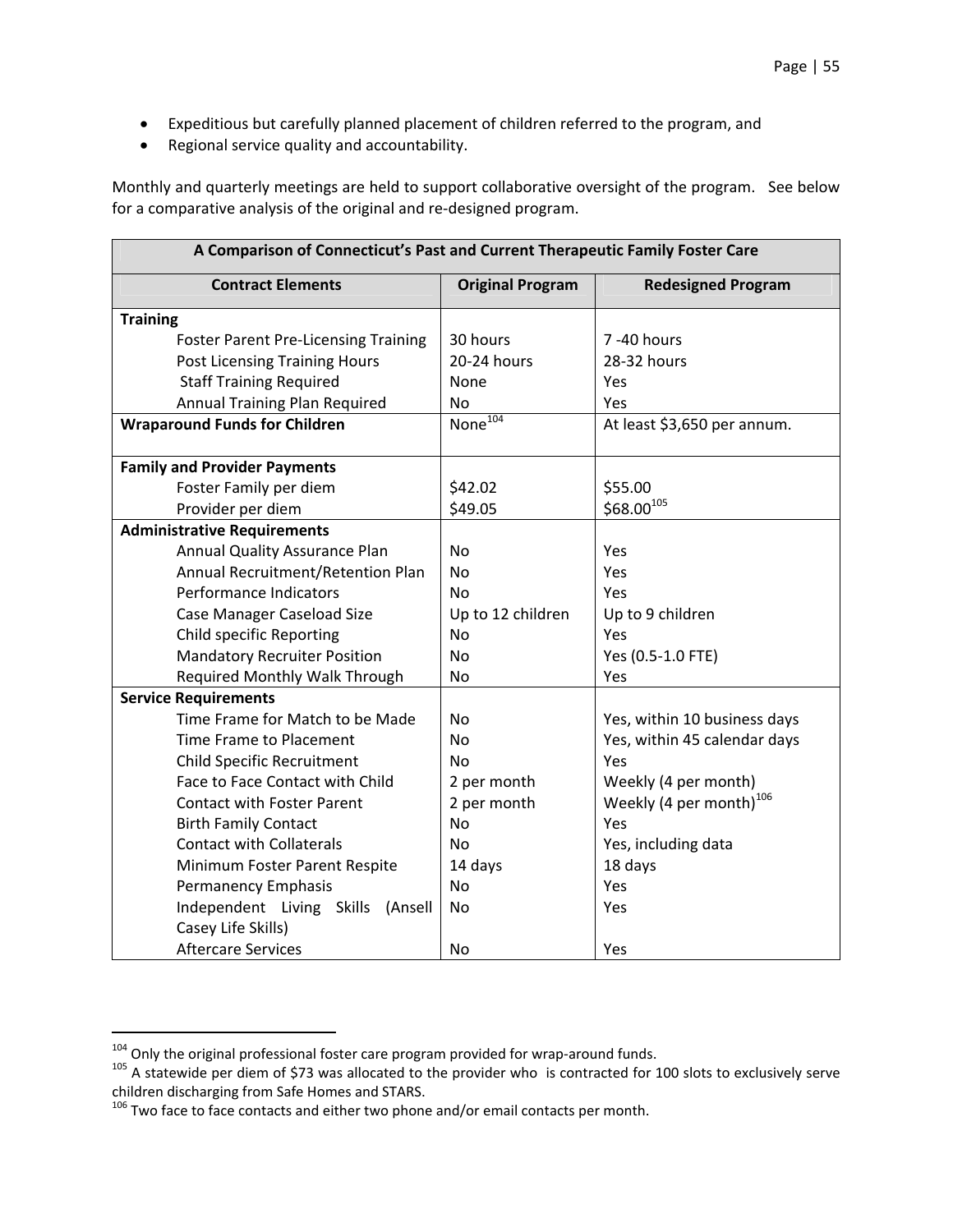The principles listed below serve as the basis for Connecticut's Therapeutic Foster Care Program. They are presented in some detail because it can be argued that many of them should apply as well to both the department's core foster families and kinship foster care.

Step-Down Expectations: The program functions as a step down from higher, restrictive levels of care and to prevent children from requiring such placements. Behavioral, psychological, and psychosocial supports and interventions are included to support mastery of the skills necessary to ensure, to the greatest extent possible, children's growth into happy, self‐sufficient and productive adults.

Community Opportunities for Children: Children served are to be placed in foster homes in their community, allowing them to attend their home school and maintain, as clinically appropriate and congruent with protective service requirements and relationships with their familial and social network.

Supports and Services for Placement Stability: Programs are to be developed and administered in a manner that ensures that foster children and their foster parents receive the supports and resources necessary to facilitate placement stability. Foster families are viewed as allies in devising and implementing treatment options that reduce disruption, support foster children's improved functioning and aid with permanency achievement.

Culture and Linguistic Competence: Children are to be cared for in a culturally and linguistically competent manner, supporting, respecting and upholding their cultural identity, religious/spiritual ascription and linguistic needs.

Community and Provider Collaboration: Collaboration with other providers, including DCF Area Offices, Community Collaboratives, local Systems of Care, Managed Service Systems and various formal and informal community-based services is expected, including with faith-based organizations.

Foster Family – Birth/Adoptive Family Relationships: Foster parents serve as role models and coaches to the biological family, or an adoptive family. The therapeutic foster care agency will provide a comprehensive aftercare component that includes foster parents as agents to facilitate transition to reunification through continuity of supports and services, and transfer of skills and strategies to the biological family as a means to successfully maintain children in their homes. Aftercare services are similarly to be used to support children who are transitioning from therapeutic foster care to an adoptive home or independent living.

Training: Staff and foster families are expected to attend specialized pre- and in-service training to support their duties and meet the individualized needs of the children receiving and/or requiring care.

Accountability: Accountability, model fidelity, data and quality management are core components. Child specific and administrative program data are to be submitted at routine intervals and regularly shared to aid with program administration, support for foster families, and ongoing planning for children. Data will further be used to create a performance‐based contracting model.

### **Multidimensional Treatment Foster Care**

Another form of treatment foster care, called Multi‐dimensional Treatment Foster Care, was established nationally in 1983 to meet the placement needs of juvenile offenders. The goal of this program is to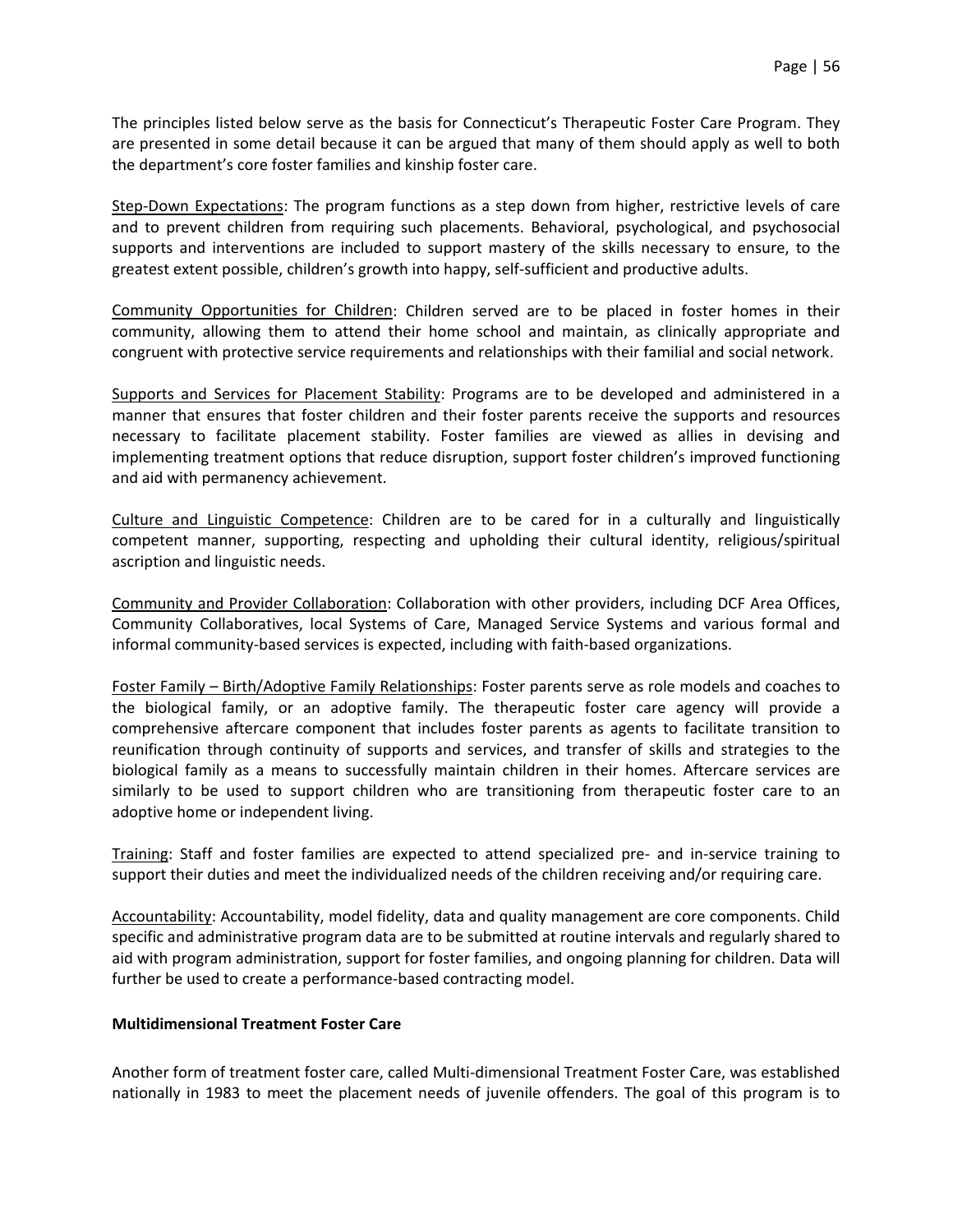decrease problem behavior and increase developmentally appropriate normative and pro‐social behavior in court-involved children and adolescents who are in need of out-of-home placement. Although the program was developed to treat serious and chronic juvenile offenders, youth enter the program through referrals from the juvenile justice, foster care, and mental health systems.

Goals for participating youth are accomplished by providing close supervision, establishing fair, consistent limits and predictable consequences for rule‐breaking, creating a supportive relationship with at least one adult mentor, and reducing exposure to peers with similar problems. The intervention is multifaceted, occurs in multiple settings and includes:

- Behavioral parent training and support for multi‐dimensional treatment foster parents
- Family therapy for biological parents (or other aftercare resources)
- Skills training and supportive therapy for youth
- School‐based behavioral interventions and academic support, and
- Psychiatric consultation and medication management, when needed.

The treatment team is led by a program supervisor who also provides intensive support and consultation to the foster parents. The treatment team includes a family therapist, an individual therapist, a child skills trainer, and a daily telephone contact person. The team meets weekly to review progress on each case, review the daily behavioral information collected by telephone, and adjust the child's individualized treatment plan.

Evidence of positive outcomes from this unique multi‐modal treatment approach is compelling. Research shows that compared with alternative residential treatment models, the cost of this program is substantially lower. In addition, both boys and girls referred from the juvenile justice system show greater benefits than those served in congregate care; youth have half the number of subsequent arrests, fewer episodes of running away, and significantly lower levels of violent criminal activity.

The model, based on social learning parenting‐training, can be implemented by any agency or organization providing services to children with serious behavior problems. <sup>107</sup> There are now three versions of the program, each serving a specific age group (children ages three through six years, seven through 11 years, 12 through 17 years). Each has been rigorously evaluated and found to be efficacious.<sup>108</sup>

Of considerable importance relative to the effectiveness of a multidimensional treatment foster care model is a randomized trial study, in progress in California since 2007, in which foster and kinship homes were randomly assigned to either enhanced services or case work services "as usual." Foster and kinship homes in the MTFC condition had fewer placement disruptions, more frequent reunifications with birth families, and lower rates of child behavior problems.

<sup>&</sup>lt;sup>107</sup> Moore, K. J., & Chamberlain, P. (1994). Treatment Foster Care: Toward development of community based models for adolescents with severe emotional and behavioral disorders. *Journal of Emotional and Behavioral* Disorders. Vol. 2(1). pp 22-30.<br><sup>108</sup> Online at -- www.mtfc.com/journal\_articles.html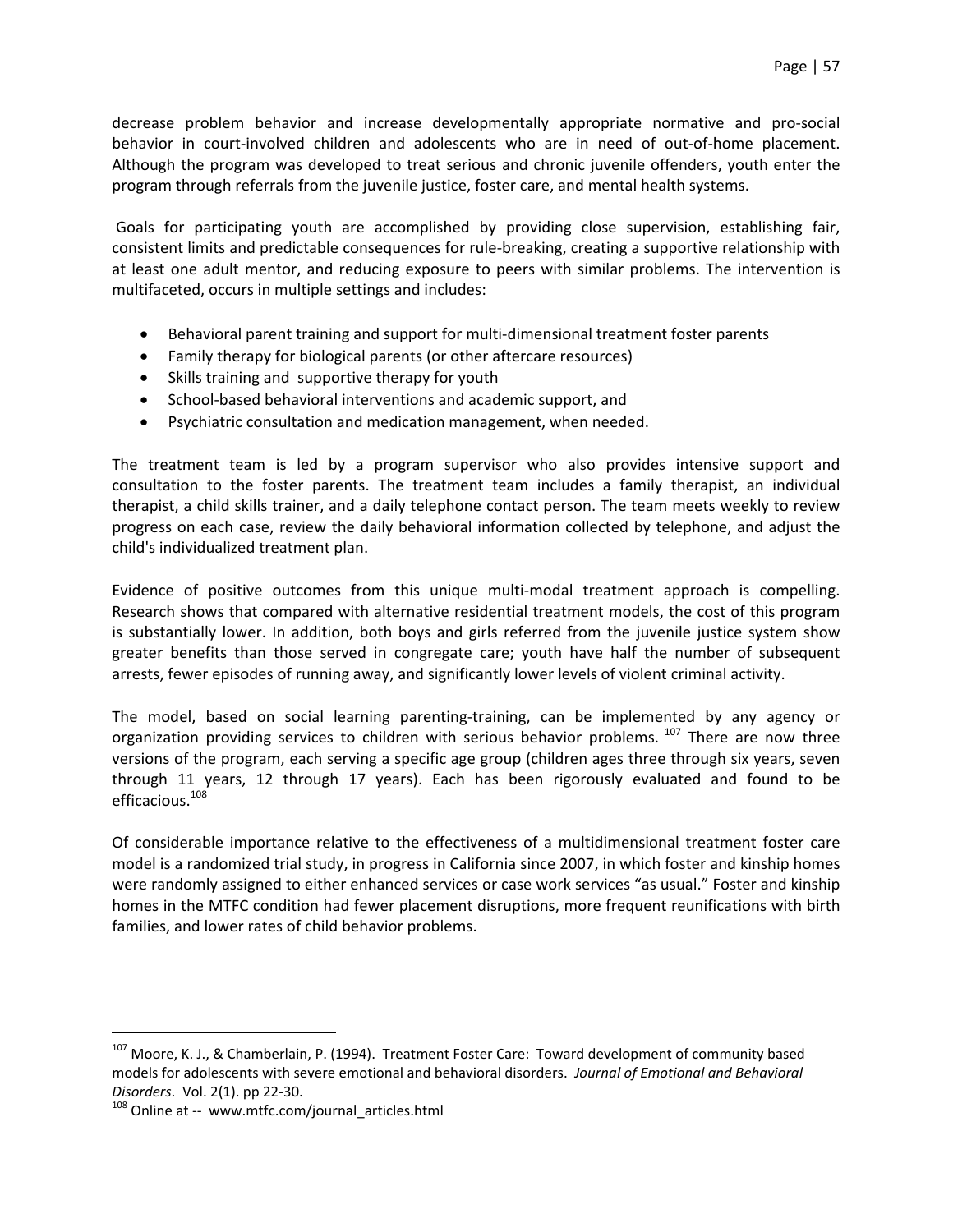#### *Connecticut's Multi‐dimensional Treatment Foster Program*

The North American Family Institute initiated the Multi‐dimensional Treatment Foster Program in Connecticut in 2006 with a first site in Hartford. A second site in New Haven followed in 2008. In January 2009, a third site, in Norwalk, was launched. Sites are evaluated ("certified") by the Center for Research to Practice every two years. Results for the Hartford and New Haven sites are positive. In Hartford, 25 youth were being served at the point of the review. Seventeen (17) experienced positive outcomes; 12 of these young people returned to their birth parents, three were placed in a relative home, and two were placed in long term foster care. In New Haven, 12 youth were served by the program at the time of the review. Nine experienced positive outcome; six returned to their birth parents or a relative.

### **Professional Parent Foster Care**

In a 2002 analysis of state actions to support and retain foster parents, the National Conference of State Legislatures examined reasons that states were losing foster families.<sup>109</sup> As part of this review, the Conference described several state initiatives to "professionalize" foster parenting, also called "paid parenting." In this model, professional foster parents "are trained employees of a public or private child welfare agency and receive a salary and benefits in addition to a monthly subsidy. Advocates of this model believe that professional foster parents are more likely to:

- Remain in the foster family system, especially in low‐income areas
- Be better prepared to handle children with serious behavioral problems
- Be less likely to be confused about their roles and responsibilities,
- Have more time to work directly with foster children and birth parents, and
- Be given greater respect by caseworkers.

Finally, advocates assert that professionalization removes economic disincentives to fostering and lessens the need to place children away from their communities. Critics of this approach argue that professionalization is fundamentally inconsistent with the idea of family and that professional concerns will interfere with the intimacy and spontaneity of the parent/child relationship. They worry, for example, that a professional foster parent will be less likely than an unpaid foster parent to adopt a foster child because of the resulting loss of salary, benefits and professional status."<sup>110</sup>

In general, this model provides a group of carefully selected parents the opportunity to work as specialized foster parents with a payment for their work plus the dollar amount that a state would have paid for the actual cost of raising a child. In addition, professional foster parents receive intensive training, child care and respite care, and other services. These paid foster parents could be employees of a non‐profit organization or of the state. The National Conference of State Legislatures report indicates that, in 2002, professional foster parenting was being piloted in Florida (Neighbor to Family Program), in Chicago (Neighbor to Neighbor) and in Boston. In Florida in 2003, the daily payment for the professional

<sup>109</sup> NCSL State Legislative Report: Supporting and Retaining Foster Parents (April 2002). Online at -www.ncsl.org/default.aspx?tabid=16406

<sup>110</sup> Ibid, p. 4. See also, Testa, M. & Rolock, N. , "Professional Foster Care: A Future Worth Pursuing?," *Child Welfare* LXXVIII, no. 1, 108‐124, and Waldock, T. "Professionalizing Foster Care: The Welfare of Children," *The Social Worker* 64, no. 3, online at ‐‐//home.ica.net/~sharyn/article2.htm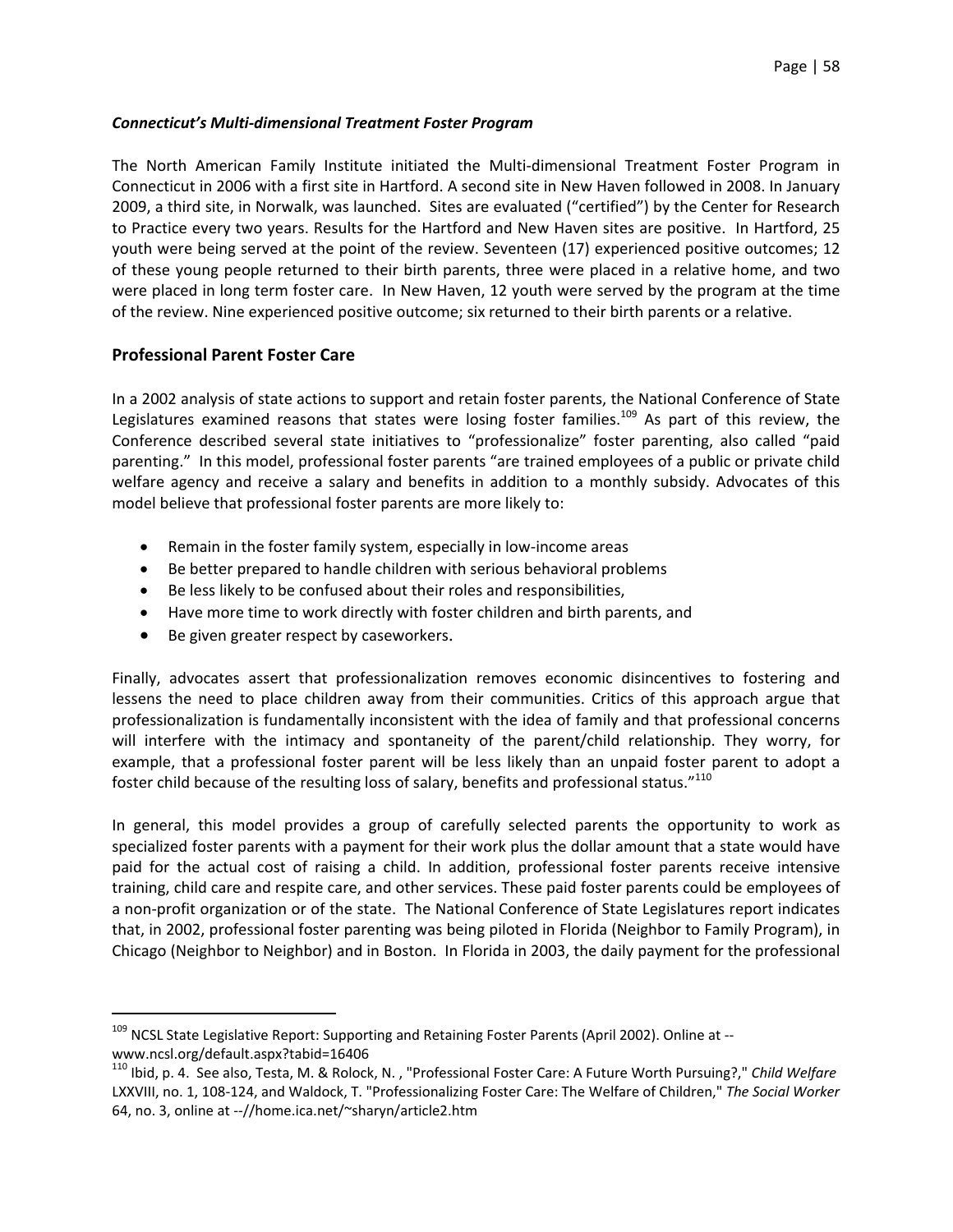parent was \$55, or just over \$20,000 on an annualized basis. In addition, the parent received an additional \$360 ‐ \$455 per month as reimbursement for the actual costs of caring for a child.

The Florida professional foster parenting program had four goals:

- Provide safe, nurturing foster care for sibling groups in a home setting and in close proximity to the family of origin
- Provide case management and additional services to promote social, emotional, physical and educational development of the children in care
- Promote and strengthen attachment between siblings and family members, and
- Provide services of sufficient quality to ensure that participants and stakeholders are satisfied with services.

An evaluation of the Florida program in 2003 $^{111}$  revealed that, even in its early phase of implementation, the program "showed exemplary progress" in achieving its 29 objectives and 12 outcomes. During this time 68 children (20 sibling groups), 45 biological parents and 16 paid foster caregivers were involved in the program. A search of the online literature does not reveal any later evaluations of this program. The Chicago program (Neighbor to Neighbor) was evaluated in 1999 and was found to have achieved many of its goals. There is no evaluation of the Boston program online nor is there current information on the continued use of this program.

A search of other exemplars of this model revealed programs in New Jersey, Nebraska, Illinois, New York and in Connecticut. The New Jersey Professional House Parent Program recruits and trains foster parents to live in with a group of four to six teenagers "whose issues require active and sustained support from a therapeutic team." $112$  The agency "pays a salary (\$40,000 annualized) and benefits to one stay-at-home parent, while the co-parent is not employee of the agency and may work outside of the home." Professional parents must be at least 21 years of age, have at least a high school diploma, a driver's license and a good driving record. Extensive skill development training is provided. While parents are expected to provide a safe and nurturing family environment for foster youth, they are also required to participate in and follow the recommendations of the child's treatment plan.

In Illinois, the Baby Fold Professional Foster Care Program serves children ages birth to 21, regardless of gender or race. Children served must be able to function in a small group family environment of 2‐4 children, but many also carry a significant mental health diagnosis. Diagnoses of children served by this program include anxiety disorder, attention deficit disorder, bi‐polar disorder, conduct disorder and post traumatic stress disorder. Professional parents are trained and experienced foster parents who function as employees of the Baby Fold agency. They are also full members of the child's treatment team and they are responsible for working with the team to carry out each child's individual plan. All Professional Parents are trained in Cornell University's Therapeutic Crisis Intervention Program. Each crisis situation becomes a learning experience.

The New York program is called the REACH Family‐based Treatment Program and it is licensed by the New York State Office of Mental Health. This program recruits, trains and support Professional Parents

<sup>&</sup>lt;sup>111</sup> Neighbor to Family: An Innovative Approach to Foster Care. Amended Evaluation Report (April 2003). The Ounce of Prevention Fund of Florida. Online at ‐‐

www.neighbortofamily.org/Files/neighbor\_to\_family\_evaluation\_report\_final-as\_amended\_04-03.pdf<br>112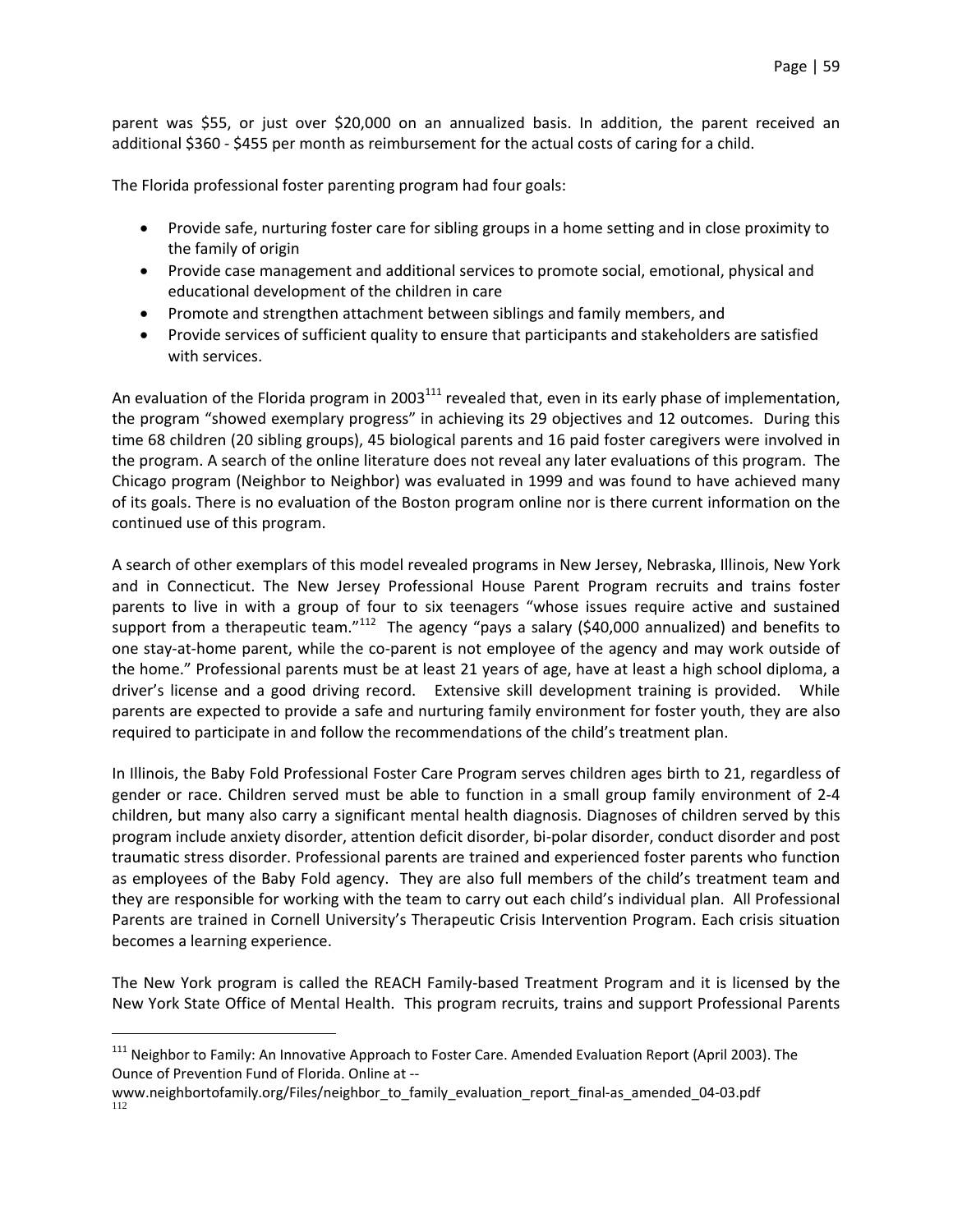who work as part of a "service planning team" which includes "everyone involved in the care and treatment" of children and youth placed in these homes. The target population is youngsters between ages of five through 18 who experience serious emotional and/or behavioral problems. A family specialist provides professional support to up to five cases, including case management, service planning, individualize counseling, supportive counseling and casework for the family, and support, supervision and training for Professional Parents. The Professional Parents and Family Specialists meet at least weekly, and 24-hour emergency on-call support is available to the families.<sup>113</sup>

### *Connecticut's Professional Parent Programs*

The North American Family Institute first introduced a Professional Parent Program in Connecticut in 1994. This statewide, therapeutic foster family program serves youngsters who have histories of trauma, abuse, neglect and/or delinquency. These professional parents open their homes to young people, providing a safe and nurturing environment, but they also receive and then provide special training and child-specific services for individual children in the home. The Institute provides comprehensive preservice training, individual and child‐specific training, case management services, educational coordination, clinical assessments, continuing education and 24‐hour on‐call availability for guidance and support to the foster parents.

#### **Learning from Connecticut's W.R. Settlement**

The W.R. lawsuit was filed March 2002 seeking to improve services for children and youth with mental illness. The settlement agreement, reached in May 2007, became effective July 1, 2007 and was completed in July 2011. The department has used this work "to focus greater attention on the potential to divert younger children from residential placements and to provide targeted support to older youth who need special assistance in leaving long‐term congregate placements."<sup>114</sup> The *Final Evaluation Report* of the W.R. Settlement Agreement, published in July 2011, provides substantial insights in the types and costs of in-home and community services needed to avert congregate placement and support families – including relative foster families ‐‐ in the care of their children and youth.

Overall, the WR program developed individualized plans for 356 children and youth through the end of May 2011. To date, half of the youngsters served with these wrap-around services were functioning at a higher level or maintaining appropriate stability in their lives, 69% remained in the same communitybased placement for the duration of the WR plan, and 88% continued to live in community-based settings.

A review of services provided through the WR program to 74 WR children ages 12 and younger and living with families reveals that the most frequent services were therapeutic support staff (provided in 52% of the cases) and behavior management (42%). Other frequently utilized services include in-home therapy, after school programs, and assessment/evaluation. Annualized costs for the WR program ranged from \$528 to \$316,342. The median annualized cost of these plans is \$21,998, or \$60.22 per day. The actual average cost of active WR plans is \$28,585 for an average of 9.2 months of service.

 $113$  Online at – www.pathwaysforyou.org

<sup>114</sup> *Final Evaluation Report. Individualized Community Based Options*. W.R. Settlement Agreement, July 2011.p. 1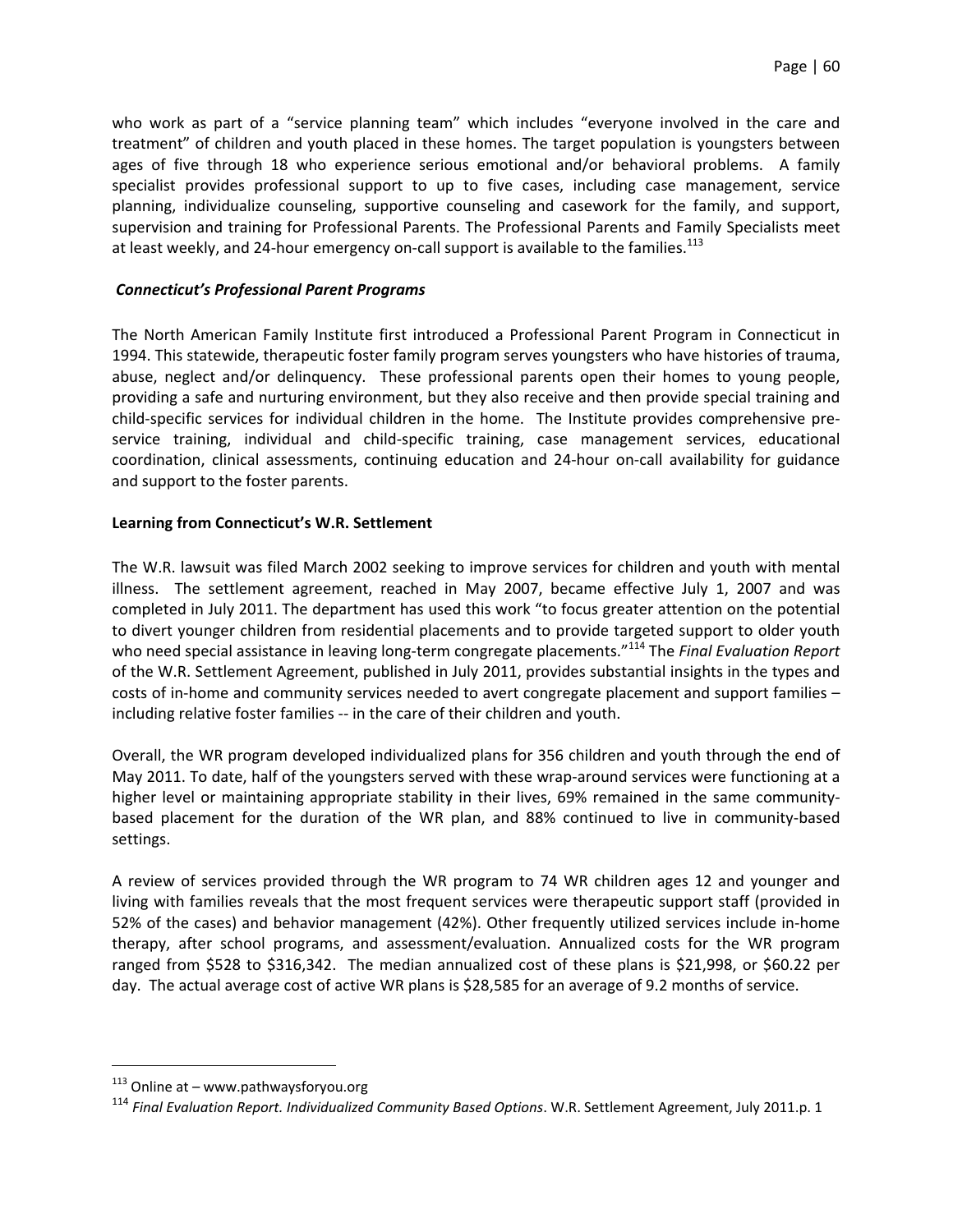# Part VI: Ongoing Work to Advance Connecticut's Foster Family System

# **Changes in Agency Policy and Practice**

Over the past six months, Commissioner Joette Katz has issued several directives and reports that bear on Connecticut's present and family foster family care system. These include:

- A directive to agency staff to make announced, rather than unannounced visits, with parents and families (February 2011)
- A directive that relative foster family care will be the preferred placement for children rather than the exception (April 2011)
- Policy guidance clarifying Connecticut's statutes on the continuation of services to youth who reach the age of majority (July 2011/September 2011).
- Policy guidance that children ages six years or younger will not be placed in congregate care, except with a very few exceptions authorized directly by the commissioner (Congregate Care Rightsizing and Redesign report, August 2011). This will require the development of additional foster family homes for those young children who cannot return to their birth parents.
- Policy guidance that over the next 12-18 months most children under the age of 13 years will not be placed in congregate settings (Congregate Care Rightsizing and Redesign report, August 2011). This will require the development of additional foster family homes for those children who cannot return to their birth parents.

The department's *Strengthening Families Practice Model*, in development for the past two years with support from Casey Family Programs and Casey Family Services, has been launched in two of the agency's regions with training provided by Partners in Change. Over the coming 18 months, training and implementation will occur in the department's remaining four regions. The Strengthening Families Practice Model incorporates a focus on family strengths and protective factors and draws on the Strengthening Families framework being implemented across the nation.<sup>115</sup> Core elements of the Connecticut Practice Model include family‐centered practice, purposeful visits, family assessment and a family teaming model of engagement.

*The department's Differential Response System* will be launched in January of 2012. This new system will support families who have been referred for child welfare services but whose child safety risk level is low. In development for several years, the Differential Response System has received specific state funding for implementation in the current State Fiscal Year (2011-2012). Effective implementation requires a new level of partnership with local agencies and natural supports in the community. Other states that have already implemented a Differential Response System have found improved service delivery for vulnerable families. As one example, Ohio reports improved child safety, a reduction in court caseloads and a 42% reduction in the need for out‐of‐home placements over a five‐year period when child welfare referrals actually rose.<sup>116</sup>

<sup>&</sup>lt;sup>115</sup> This work is led and supported nationally by the Center for the Study of Social Policy. Information and materials are accessible online at -- www.cssp.org/reform/strengthening-families.

are accessible online at ‐‐ www.cssp.org/reform/strengthening‐families. <sup>116</sup> *Morning Musings: Strengthening Families and Differential Response*, May 10, 2011. Online at ‐‐ www.ct.gov/dcf/cwp/view.asp?A=3623&Q=482766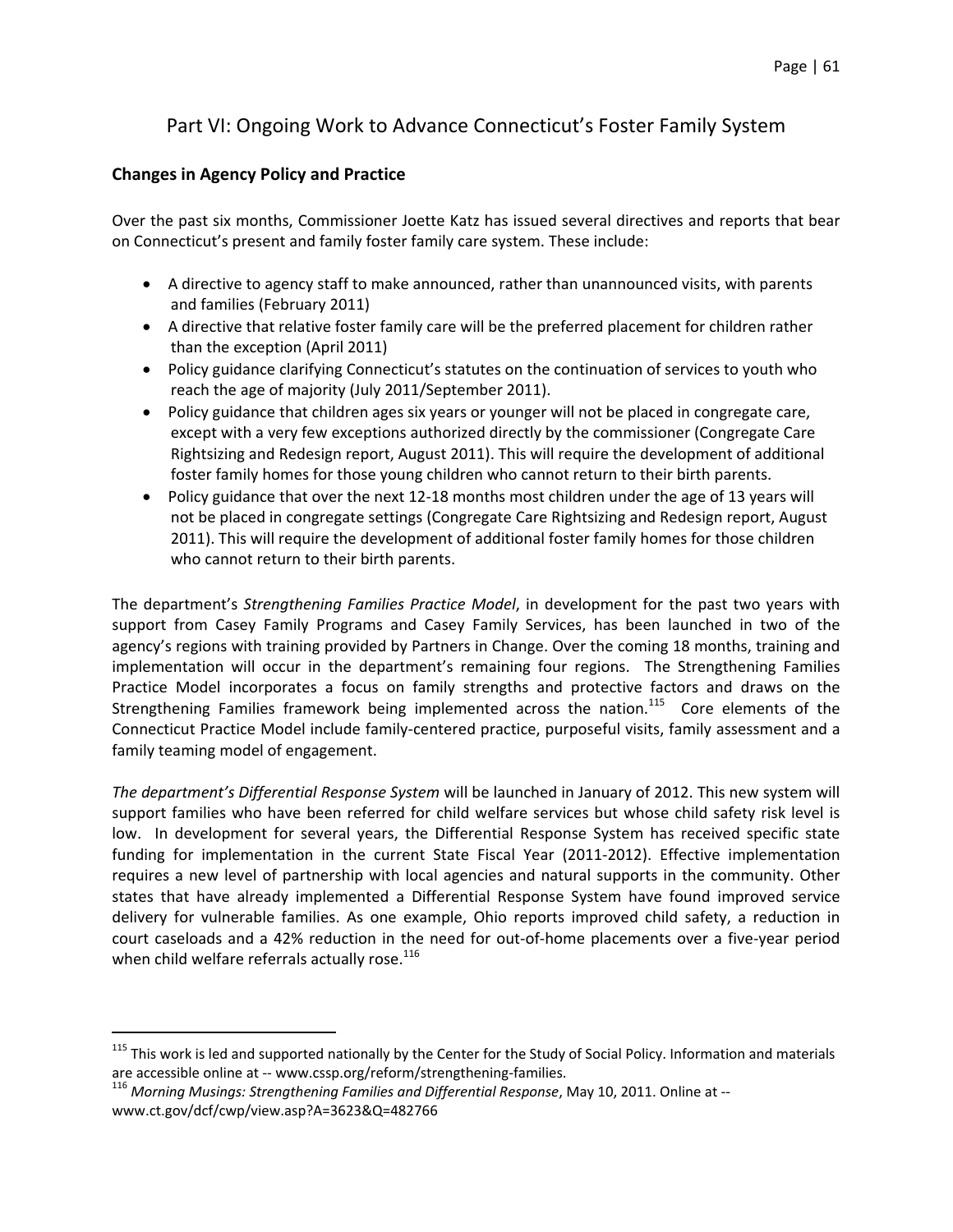# **Organizational Changes to Support Foster Family Care**

Over the six month period between January and June 2011, the new departmental senior leadership team has worked closely with the governor's office and the Department of Administrative Services to implement a series of organizational changes designed to improve the effectiveness of agency operations, including the expansion and support of the Connecticut foster family system. These changes have been described in various publications<sup>117</sup> and are summarized below.

# *Creation of a 6th Region and New High Level Regional Administrator Positions*

Effective September 1, 2011, the Department of Children and Families will operate with six rather than five regions. There will be no change in the number of Area Offices, but several will be administratively located within a different region. The six regions and the newly appointed regional administrators<sup>118</sup> are identified below along with area offices included in each region.

| SFY 12 DCF Regions, Leadership and Area Offices |                                                 |                                                                                |  |
|-------------------------------------------------|-------------------------------------------------|--------------------------------------------------------------------------------|--|
| Region: Administrator                           | <b>Area Offices</b>                             | <b>Change from SFY 11</b>                                                      |  |
| Region 1: Maria Brereton                        | <b>Bridgeport</b><br><b>Norwalk</b><br>Stamford | The Danbury Area Office is transferred from<br>Region 1 to Region 5.           |  |
| Region 2: Michael Steers                        | New Haven<br>Milford                            | The Meriden Area Office is transferred to<br>Region 6.                         |  |
| Region 3: Allon Kallisher                       | Middletown<br><b>Norwich</b><br>Willimantic     | No change in area offices.                                                     |  |
| Region 4: Michael Williams                      | <b>Hartford</b><br>Manchester                   | No change in area offices.                                                     |  |
| Region 5: Kenneth Cabral                        | Danbury<br>Waterbury<br>Torrington              | Danbury is added to this region and New<br>Britain is transferred to Region 6. |  |
| Region 6: Terry Nowakowski                      | New Britain<br>Meriden                          | This is the new region.                                                        |  |

<sup>117</sup> See *Congregate Care Rightsizing and Redesign* (August 2011), online at ‐‐

www.ct.gov/dcf/lib/dcf/latestnews/pdf/cc\_right\_sizing\_report\_\_young\_children\_and\_voluntary\_placements\_8\_4 \_11.pdf

<sup>118</sup> In order to obtain permission to create and hire for these six new unclassified positions, the Department of Children and Families vacated and turned in 11 other senior central office positions. These actions will result in an annual savings of about \$400,000 in personnel cost. Legislation was passed by the 2011 Connecticut General Assembly creating the unclassified positions. The Department worked with the Department of Administrative Services to create job descriptions and the position classification.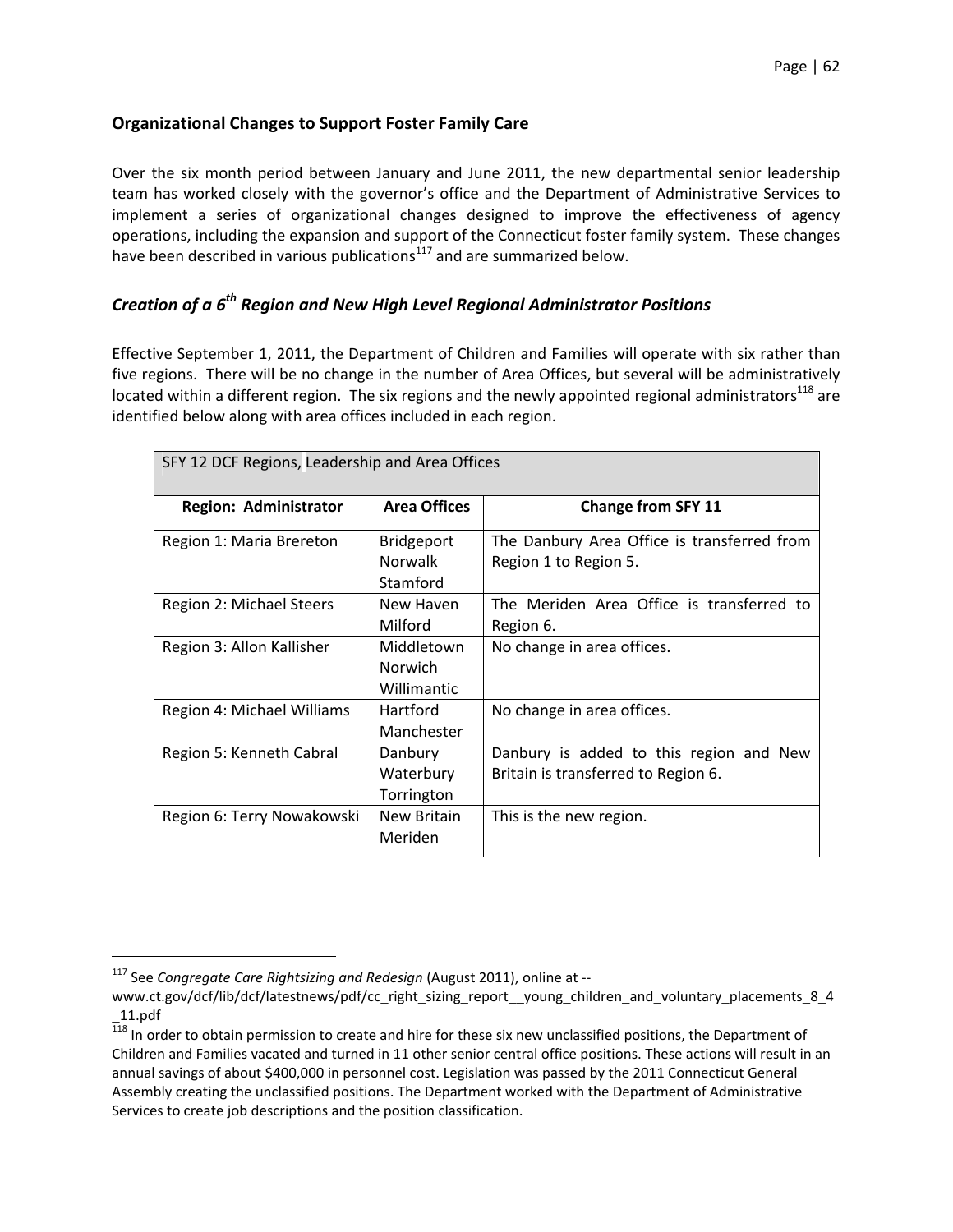### *Building Systems Capacity in the Regions*

The Department is taking two actions designed to strengthen the capacity of the six regional offices to better manage and support community-based resources for children and families in their care and custody. The first of these actions has been to create a new position description within the regional administration for "systems development." This function will support the area offices to better know resources and providers – along the entire continuum of services (including foster families) in the catchment area that comprises each region. Early in September 2011, six senior people from the department's central office were transferred to the regions to assume this responsibility.

The second action involves return of responsibility and authority for foster family workers<sup>119</sup> (now sited in area offices) to the six regional administrators. This means that these new regional leadership appointees will be responsible not only for the work of the child welfare intake and treatment staff assigned to area offices but for the work of foster family staff as well, and – importantly – for the development of stronger, more positive and effective relationships between the two. Continued standardization of policy and practice will be guided by the Central Office Foster and Adoption Services.

Taking these two actions squarely places both authority and responsibility for assuring that the kinds of improvements called for by foster families in the hands of the agency's new regional leaders, supported by the new Systems Managers described above. As noted earlier in this report, among the problems identified by foster families are the disconnection between foster family workers and child protection workers, and the existence of non-respectful relationships between some child protection workers and foster families.

### **Central Office Organizational Changes**

Prior to the spring of 2011, the department's Office Foster and Adoption Services was administratively located within the Bureau of Child Welfare, located in the Central Office. When the Child Welfare Bureau and other siloed units were eliminated by the new administration, two new collaborative teams were established: the Clinical and Community Consultation and Support Team, and the Child and Adolescent Development, and Prevention Team. The DCF Office of Foster and Adoption Services is a member of the Clinical and Community Consultation and Support Team. The major units that comprise these teams are shown below.

<sup>&</sup>lt;sup>119</sup> The department's Foster and Adoption Service Units were established to recruit, license and support temporary and permanent family‐based placement resources for children. Prior to 2006, these units were assigned to the area offices to strengthen the connection between the families available to provide a foster home and the child protective staff in each of the 14 area offices. Foster care and adoption workers reported to the area office director. In 2006, administration of these units was centralized in the department's Bureau of Child Welfare. Five program managers were hired to oversee all responsibilities of foster care and adoption, one per region. This change in management was undertaken to achieve greater standardization of policy and practice statewide, while retaining the work location of foster care workers in each of the area offices.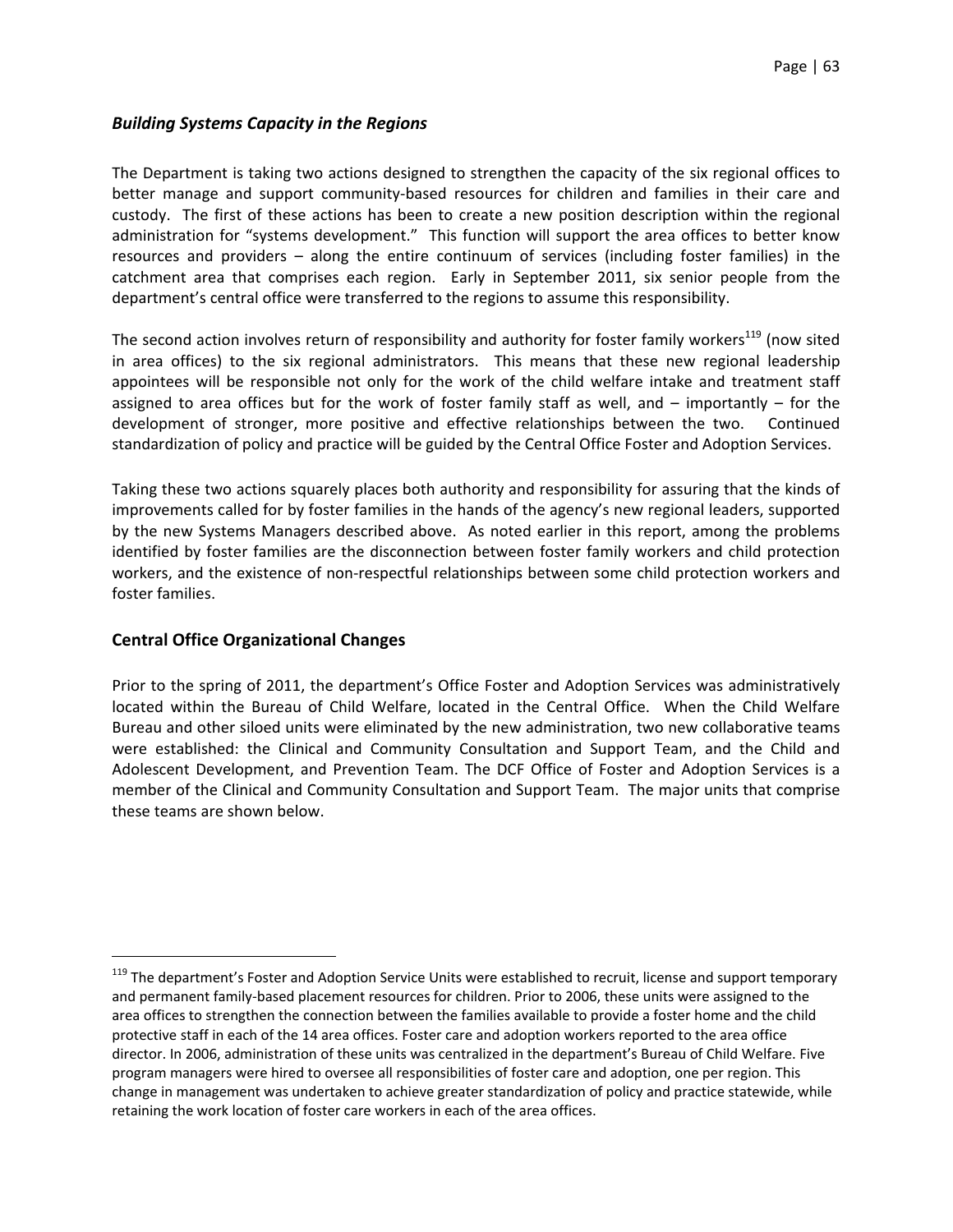| <b>New Collaborative Team Management</b><br>in the Department of Children and Families                                                                                                                                                 |                                                                                                                                                                         |  |
|----------------------------------------------------------------------------------------------------------------------------------------------------------------------------------------------------------------------------------------|-------------------------------------------------------------------------------------------------------------------------------------------------------------------------|--|
| <b>Clinical and Community Consultation and</b><br>Support Team <sup>120</sup>                                                                                                                                                          | Child and Adolescent Development, and<br>Prevention Team <sup>121</sup>                                                                                                 |  |
| <b>Foster and Adoption Services</b><br>$\bullet$<br><b>Community Clinical Services</b><br>$\bullet$<br><b>Regional Psychiatric Services</b><br>CT Behavioral Health Partnership<br>$\bullet$<br><b>Interagency/Transition Services</b> | <b>Health and Nursing</b><br><b>Educational Services</b><br>Child Welfare, Early and Middle<br>$\bullet$<br>Childhood<br><b>Adolescent Services</b><br>Juvenile Justice |  |

In addition to the elimination of bureaus within central office, the Department has dramatically expanded the scope of and support for agency training functions. In the spring of 2011, the DCF Academy for Family and Workforce Knowledge and Development was launched, according to a higher education model with full time faculty as well as adjunct faculty partnerships across the department and with the private sector. Staff members from other areas of the department have been reassigned to the Academy which is co‐led by a senior leader from the child welfare field and a senior leader from the field of mental health.<sup>122</sup> The Academy also operates a "Provider Academy" for the private sector and will more formally partner with the Connecticut Association for Foster and Adoptive Parents.

## **Statutory Changes to Advance Family Foster Care<sup>123</sup>**

In the 2011 legislative session, the Connecticut Department of Children and Families requested and advocated for three specific legislative changes to address problems raised by foster families. Both bills were passed by the Connecticut General Assembly in the spring of 2011.

# *An Act Concerning Kinship Care (Public Act 11‐116)124*

This act gives the Department of Children and Families Commissioner authority to waive any standard for separate bedrooms and room-sharing arrangements when placing a child in foster care with an unlicensed relative. Under current law and the act, the Commissioner is barred from waiving any standard or procedure related to safety. Any such placement must otherwise be in the child's best interest.

It also requires the Department to (1) report to the Superior Court, rather than simply make a determination on the appropriateness of a placement, when the court has identified a relative who

<sup>&</sup>lt;sup>120</sup> For more information, contact Robert McKeagney at – robert.mckeagney@ct.gov<br><sup>121</sup> For more information, contact Dr. Brett Rayford at – brett.rayford@ct.gov<br><sup>122</sup> For more information, contact Dr. Michael Schultz at lilly@ct.gov.

<sup>&</sup>lt;sup>123</sup> In addition to these three legislative changes, other changes in federal and state law are summarized and published by the Connecticut Association of Foster and Adoptive Parents at -- //cafap.com/cgi/site/spring11leg.pdf 124 Online at -- www.cga.ct.gov/2011/ACT/Pa/pdf/2011PA-00116-R00HB-06336-PA.pdf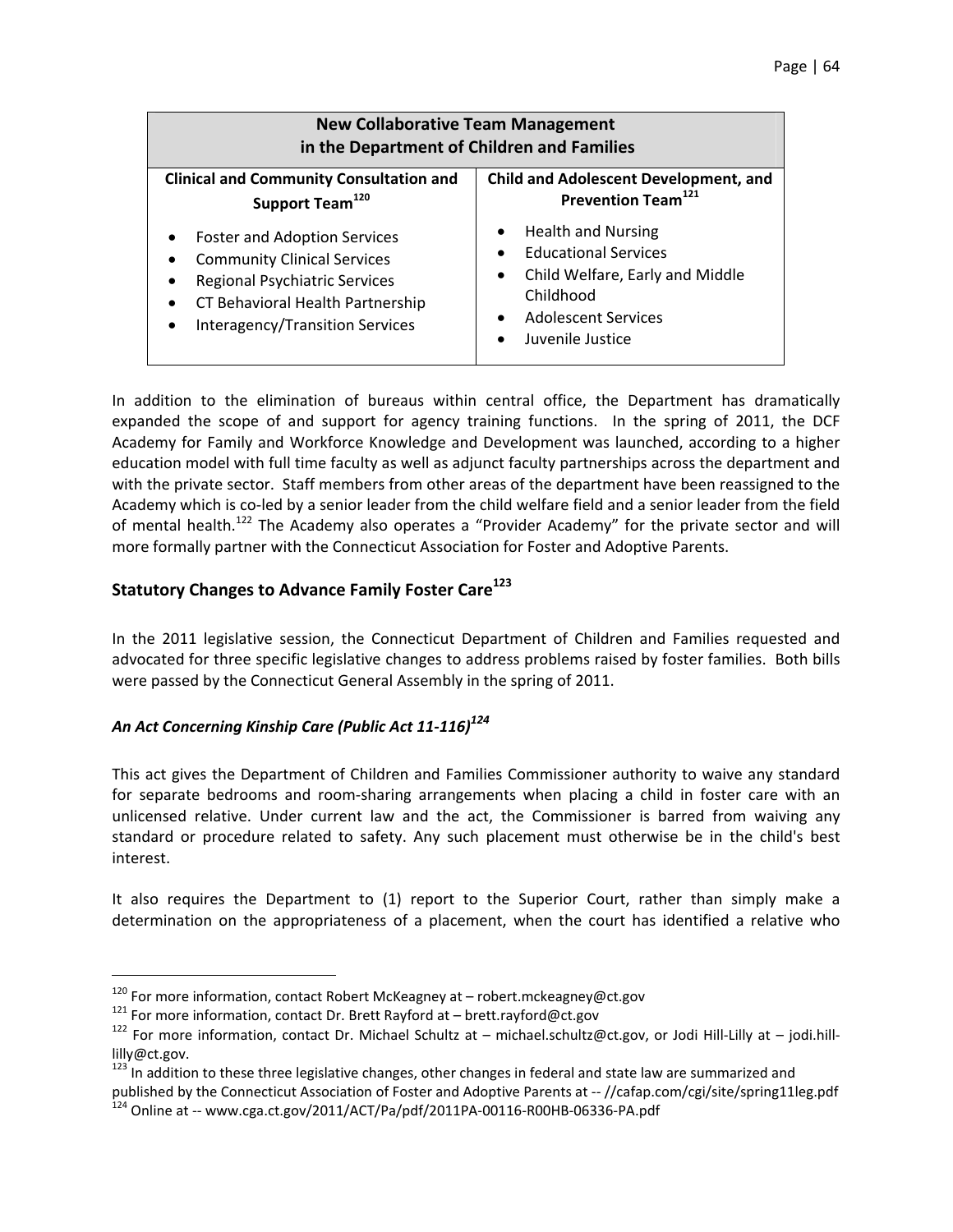might serve as a child's foster parent or temporary custodian and (2) convene a working group to determine how to maximize kinship care for children in the department's care and custody.

This bill will enable the department to expand the group of kinship families who are eligible to serve as foster families in Connecticut. This statutory change is effective on October 1, 2011, except for the new working group which is effective July 2011.

### *An Act Concerning Placement of Children with Special Study Foster Parents (Public Act 11‐166)<sup>125</sup>*

This act eliminates the minimum age requirement with which the Department of Children and Families must comply to temporarily place a child with a special study foster parent. Special study families are those familiar to the child being placed but not related by blood. Examples are school teachers and coaches. A special study foster parent must be at least 21 years old and not presently licensed by DCF to provide foster care. Passage of this bill allows children of any age to be placed in a special foster parent home while licensing is being completed. This will expand the pool of foster families and improve the timeliness of foster care placements. This statutory change is effective as of July 1, 2011.

## An Act Concerning Access to Records of the Department of Children and Families (Public Act 11-167)<sup>126</sup>

This act expands the list of parties to whom the Department of Children and Families must disclose its otherwise confidential records without the consent of the person named in the record. It also expands the list of parties to whom DCF may, at its discretion, disclose records without consent. Among these individuals are "any foster or prospective adoptive parent, if the records pertain to a child or youth currently placed with the foster or prospective adoptive parent, or a child or youth being considered for placement, necessary to address the social, medical, psychological or educational needs of the child or youth." No information may be provided that identifies the birth parent without the permission of that individual. The effective date of this act is October 1, 2011.

### **Increasing Kinship Placements in Connecticut**

A Peer Technical Assistance session was held in January 2011 in Hartford, Connecticut. The session was hosted by Casey Family Programs and included the Connecticut Department of Children and Families and peer consultants from Allegheny County, Pennsylvania and Tennessee. This session resulted in the identification of barriers to increasing kinship care in Connecticut, as summarized below.

### **Barriers to Increasing Kinship Placements in Connecticut**

#### **Staff Roles and Responsibilities**

• Front‐line workers are unaware or did not "own" responsibility for kinship care as an aspect of their work

### **Staff Understanding and View of Support Services for Kinship Foster Families**

• Front line staff were unaware of or did not own responsibility for identifying, locating and providing support services to kinship care providers

<sup>&</sup>lt;sup>125</sup> Online at -- www.cga.ct.gov/2011/ACT/Pa/pdf/2011PA-00167-R00SB-01043-PA.pdf<br><sup>126</sup> Online at -- www.cga.ct.gov/2011/act/pa/pdf/2011PA-00167-R00SB-01043-PA.pdf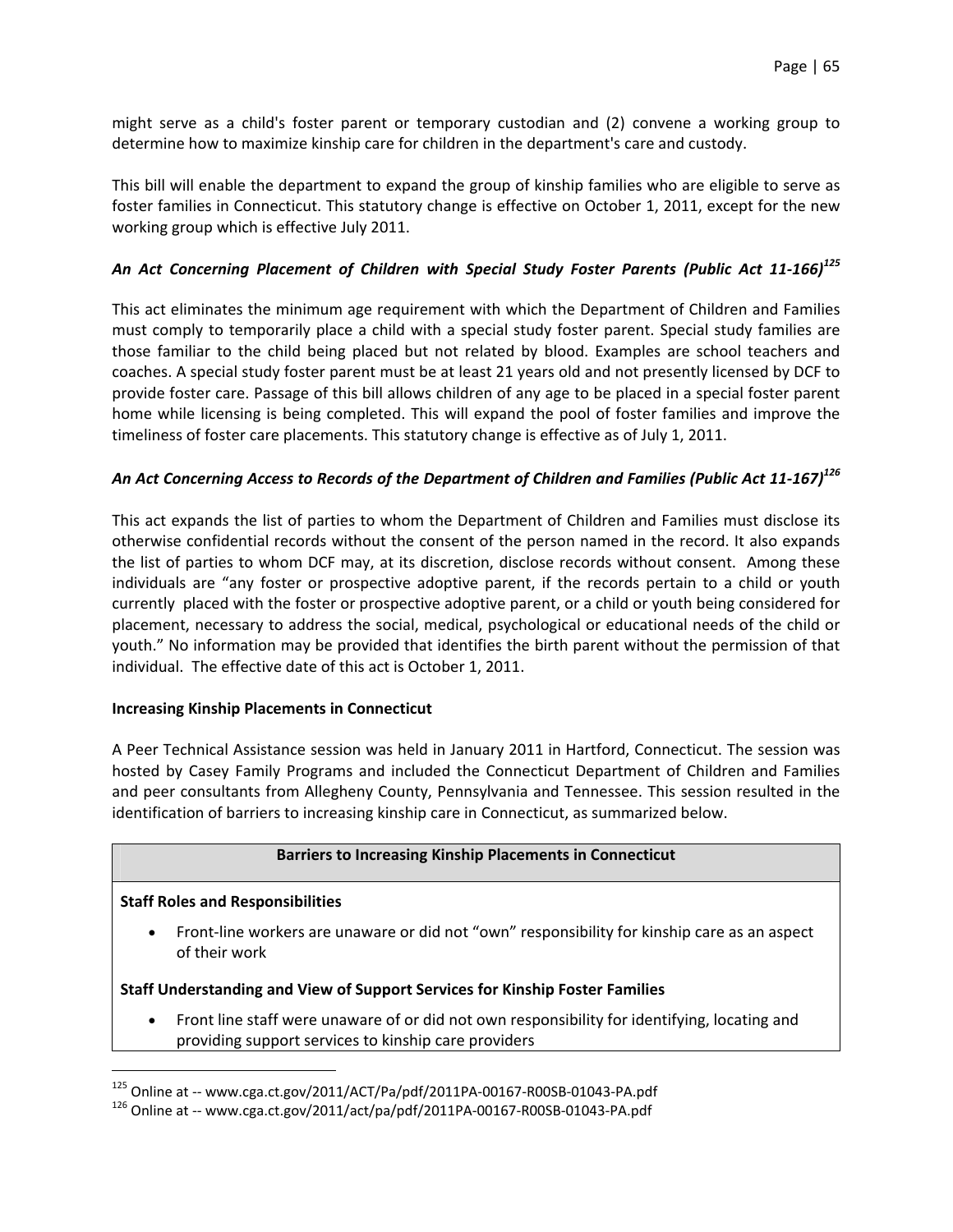- Staff felt that relatives should care for their own and are not entitled to the same level of support/services as non-relatives
- Staff did not acknowledge the importance of community supports or their involvement in the success of child welfare cases
- Front‐line staff reported that they were unaware of existing community resources and/or supports for relative caregivers

#### **Policy and Service Access Barriers**

- Families licensed by the Department or who move to guardianship are not eligible for other services
- Once cases are closed, workers cannot refer families to contract providers for services.

### **Waivers**

• Staff continue to believe that "nothing" can be waived, the process is too cumbersome, and when a waiver is sought and refused, the worker does not push back. Some staff believe that they will get into trouble if they seek a waiver.

### **Special Study Homes**

• This type of foster family setting is not promoted among staff as a viable option, and staff view special studies families as "less than kin."

As the result of this Peer Technical Assistance session, department staff developed a short term work plan to act on barriers that had been identified. As a direct result, legislative changes were sought and passed, and the number of kinships placements has dramatically increased over the period from January through September. The number of children in relative placements has increased from 699 in January to 846 in mid‐September. Special study placements have increased from 181 in January to 188 in September. The use of waivers also increased. For the entire last year, 32 waivers were granted by the Director of the Office of Foster and Adoptive Services. Between January and September 2011, 60 waivers have been granted. <sup>127</sup> This represents a nearly 100% increase in waivers to support kinship placements.

## **An Expanding Role for the CT Association of Foster and Adoptive Parents**

The Connecticut Association of Foster and Adoptive Parents, established as a non‐profit organization in 1995, is funded by the Department of Children and Families to provide training, support and advocacy for the foster and adoptive family community. Under contract, the Association recruits relative and core foster families, $128$  operates a 24/7 HELPLINE, $129$  provides post-licensure training, mentoring and local support services, and publishes a regular newsletter for parent and other interested parties. The association is staffed by 31 employees and operates with an annual budget of \$1.99 million.

 $^{127}$  Note: These data represent waivers issued at the highest level. Nearly 140 lower-level waivers were also issued.<br> $^{128}$  Core foster families are those who are not relatives, special study families or participants

private provider managed Therapeutic Foster Care Program. 129 Online information at -- //cafap.com/cgi/site/support.php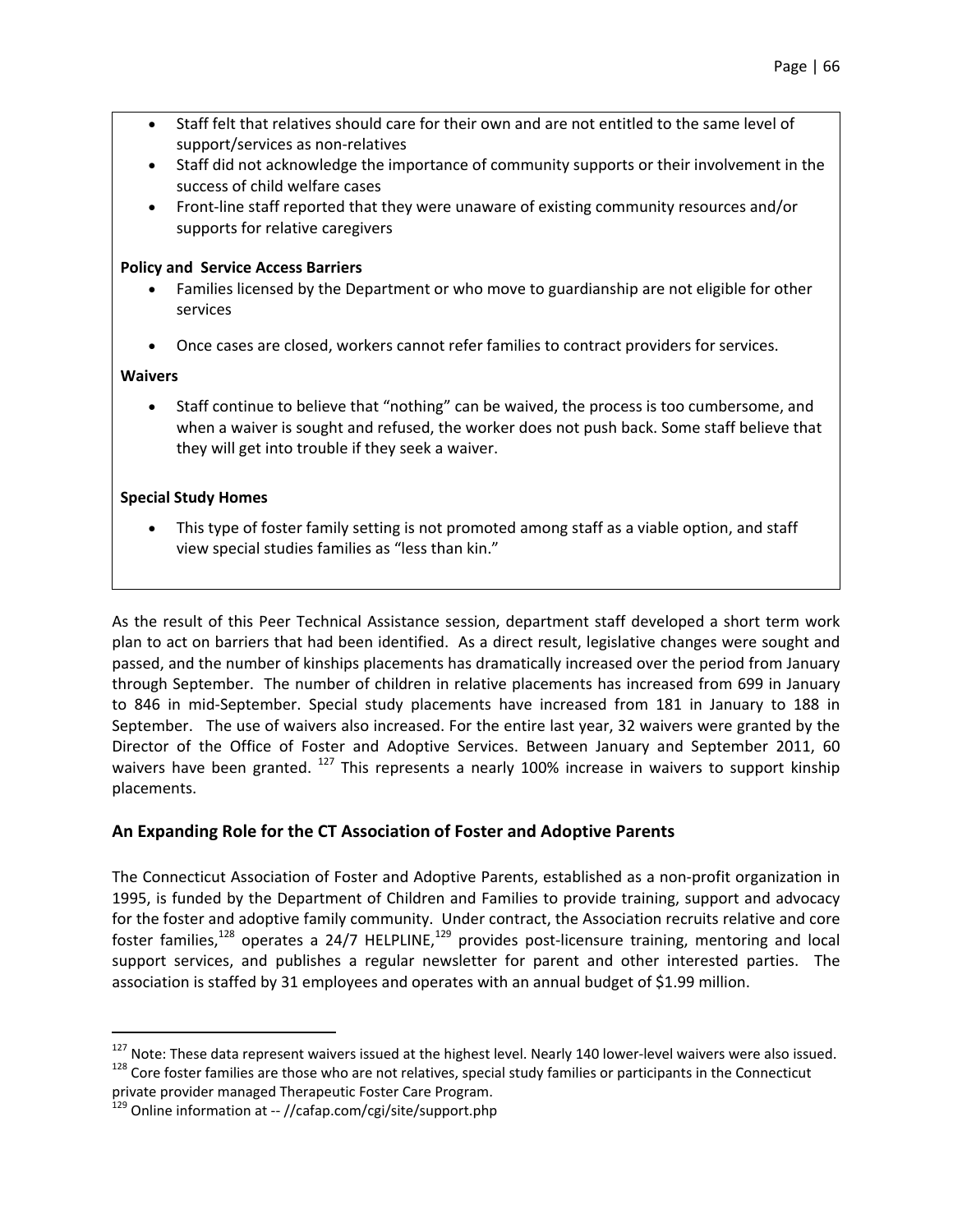During the spring of 2011, a working group of departmental foster and adoptive staff, representatives of the CT Association of Foster and Adoptive Parents, members of the DCF Congregate Care Working Group, and national consultants from the Child Welfare Strategy Group reviewed information about the Connecticut foster family system, including the pre‐licensure process. Inefficiencies were identified that may be contributing to the loss of prospective foster families prior to completion of the licensure process. As the result of this analysis, planning is underway for the Connecticut Association of Foster and Adoptive Parents to assume responsibility for the entire process of pre-licensure training for core foster and prospective adoptive parents. Implementation is targeted for early in calendar year 2012.

To better support the training provided the Connecticut Association of Foster and Adoptive Parents, the Department is moving to tightly align this work with the DCF Academy for Family and Workforce Knowledge and Support.<sup>130</sup> The new Academy represents a significant expansion of the department's current child welfare and protective services training to include agency-wide and private sector teaching and learning opportunities anchored in the five cross-cutting themes identified earlier.

# **The Continuum of Care Partnership**

In September of 2011, the Department launched the Continuum of Care Partnership, a new formal public‐private partnership that includes 10 private sector leaders, 10 department leaders and is co‐ chaired by the Deputy Commissioner for Operations and the DCF Chief of Planning and Quality. The purpose of the Partnership is to advance the mission, policy goals and cross‐cutting themes of the Connecticut Department of Children and Families through a public‐private partnership that includes representation from core internal and external stakeholders.

The Partnership will concern itself, over time, with issues related to the entire age range of youngsters served by the Department but may decide to focus on certain ages or certain parts of the Connecticut continuum of care in order to prepare timely reports to the Commissioner of the Department.

The Continuum of Care Partnership will function in an advisory capacity to the Commissioner of the Connecticut Department of Children and Families. At its inception, it is tasked to:

- Identify the implications for the private sector related to current policy initiatives of the Department
- Identify additional areas of service needed for the Department to achieve its goals for children and families
- Identify joint training opportunities across the private sector and the DCF Academy for Family and Workforce Knowledge and Development
- Prepare a first formal report to the Commissioner during the month of December 2011.

Members of the Continuum of Care Partnership include senior staff from the Department of Children and Families, two members of the Connecticut General Assembly, and the follow private sector representatives:

- Children's League of Connecticut
- Connecticut Association of Nonprofits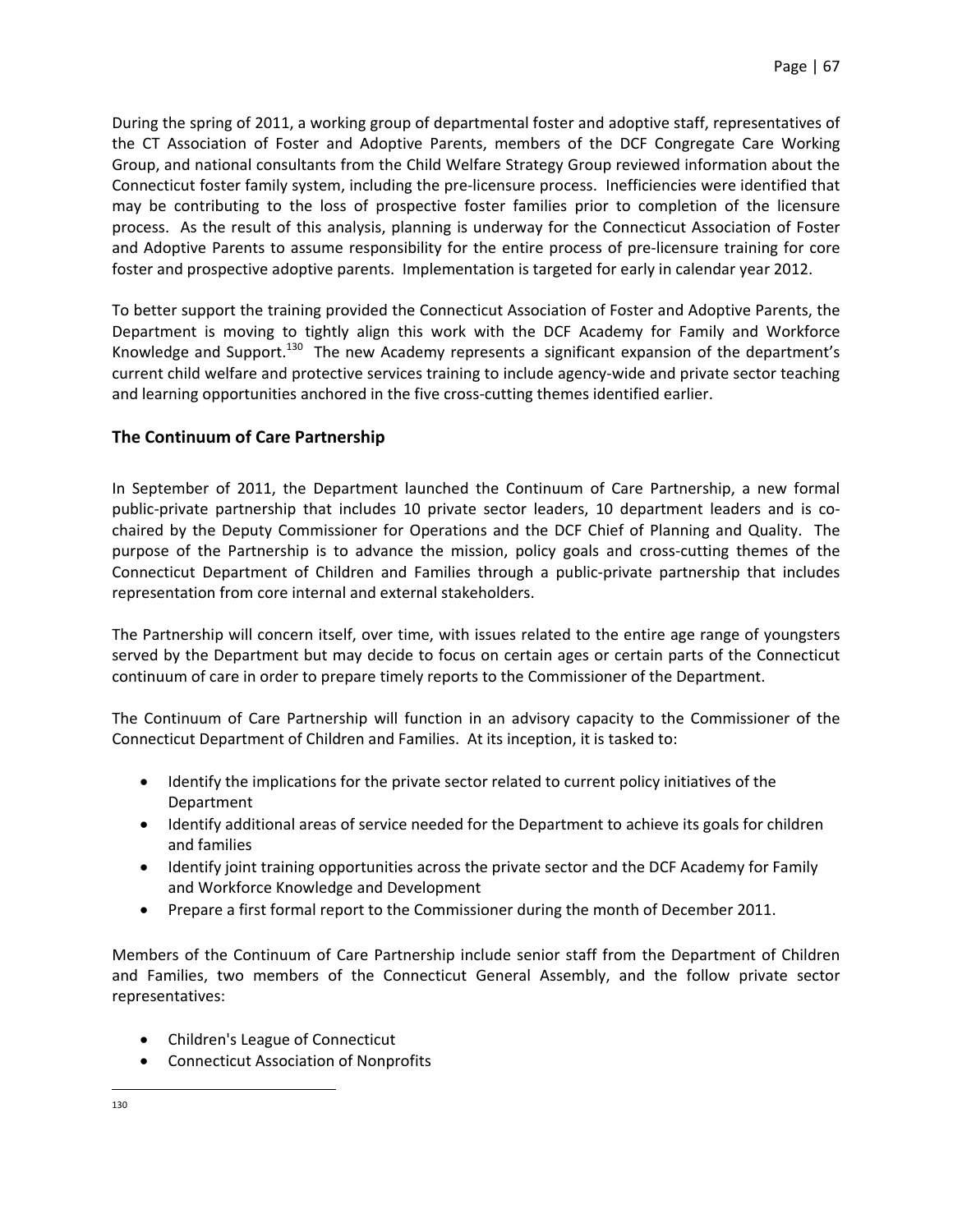- Connecticut Community Providers Association
- Connecticut Council of Child and Adolescent Psychiatry/ Connecticut Chapter of the American Academy of Pediatrics
- Connecticut Early Childhood Alliance
- Connecticut Juvenile Justice Alliance
- Connecticut Voices for Children
- FAVOR (Statewide Family Advocacy for Children's Mental Health)
- Hartford Foundation for Public Giving

The Continuum of Care Partnership will be co-chaired by two members of the Commissioner's Senior Leadership Team.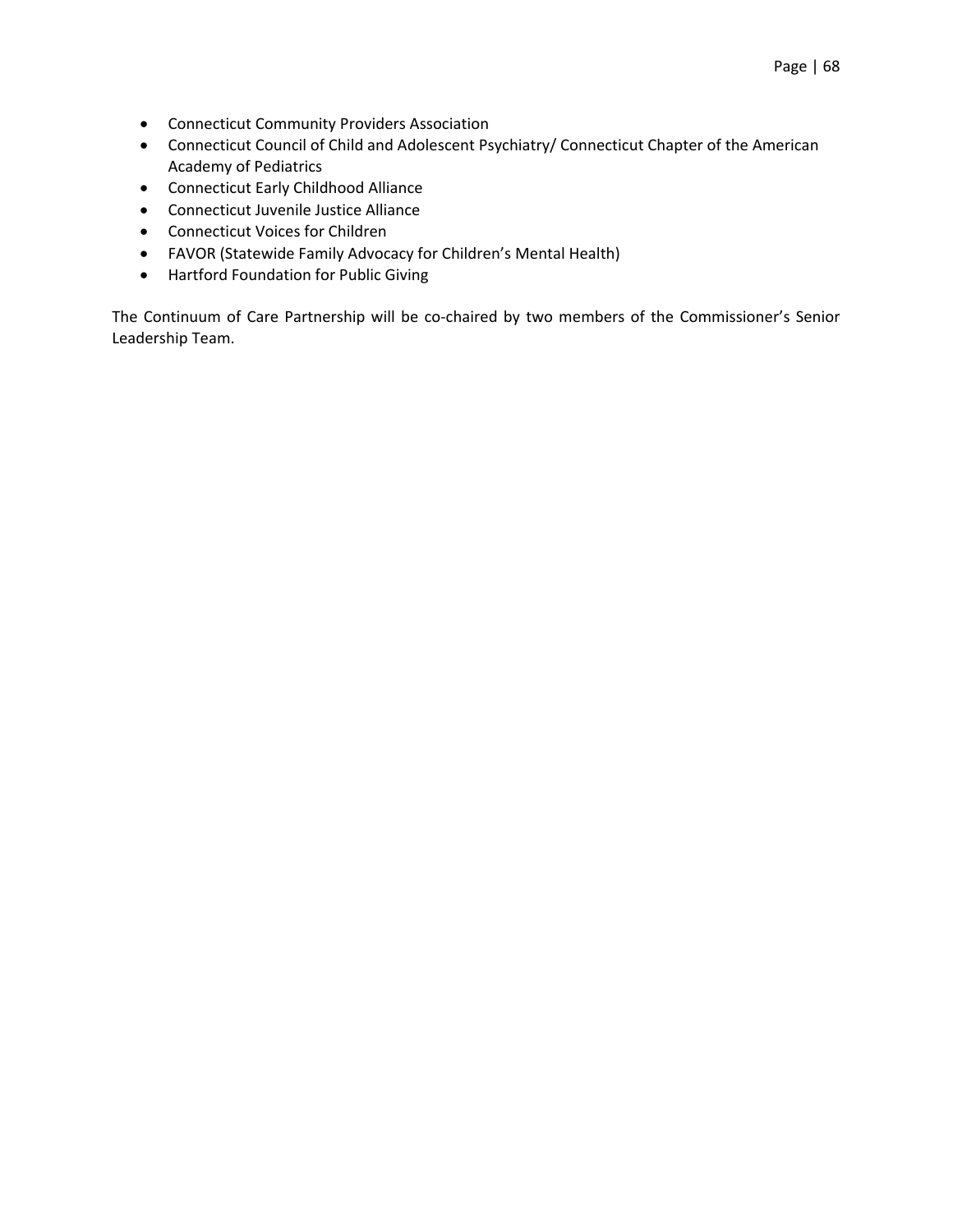# Part VIII: Building a Better System: Strategies for the Future

Insights gained from Parts II through VII of this paper suggest a broad set of steps that can be taken to advance outcomes both for children and for the department's family foster care system. Some of this work is already underway, as described in Part VI of this report. The balance of this paper presents a set of strategies that we believe will advance a vibrant family foster care system in Connecticut and improve the likelihood of better outcomes for the children and youth served by foster families. Some of these strategies can be accomplished quickly and with little additional cost. Other strategies will require the analysis of resource needs and the development of alternative fiscal models and processes. In all cases, the Connecticut Department of Children and Families recognizes that no new state resources will be available to implement these changes, and that the reallocation of existing resources will be required.

Following release of both the Executive Summary and the complete report, the Department will engage in the following next steps. First, the internal process of analysis and cost modeling will continue over the next 90 days in order for the agency to describe its needs for the current year (SFY 11‐12) to appropriate executive agencies and to the legislative branch. This analytic process will draw upon the expertise and knowledge of outside groups and organizations, including the Connecticut Association of Foster and Adoptive Parents, the Continuum of Care Partnership, the network of providers associated with the Connecticut Therapeutic Foster Care Program, and both national and regional technical assistance and consultation resources.

Second, department staff will work with interested stakeholders, including the Connecticut Association of Foster and Adoptive Parents and the new Continuum of Care Partnership, to review and prioritize proposed action items within each of six strategy areas for modification or implementation over the period January – June 2012, and July to June 2013.

This collaborative work will result in a strategic work plan for advancing and expanding a vibrant, effective family foster care system for the State of Connecticut. The work plan is expected to be completed as soon as possible, but in no case later than January 30, 2012.

### *1. Strategies to retain current and newly recruited foster families*

- a. Culture: Rebuild a culture of respect among foster families and department staff by including foster families as true partners in the Strengthening Families Practice Model's core elements (family engagement, purposeful visits, family assessment, and family teaming in the case process). With the Child Welfare Strategy Group and the DCF Academy for Family and Workforce Knowledge and Develop, design and implement a "culture of change" campaign for supervisory and managerial staff at the Department.
- b. Communications and Engagement: Improve the communications process between area office staff and foster families, including prompt, welcoming and informative email, phone and in‐ person contacts, and respond rapidly to requests for help. Conduct automatic reviews of all foster homes that have not been used in the first 45 days, to inform and counsel them if there are agency reservations about their future use or, if the agency intends to place children, to engage them in ongoing reviews of children needing placements.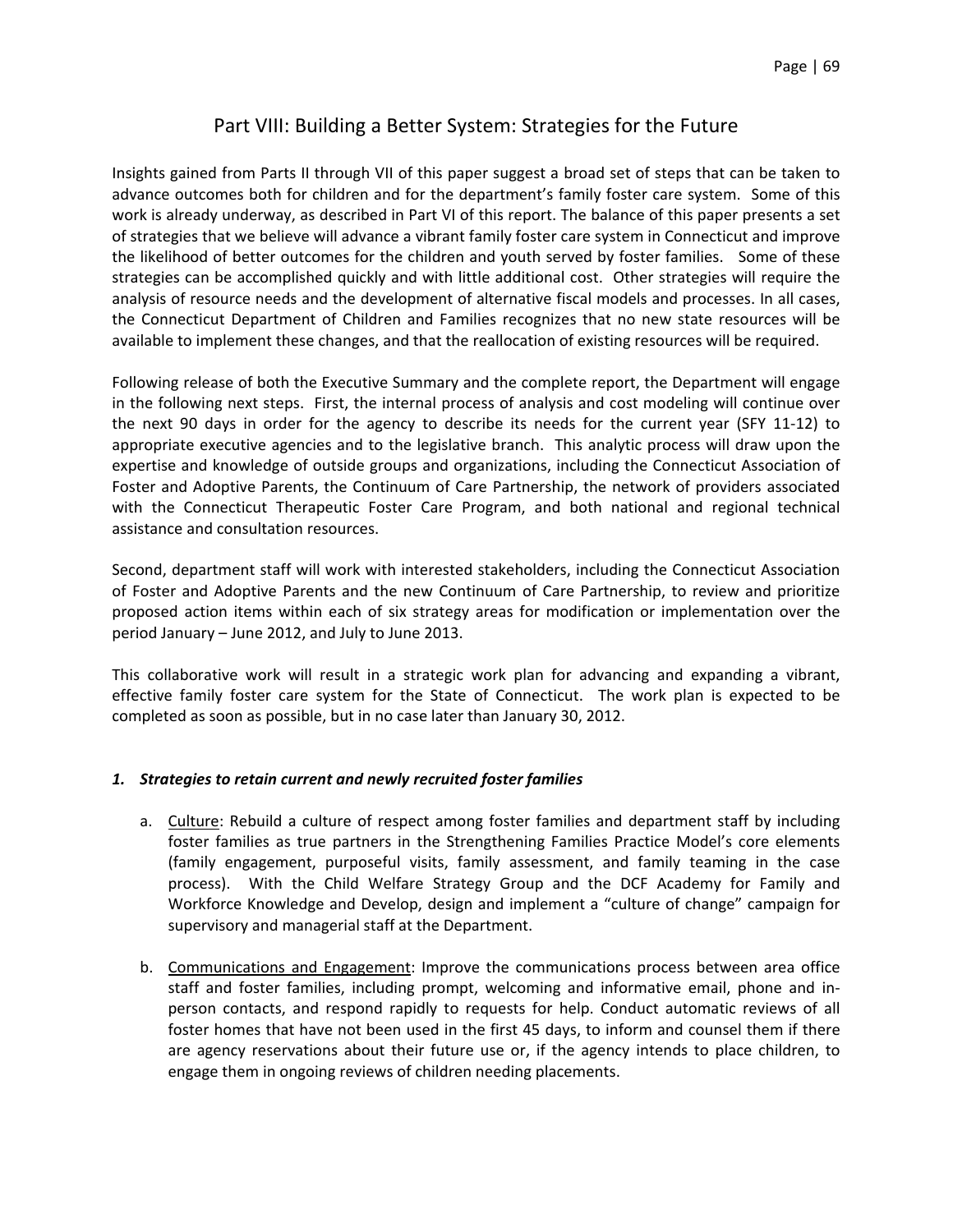- c. Feedback: Strengthen the feedback process between foster families, the CT Association of Foster and Adoptive Parents and the Department through regular review of foster parent satisfaction information. Work quarterly with the DCF Ombudsman's Office to review complaints and problems reported by foster families. Contact all foster families at the point at which children in their care are moved to support them through this transition. This is especially important if the placement has been of long duration.
- d. Community Supports: Assist families to access community supports, including such programs as the Earned Income Tax Credit, Food Stamps (now called SNAP), WIC nutrition programs, 211 Information and Referral services, 211 Child Development Infoline, adult education and workforce development programs.
- e. Family Supports: Improve access to family supports, including formal and informal mentoring, faith-based support networks, fatherhood programs, grandparent support groups, preschool and afterschool programs and educational advocates for children in their care, Connecticut's Help Me Grow Program and address issues related to the use of respite care
- f. Crisis Intervention: Assure that foster families can get access to 24‐hour emergency assistance and support when behavioral problems emerge with the children and youth in their care.
- g. Training: Provide or link families with training and learning opportunities that match the care and treatment needs of children and youth living with them, including education on child and adolescent development, the special needs of infants, and how to recognize and deal with trauma‐induced behaviors. Assure that training offered both before and after licensure reflects the department's six cross-cutting themes. Assure agency policy requires comparable training (including both time and content) across all types of foster families.
- h. Cost Projections for Service/Support Expansion: Develop cost estimates for expanded wrap around services (child‐specific) and family supports needed to retain families in the foster care system. Request authority to utilize a variety of fiscal strategies to ensure that sufficient funds are available for both child‐specific services and family‐supports in the current fiscal year,
- i. Cost Projections for Expanded and New Family Foster Care Models: Research and develop alternative service delivery models and companion performance outcomes for resourcing and compensating foster families. Develop new fiscal policies, as needed, to implement expanded and new family foster care models, including such policies as "money follows the child," onetime transfers of funds *from* the board and care account for residential and other forms of congregate care *to* the foster family care and community services accounts, and transfers across accounts using the existing governmental Finance Advisory Committee (FAC) process.

## *2. Strategies to improve outcomes for children and youth in foster family care*

a. Developmental Assessments: Develop agency policy requiring foster families with young children to participate in Connecticut's free Help Me Grow program, including the use of the Ages and Stages Questionnaire to track growth and development in children ages birth to six. As required by federal law and internal departmental policy, assure that all children under the age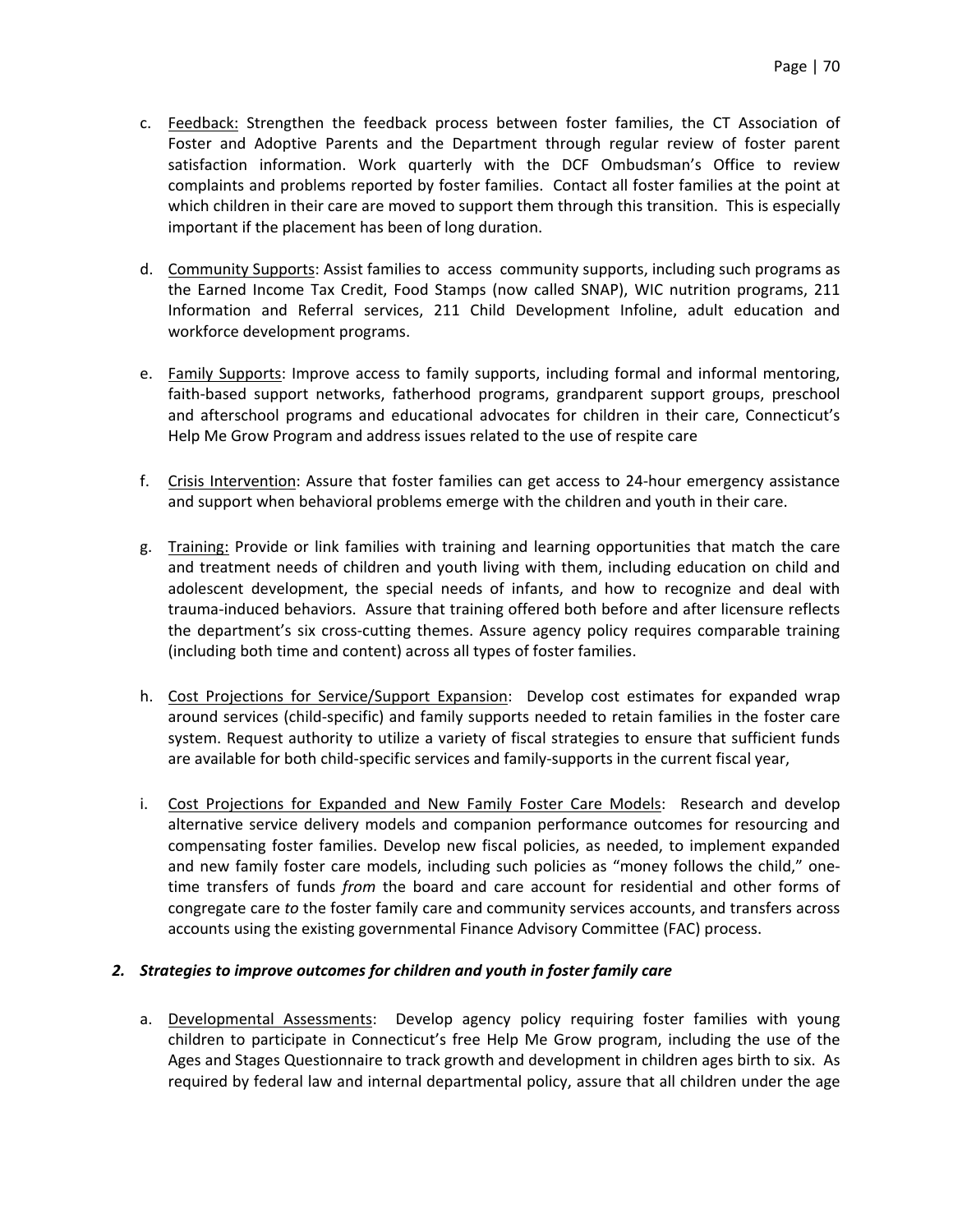of three years placed in family foster care are referred to the Department of Developmental Services for mandated B‐3 Program assessment and services

- b. Youth Involvement: Modify the case planning process to include youth and foster parents in team meetings to improve placement matches and reduce placement disruptions and multiple placements.
- c. Sibling and Family Contact: Implement procedures to make it easier for children and youth in foster family placements to maintain contact with birth parents (as appropriate), siblings and extended family members.
- d. Child‐Specific Services: Develop and implement procedures for foster families to access child‐ specific services based on individual development needs and trauma histories of the youngsters in their care. These services may include developmental assessments, clinical assessment, inhome and/or community therapeutic services, special education services and supplementary academic supports such as tutoring, independent living, work and learn programs. Note: This work involves both assuring that services are available (access) but also that foster youth participate in them (utilization).
- e. Educational Supports: Assure that foster families, departmental staff and youth have access to educational records in order to support the academic progress of youngsters in foster family care. Engage with volunteer educational advocates to assure that students receive IDEA and other services for which they are eligible. Encourage youth to aim for a high school degree rather than a GED.
- f. Health Services: Examine the feasibility of creating a "health passport" for foster children and youth that captures information about the health status and needs of individual children and moves with them throughout their engagement with the Department of Children and Families.
- g. Special Talents and Community Service: Develop a process, as part of foster children's plan of care, to identify and promote their special talents, skills and interests and to link them with volunteer and civic opportunities to give back to their communities.
- h. Transitions: With youth and representatives of the foster family and congregate care sectors, develop and implement a "tool kit" to guide and support children and youth during transitions in and out of placement. Because studies show that youth transitioning out of the foster care system seek to re‐establish or maintain contacts with birth family members, siblings and foster parents, transition planning must support and foster these ongoing connections.

### *3. Strategies to Improve case planning, matching and transitions*

a. Family Teaming: Implement a "family teaming model" including the involvement of foster families as the 4<sup>th</sup> component of the Strengthening Families Practice Model. The use of family teaming means that youth (as appropriate) and family members participate in person at various points in the case process.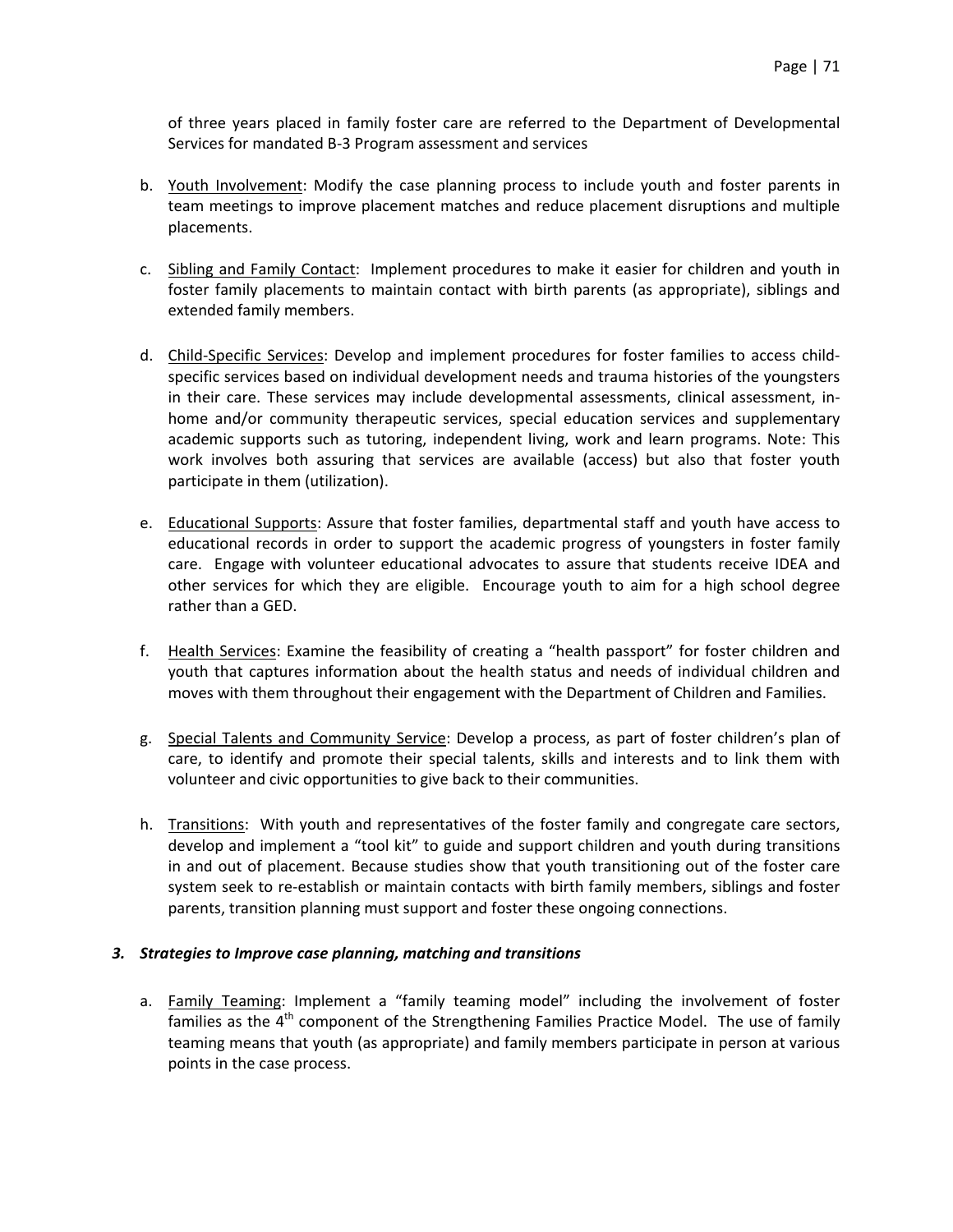- b. Trauma‐Informed Policy and Practice: Assure that children's trauma history is included as part of information provided during the case planning and matching process. Assure that this information is linked to training in the provision of child‐specific behavior management and support strategies for foster families.
- c. Transfer Policy and Practice: Ensure that departmental policy requires congregate care providers to include foster families in the treatment and transition process related to children and youth who will enter their care. Evaluate models for possible implementation that compensate congregate care providers to provide follow‐up contact and treatment (for up to 90 days) in the homes of foster families who receive children from congregate care placements.

### *4. Strategies to improve outreach and foster family recruitment*

- a. Outreach: Utilize electronic, social media and personal contact to reach the general population in Connecticut as well as specific audiences targeted for recruitment. This would include use of the new Electronic Tabloid, forums with the faith community representing African American and Latino families, and other activities specified in the department's emerging Strategic Communications Plan.
- b. Improved Recruitment Materials and Tools: Develop a Frequently Asked Questions document for prospective foster and adoptive families that presents current data on children in foster family care in Connecticut. Explore development of a web-based "chat room" for prospective families to support them during the recruitment, licensure and pre‐placement period.
- c. Recruitment Barriers Analysis: With the Connecticut Association for Foster and Adoptive Families, evaluate the entire recruitment process to identify at what points prospective foster families "drop out" and then devise strategies to remove these barriers to the greatest extent possible.
- d. Child‐Specific Recruitment: Develop, implement and assess the effectiveness of child‐specific recruitment of foster families, beginning with foster family homes for younger children to prevent congregate placements and to return young children now in those placements. Address youth permanency needs by focusing agency attention on creating foster family homes and adult connections for older youth now in congregate care.
- e. Cohort‐Specific Recruitment: Develop, implement and assess the effectiveness of targeted recruitment strategies for identified cohorts of youngsters served by the Department, including infants and toddlers, sibling groups, medically complicated children and youth, children and youth with complex mental health problems, and gay/lesbian/bi‐sexual and transgender youth.

### *5. Strategies to expand kinship and treatment family foster care*

a. Kinship Care: With the Child Welfare Strategy Group and the Connecticut Association of Foster and Adoptive Parents, devise and implement a two‐year work plan to increase the recruitment of and support for kinships families, including relatives and special study homes. Continue to modify agency policy and improve practice as necessary to remove barriers to kinship placements. Support kinship families to develop their own support networks to promote self‐